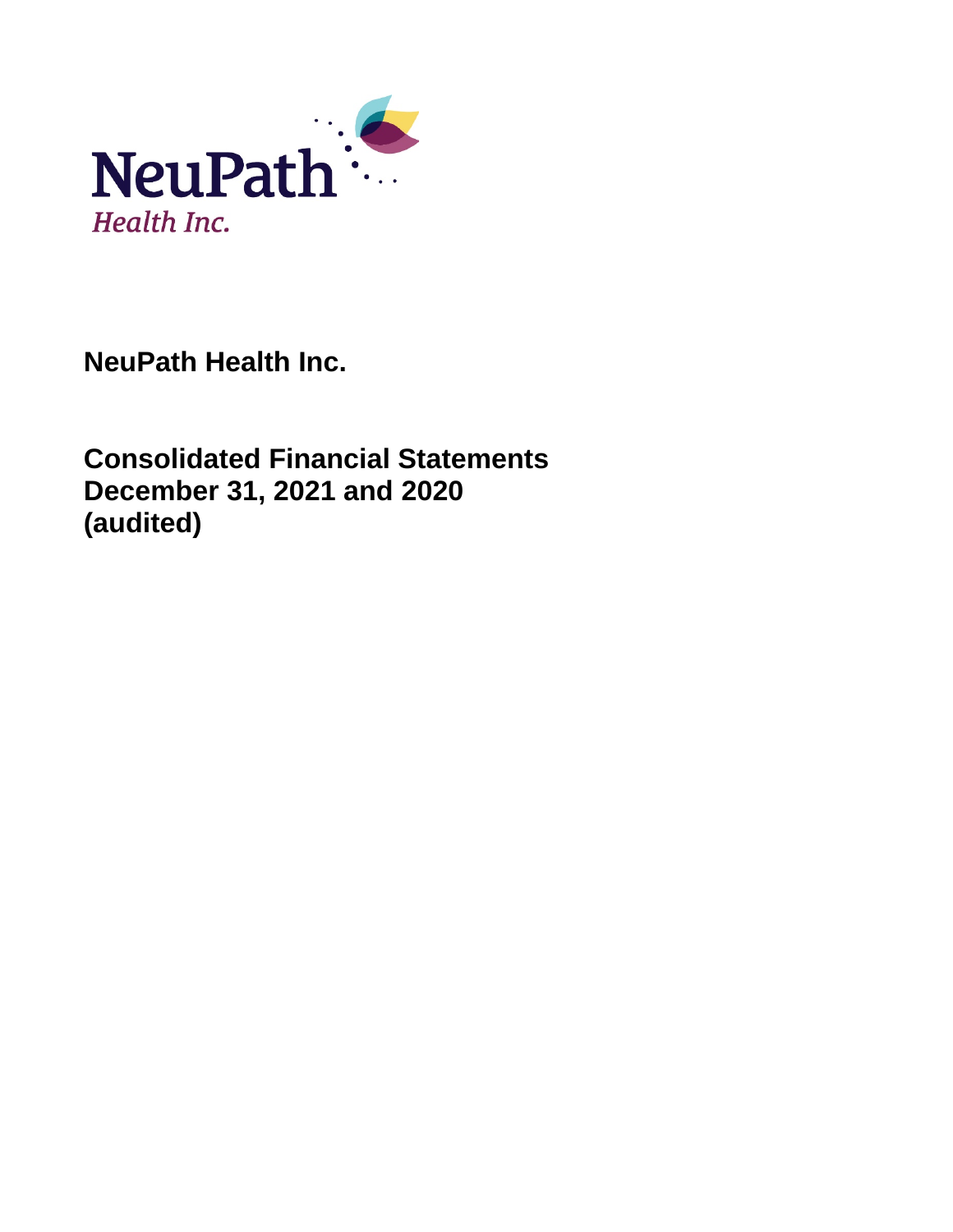# **INDEPENDENT AUDITOR'S REPORT**

# **To the Shareholders of NeuPath Health Inc. (formerly Klinik Health Ventures Corp.)**

# **Opinion**

We have audited the consolidated financial statements of NeuPath Health Inc., formerly Klinik Health Ventures Corp. (the Group), which comprise the consolidated statements of financial position as at December 31, 2021 and 2020, and the consolidated statements of net loss and comprehensive loss, consolidated statements of changes in equity and consolidated statements of cash flows for the years then ended, and notes to the consolidated financial statements, including a summary of significant accounting policies.

In our opinion, the accompanying consolidated financial statements present fairly, in all material respects, the consolidated financial position of the Group as at December 31, 2021 and 2020, and its consolidated financial performance and its consolidated cash flows for the years then ended in accordance with International Financial Reporting Standards (IFRS).

# **Basis for opinion**

We conducted our audit in accordance with Canadian generally accepted auditing standards. Our responsibilities under those standards are further described in the *Auditor's responsibilities for the audit of the consolidated financial statements* section of our report. We are independent of the Group in accordance with the ethical requirements that are relevant to our audit of the consolidated financial statements in Canada, and we have fulfilled our other ethical responsibilities in accordance with these requirements. We believe that the audit evidence we have obtained is sufficient and appropriate to provide a basis for our opinion.

# **Material uncertainty related to going concern**

We draw attention to Note 2 in the consolidated financial statements, which indicates that the Group incurred a net loss of \$3,230,000, during the year ended December 31, 2021 and, as of that date, the Group had an accumulated deficit of \$21,771,000. As stated in Note 2, these events or conditions, along with other matters as set forth in Note 2, indicate that a material uncertainty exists that may cast significant doubt on the Group's ability to continue as a going concern. Our opinion is not modified in respect of this matter.

# **Other information**

Management is responsible for the other information. The other information comprises the information included in Management's Discussion and Analysis.

Our opinion on the consolidated financial statements does not cover the other information and we do not express any form of assurance conclusion thereon.

In connection with our audit of the consolidated financial statements, our responsibility is to read the other information and, in doing so, consider whether the other information is materially inconsistent with the consolidated financial statements or our knowledge obtained in the audit or otherwise appears to be materially misstated.

We obtained Management's Discussion and Analysis prior to the date of this auditor's report. If, based on the work we have performed, we conclude that there is a material misstatement of this other information, we are required to report that fact in this auditor's report. We have nothing to report in this regard.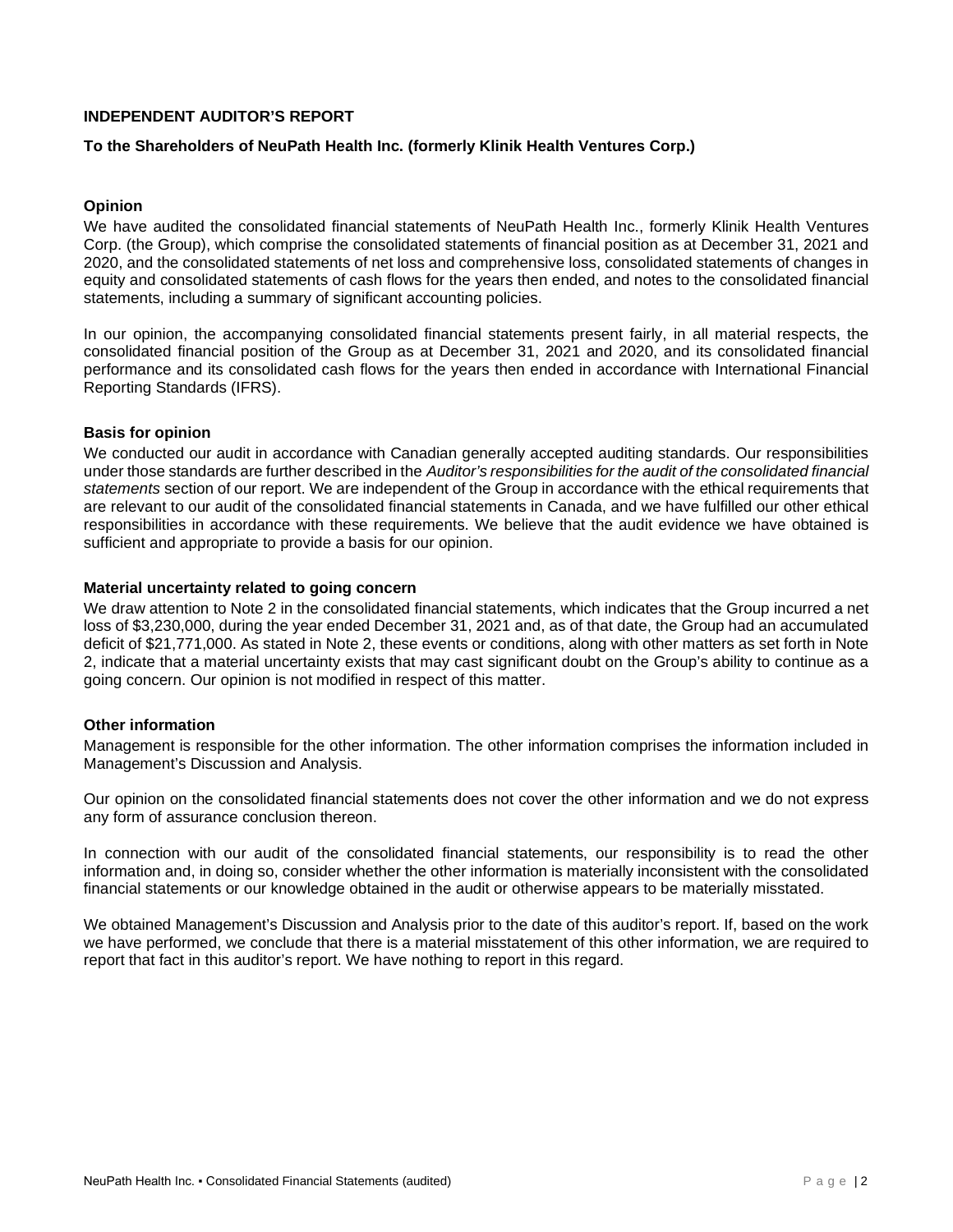# **Responsibilities of management and those charged with governance for the consolidated financial statements**

Management is responsible for the preparation and fair presentation of the consolidated financial statements in accordance with IFRS, and for such internal control as management determines is necessary to enable the preparation of consolidated financial statements that are free from material misstatement, whether due to fraud or error.

In preparing the consolidated financial statements, management is responsible for assessing the Group's ability to continue as a going concern, disclosing, as applicable, matters related to going concern and using the going concern basis of accounting unless management either intends to liquidate the Group or to cease operations, or has no realistic alternative but to do so.

Those charged with governance are responsible for overseeing the Group's financial reporting process.

# **Auditor's responsibilities for the audit of the consolidated financial statements**

Our objectives are to obtain reasonable assurance about whether the consolidated financial statements as a whole are free from material misstatement, whether due to fraud or error, and to issue an auditor's report that includes our opinion. Reasonable assurance is a high level of assurance, but is not a guarantee that an audit conducted in accordance with Canadian generally accepted auditing standards will always detect a material misstatement when it exists. Misstatements can arise from fraud or error and are considered material if, individually or in the aggregate, they could reasonably be expected to influence the economic decisions of users taken on the basis of these consolidated financial statements.

As part of an audit in accordance with Canadian generally accepted auditing standards, we exercise professional judgment and maintain professional skepticism throughout the audit. We also:

- Identify and assess the risks of material misstatement of the consolidated financial statements, whether due to fraud or error, design and perform audit procedures responsive to those risks, and obtain audit evidence that is sufficient and appropriate to provide a basis for our opinion. The risk of not detecting a material misstatement resulting from fraud is higher than for one resulting from error, as fraud may involve collusion, forgery, intentional omissions, misrepresentations, or the override of internal control.
- Obtain an understanding of internal control relevant to the audit in order to design audit procedures that are appropriate in the circumstances, but not for the purpose of expressing an opinion on the effectiveness of the Group's internal control.
- Evaluate the appropriateness of accounting policies used and the reasonableness of accounting estimates and related disclosures made by management.
- Conclude on the appropriateness of management's use of the going concern basis of accounting and, based on the audit evidence obtained, whether a material uncertainty exists related to events or conditions that may cast significant doubt on the Group's ability to continue as a going concern. If we conclude that a material uncertainty exists, we are required to draw attention in our auditor's report to the related disclosures in the consolidated financial statements or, if such disclosures are inadequate, to modify our opinion. Our conclusions are based on the audit evidence obtained up to the date of our auditor's report. However, future events or conditions may cause the Group to cease to continue as a going concern.
- Evaluate the overall presentation, structure and content of the consolidated financial statements, including the disclosures, and whether the consolidated financial statements represent the underlying transactions and events in a manner that achieves fair presentation.
- Obtain sufficient appropriate audit evidence regarding the financial information of the entities or business activities within the Group to express an opinion on the consolidated financial statements. We are responsible for the direction, supervision and performance of the group audit. We remain solely responsible for our audit opinion.

We communicate with those charged with governance regarding, among other matters, the planned scope and timing of the audit and significant audit findings, including any significant deficiencies in internal control that we identify during our audit.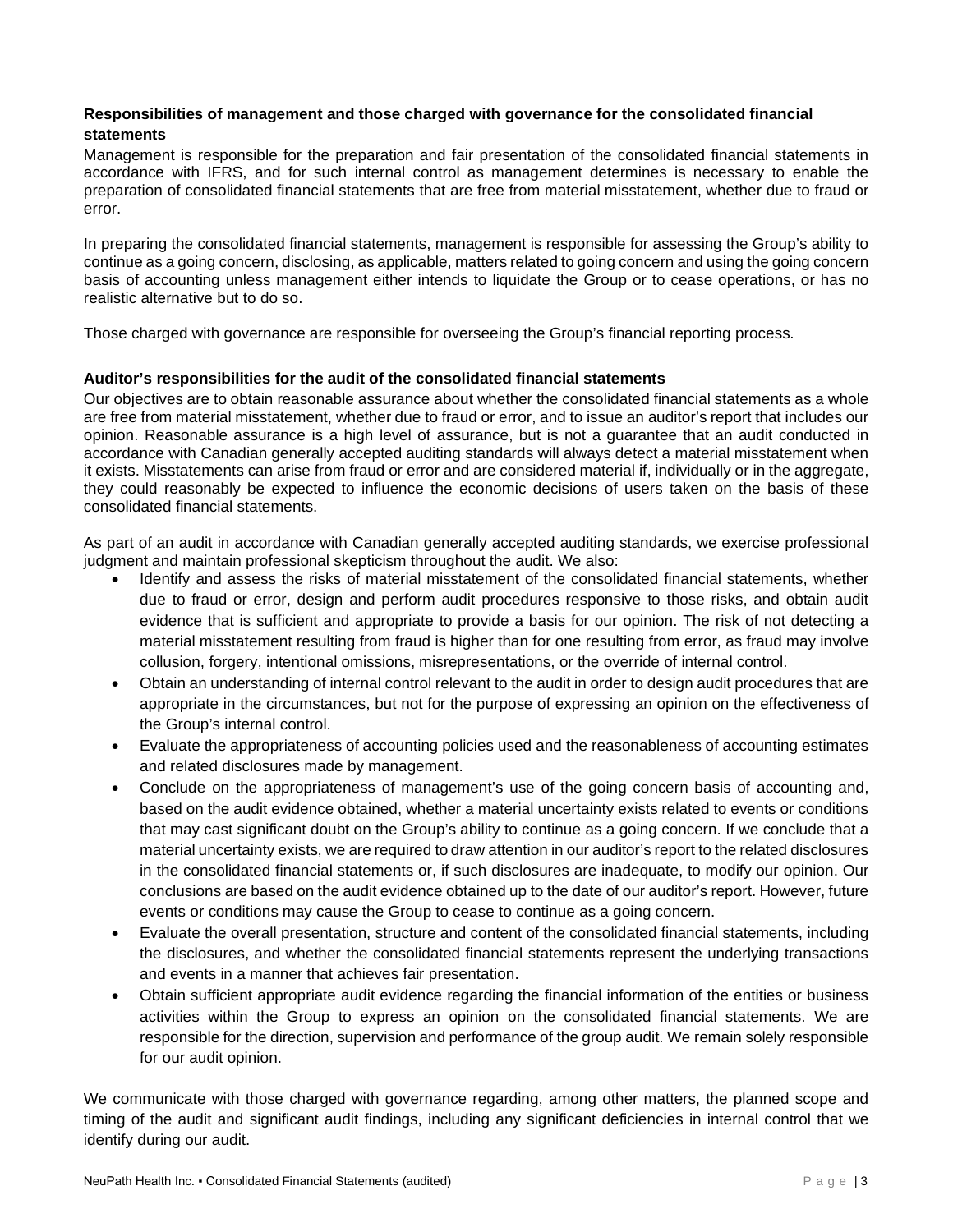We also provide those charged with governance with a statement that we have complied with relevant ethical requirements regarding independence, and to communicate with them all relationships and other matters that may reasonably be thought to bear on our independence, and where applicable, actions taken to eliminate threats or safeguards applied.

The engagement partner on the audit resulting in this independent auditor's report is Paula J. Smith.

Ernst + Young LLP

**Chartered Professional Accountants** Licensed Public Accountants

Toronto, Canada March 17, 2022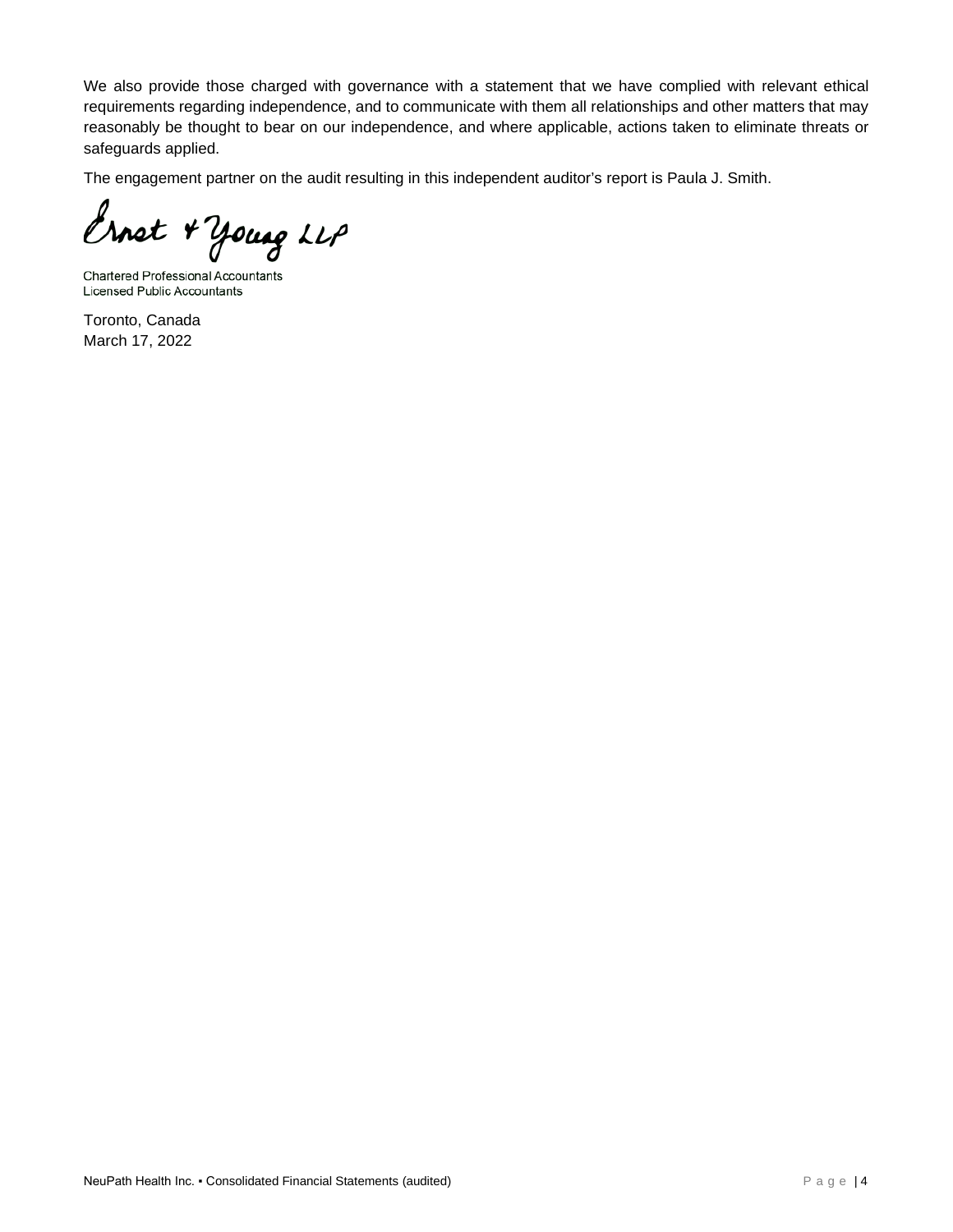# **NEUPATH HEALTH INC. CONSOLIDATED STATEMENTS OF FINANCIAL POSITION**

| \$<br>\$<br>(Canadian dollars in thousands)<br><b>Notes</b><br><b>ASSETS</b><br><b>CURRENT</b><br>Cash and cash equivalents<br>5,903<br>10,850<br>Accounts receivable<br>8,474<br>7,672<br>9<br>Other assets<br>988<br>634<br>10<br>172<br>Current income tax recoverable<br>24<br><b>TOTAL CURRENT ASSETS</b><br>15,365<br>19,328<br><b>NON-CURRENT</b><br>Property, plant and equipment<br>4,574<br>2,889<br>11<br>3,744<br>Right-of-use assets<br>7,025<br>11<br>Other assets<br>607<br>305<br>10<br>Intangible assets<br>3,053<br>884<br>12<br>Goodwill<br>20,718<br>18,970<br>13<br><b>TOTAL ASSETS</b><br>51,342<br>46,120<br><b>LIABILITIES AND EQUITY</b><br><b>CURRENT</b><br>8,284<br>5,612<br>Accounts payable and accrued liabilities<br>Provisions<br>150<br>14<br>Current portion of long-term debt<br>3,091<br>3,441<br>16<br>Current portion of lease obligations<br>1,127<br>1,372<br>15<br>Current portion of other obligations<br>350<br>8<br>Current income tax liabilities<br>261<br>24<br><b>TOTAL CURRENT LIABILITIES</b><br>13,708<br>9,980<br><b>NON-CURRENT</b><br>1,238<br>Long-term debt<br>1,287<br>16<br>Lease obligations<br>6,628<br>3,545<br>15<br>Other obligations<br>150<br>8<br>Deferred income tax liabilities<br>65<br>59<br>24<br>3,674<br>3,674<br>Due to related parties<br>27<br><b>TOTAL LIABILITIES</b><br>25,512<br>18,496<br><b>EQUITY</b><br>36,830<br>Share capital<br>32,825<br>18<br>Warrants<br>9,156<br>12,910<br>6,20<br>1,615<br>430<br>Contributed surplus<br>19<br>Deficit<br>(21, 771)<br>(18, 541)<br><b>TOTAL EQUITY</b><br>27,624<br>25,830 |                                     | As at             | As at             |
|----------------------------------------------------------------------------------------------------------------------------------------------------------------------------------------------------------------------------------------------------------------------------------------------------------------------------------------------------------------------------------------------------------------------------------------------------------------------------------------------------------------------------------------------------------------------------------------------------------------------------------------------------------------------------------------------------------------------------------------------------------------------------------------------------------------------------------------------------------------------------------------------------------------------------------------------------------------------------------------------------------------------------------------------------------------------------------------------------------------------------------------------------------------------------------------------------------------------------------------------------------------------------------------------------------------------------------------------------------------------------------------------------------------------------------------------------------------------------------------------------------------------------------------------------------------------------------------------------------|-------------------------------------|-------------------|-------------------|
|                                                                                                                                                                                                                                                                                                                                                                                                                                                                                                                                                                                                                                                                                                                                                                                                                                                                                                                                                                                                                                                                                                                                                                                                                                                                                                                                                                                                                                                                                                                                                                                                          |                                     | December 31, 2021 | December 31, 2020 |
|                                                                                                                                                                                                                                                                                                                                                                                                                                                                                                                                                                                                                                                                                                                                                                                                                                                                                                                                                                                                                                                                                                                                                                                                                                                                                                                                                                                                                                                                                                                                                                                                          |                                     |                   |                   |
|                                                                                                                                                                                                                                                                                                                                                                                                                                                                                                                                                                                                                                                                                                                                                                                                                                                                                                                                                                                                                                                                                                                                                                                                                                                                                                                                                                                                                                                                                                                                                                                                          |                                     |                   |                   |
|                                                                                                                                                                                                                                                                                                                                                                                                                                                                                                                                                                                                                                                                                                                                                                                                                                                                                                                                                                                                                                                                                                                                                                                                                                                                                                                                                                                                                                                                                                                                                                                                          |                                     |                   |                   |
|                                                                                                                                                                                                                                                                                                                                                                                                                                                                                                                                                                                                                                                                                                                                                                                                                                                                                                                                                                                                                                                                                                                                                                                                                                                                                                                                                                                                                                                                                                                                                                                                          |                                     |                   |                   |
|                                                                                                                                                                                                                                                                                                                                                                                                                                                                                                                                                                                                                                                                                                                                                                                                                                                                                                                                                                                                                                                                                                                                                                                                                                                                                                                                                                                                                                                                                                                                                                                                          |                                     |                   |                   |
|                                                                                                                                                                                                                                                                                                                                                                                                                                                                                                                                                                                                                                                                                                                                                                                                                                                                                                                                                                                                                                                                                                                                                                                                                                                                                                                                                                                                                                                                                                                                                                                                          |                                     |                   |                   |
|                                                                                                                                                                                                                                                                                                                                                                                                                                                                                                                                                                                                                                                                                                                                                                                                                                                                                                                                                                                                                                                                                                                                                                                                                                                                                                                                                                                                                                                                                                                                                                                                          |                                     |                   |                   |
|                                                                                                                                                                                                                                                                                                                                                                                                                                                                                                                                                                                                                                                                                                                                                                                                                                                                                                                                                                                                                                                                                                                                                                                                                                                                                                                                                                                                                                                                                                                                                                                                          |                                     |                   |                   |
|                                                                                                                                                                                                                                                                                                                                                                                                                                                                                                                                                                                                                                                                                                                                                                                                                                                                                                                                                                                                                                                                                                                                                                                                                                                                                                                                                                                                                                                                                                                                                                                                          |                                     |                   |                   |
|                                                                                                                                                                                                                                                                                                                                                                                                                                                                                                                                                                                                                                                                                                                                                                                                                                                                                                                                                                                                                                                                                                                                                                                                                                                                                                                                                                                                                                                                                                                                                                                                          |                                     |                   |                   |
|                                                                                                                                                                                                                                                                                                                                                                                                                                                                                                                                                                                                                                                                                                                                                                                                                                                                                                                                                                                                                                                                                                                                                                                                                                                                                                                                                                                                                                                                                                                                                                                                          |                                     |                   |                   |
|                                                                                                                                                                                                                                                                                                                                                                                                                                                                                                                                                                                                                                                                                                                                                                                                                                                                                                                                                                                                                                                                                                                                                                                                                                                                                                                                                                                                                                                                                                                                                                                                          |                                     |                   |                   |
|                                                                                                                                                                                                                                                                                                                                                                                                                                                                                                                                                                                                                                                                                                                                                                                                                                                                                                                                                                                                                                                                                                                                                                                                                                                                                                                                                                                                                                                                                                                                                                                                          |                                     |                   |                   |
|                                                                                                                                                                                                                                                                                                                                                                                                                                                                                                                                                                                                                                                                                                                                                                                                                                                                                                                                                                                                                                                                                                                                                                                                                                                                                                                                                                                                                                                                                                                                                                                                          |                                     |                   |                   |
|                                                                                                                                                                                                                                                                                                                                                                                                                                                                                                                                                                                                                                                                                                                                                                                                                                                                                                                                                                                                                                                                                                                                                                                                                                                                                                                                                                                                                                                                                                                                                                                                          |                                     |                   |                   |
|                                                                                                                                                                                                                                                                                                                                                                                                                                                                                                                                                                                                                                                                                                                                                                                                                                                                                                                                                                                                                                                                                                                                                                                                                                                                                                                                                                                                                                                                                                                                                                                                          |                                     |                   |                   |
|                                                                                                                                                                                                                                                                                                                                                                                                                                                                                                                                                                                                                                                                                                                                                                                                                                                                                                                                                                                                                                                                                                                                                                                                                                                                                                                                                                                                                                                                                                                                                                                                          |                                     |                   |                   |
|                                                                                                                                                                                                                                                                                                                                                                                                                                                                                                                                                                                                                                                                                                                                                                                                                                                                                                                                                                                                                                                                                                                                                                                                                                                                                                                                                                                                                                                                                                                                                                                                          |                                     |                   |                   |
|                                                                                                                                                                                                                                                                                                                                                                                                                                                                                                                                                                                                                                                                                                                                                                                                                                                                                                                                                                                                                                                                                                                                                                                                                                                                                                                                                                                                                                                                                                                                                                                                          |                                     |                   |                   |
|                                                                                                                                                                                                                                                                                                                                                                                                                                                                                                                                                                                                                                                                                                                                                                                                                                                                                                                                                                                                                                                                                                                                                                                                                                                                                                                                                                                                                                                                                                                                                                                                          |                                     |                   |                   |
|                                                                                                                                                                                                                                                                                                                                                                                                                                                                                                                                                                                                                                                                                                                                                                                                                                                                                                                                                                                                                                                                                                                                                                                                                                                                                                                                                                                                                                                                                                                                                                                                          |                                     |                   |                   |
|                                                                                                                                                                                                                                                                                                                                                                                                                                                                                                                                                                                                                                                                                                                                                                                                                                                                                                                                                                                                                                                                                                                                                                                                                                                                                                                                                                                                                                                                                                                                                                                                          |                                     |                   |                   |
|                                                                                                                                                                                                                                                                                                                                                                                                                                                                                                                                                                                                                                                                                                                                                                                                                                                                                                                                                                                                                                                                                                                                                                                                                                                                                                                                                                                                                                                                                                                                                                                                          |                                     |                   |                   |
|                                                                                                                                                                                                                                                                                                                                                                                                                                                                                                                                                                                                                                                                                                                                                                                                                                                                                                                                                                                                                                                                                                                                                                                                                                                                                                                                                                                                                                                                                                                                                                                                          |                                     |                   |                   |
|                                                                                                                                                                                                                                                                                                                                                                                                                                                                                                                                                                                                                                                                                                                                                                                                                                                                                                                                                                                                                                                                                                                                                                                                                                                                                                                                                                                                                                                                                                                                                                                                          |                                     |                   |                   |
|                                                                                                                                                                                                                                                                                                                                                                                                                                                                                                                                                                                                                                                                                                                                                                                                                                                                                                                                                                                                                                                                                                                                                                                                                                                                                                                                                                                                                                                                                                                                                                                                          |                                     |                   |                   |
|                                                                                                                                                                                                                                                                                                                                                                                                                                                                                                                                                                                                                                                                                                                                                                                                                                                                                                                                                                                                                                                                                                                                                                                                                                                                                                                                                                                                                                                                                                                                                                                                          |                                     |                   |                   |
|                                                                                                                                                                                                                                                                                                                                                                                                                                                                                                                                                                                                                                                                                                                                                                                                                                                                                                                                                                                                                                                                                                                                                                                                                                                                                                                                                                                                                                                                                                                                                                                                          |                                     |                   |                   |
|                                                                                                                                                                                                                                                                                                                                                                                                                                                                                                                                                                                                                                                                                                                                                                                                                                                                                                                                                                                                                                                                                                                                                                                                                                                                                                                                                                                                                                                                                                                                                                                                          |                                     |                   |                   |
|                                                                                                                                                                                                                                                                                                                                                                                                                                                                                                                                                                                                                                                                                                                                                                                                                                                                                                                                                                                                                                                                                                                                                                                                                                                                                                                                                                                                                                                                                                                                                                                                          |                                     |                   |                   |
|                                                                                                                                                                                                                                                                                                                                                                                                                                                                                                                                                                                                                                                                                                                                                                                                                                                                                                                                                                                                                                                                                                                                                                                                                                                                                                                                                                                                                                                                                                                                                                                                          |                                     |                   |                   |
|                                                                                                                                                                                                                                                                                                                                                                                                                                                                                                                                                                                                                                                                                                                                                                                                                                                                                                                                                                                                                                                                                                                                                                                                                                                                                                                                                                                                                                                                                                                                                                                                          |                                     |                   |                   |
|                                                                                                                                                                                                                                                                                                                                                                                                                                                                                                                                                                                                                                                                                                                                                                                                                                                                                                                                                                                                                                                                                                                                                                                                                                                                                                                                                                                                                                                                                                                                                                                                          |                                     |                   |                   |
|                                                                                                                                                                                                                                                                                                                                                                                                                                                                                                                                                                                                                                                                                                                                                                                                                                                                                                                                                                                                                                                                                                                                                                                                                                                                                                                                                                                                                                                                                                                                                                                                          |                                     |                   |                   |
|                                                                                                                                                                                                                                                                                                                                                                                                                                                                                                                                                                                                                                                                                                                                                                                                                                                                                                                                                                                                                                                                                                                                                                                                                                                                                                                                                                                                                                                                                                                                                                                                          |                                     |                   |                   |
|                                                                                                                                                                                                                                                                                                                                                                                                                                                                                                                                                                                                                                                                                                                                                                                                                                                                                                                                                                                                                                                                                                                                                                                                                                                                                                                                                                                                                                                                                                                                                                                                          |                                     |                   |                   |
|                                                                                                                                                                                                                                                                                                                                                                                                                                                                                                                                                                                                                                                                                                                                                                                                                                                                                                                                                                                                                                                                                                                                                                                                                                                                                                                                                                                                                                                                                                                                                                                                          |                                     |                   |                   |
|                                                                                                                                                                                                                                                                                                                                                                                                                                                                                                                                                                                                                                                                                                                                                                                                                                                                                                                                                                                                                                                                                                                                                                                                                                                                                                                                                                                                                                                                                                                                                                                                          |                                     |                   |                   |
|                                                                                                                                                                                                                                                                                                                                                                                                                                                                                                                                                                                                                                                                                                                                                                                                                                                                                                                                                                                                                                                                                                                                                                                                                                                                                                                                                                                                                                                                                                                                                                                                          |                                     |                   |                   |
|                                                                                                                                                                                                                                                                                                                                                                                                                                                                                                                                                                                                                                                                                                                                                                                                                                                                                                                                                                                                                                                                                                                                                                                                                                                                                                                                                                                                                                                                                                                                                                                                          |                                     |                   |                   |
|                                                                                                                                                                                                                                                                                                                                                                                                                                                                                                                                                                                                                                                                                                                                                                                                                                                                                                                                                                                                                                                                                                                                                                                                                                                                                                                                                                                                                                                                                                                                                                                                          |                                     |                   |                   |
|                                                                                                                                                                                                                                                                                                                                                                                                                                                                                                                                                                                                                                                                                                                                                                                                                                                                                                                                                                                                                                                                                                                                                                                                                                                                                                                                                                                                                                                                                                                                                                                                          | <b>TOTAL LIABILITIES AND EQUITY</b> | 51,342            | 46,120            |

Note [25,](#page-34-0) *Commitments*

*The accompanying Notes are an integral part of these Consolidated Financial Statements.*

Approved on behalf of the Board of Directors:

*/s/ Dianne Carmichael*

*\_\_\_\_\_\_\_\_\_\_\_\_\_\_\_\_\_\_\_\_\_\_\_\_\_\_\_\_\_\_\_\_* Dianne Carmichael, Director

*/s/ Daniel Chicoine*

Daniel Chicoine, Director

*\_\_\_\_\_\_\_\_\_\_\_\_\_\_\_\_\_\_\_\_\_\_\_\_\_\_\_\_\_\_\_\_*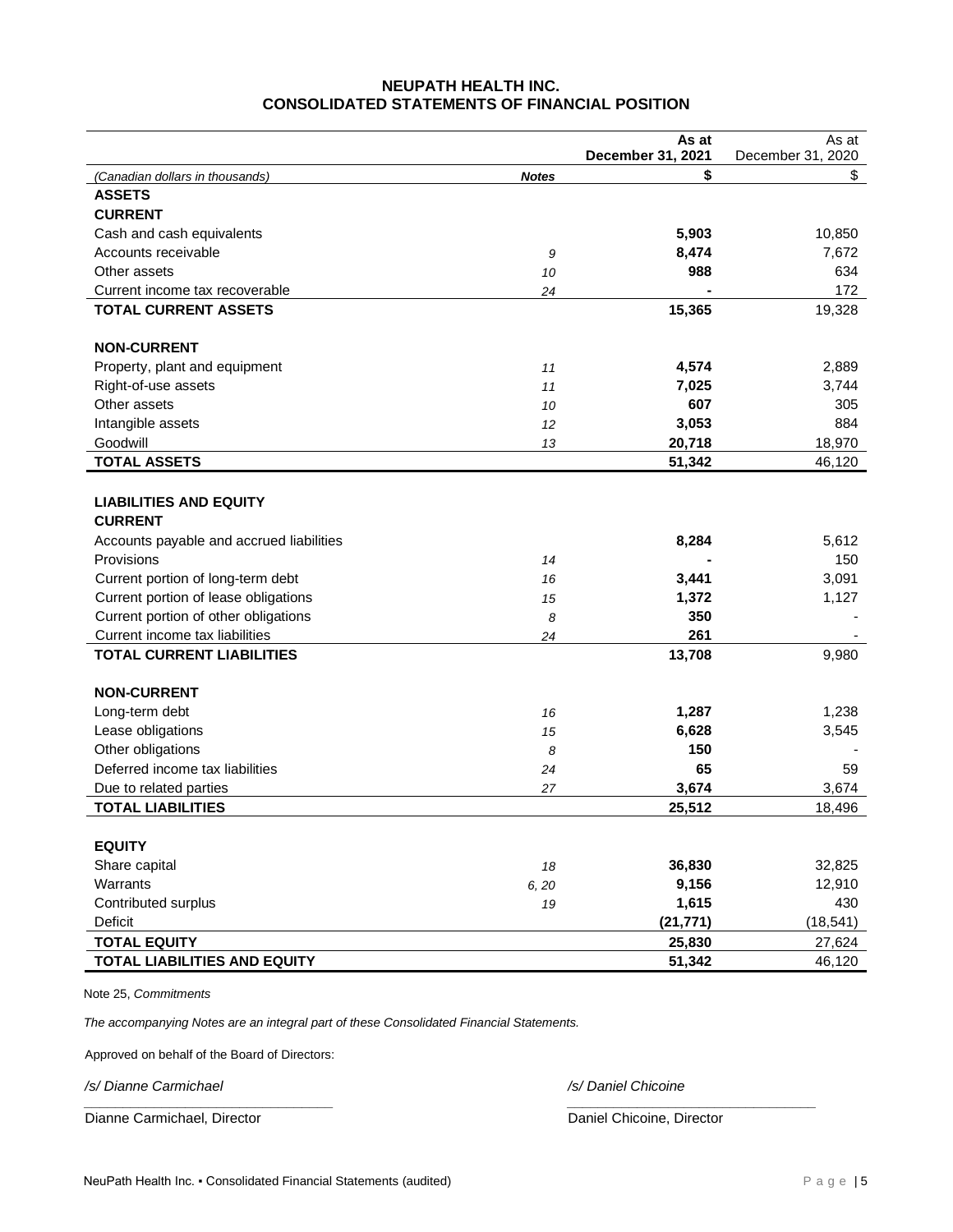# **NEUPATH HEALTH INC. CONSOLIDATED STATEMENTS OF NET LOSS AND COMPREHENSIVE LOSS**

|                                                                |              | Year ended<br>December 31, 2021 | Year ended<br>December 31, 2020 |
|----------------------------------------------------------------|--------------|---------------------------------|---------------------------------|
| (Canadian dollars in thousands,                                | <b>Notes</b> | \$                              | \$                              |
| except per share figures or otherwise noted)<br><b>REVENUE</b> |              |                                 |                                 |
| <b>Medical services</b>                                        | 7, 29        | 60,856                          | 47,639                          |
| <b>Total revenue</b>                                           |              | 60,856                          | 47,639                          |
| <b>OPERATING EXPENSES</b>                                      |              |                                 |                                 |
|                                                                |              |                                 |                                 |
| Cost of medical services                                       | 22           | 49,751                          | 37,920                          |
| General and administrative expenses                            | 22           | 8,337                           | 6,731                           |
| Occupancy costs                                                |              | 1,590                           | 1,309                           |
| Depreciation and amortization                                  | 22           | 3,019                           | 2,499                           |
| Interest cost                                                  | 15, 16, 17   | 876                             | 1,468                           |
| <b>Total operating expenses</b>                                |              | 63,573                          | 49,927                          |
| <b>OTHER EXPENSES (INCOME)</b>                                 |              |                                 |                                 |
| Fair value adjustments                                         |              |                                 | 405                             |
| Finance income                                                 |              | (34)                            | (46)                            |
| Listing expense and transaction costs                          | 6            | 564                             | 2,258                           |
| Other income                                                   |              |                                 | (45)                            |
| Net loss before income taxes                                   |              | (3, 247)                        | (4,860)                         |
| <b>INCOME TAXES</b>                                            |              |                                 |                                 |
| Current income tax expense                                     | 24           | 255                             | 235                             |
| Deferred income tax recovery                                   | 24           | (272)                           | (37)                            |
| Total income tax expense (recovery)                            |              | (17)                            | 198                             |
| <b>NET LOSS AND COMPREHENSIVE LOSS</b>                         |              | (3, 230)                        | (5,058)                         |
| Net loss per common share                                      |              |                                 |                                 |
| basic and diluted                                              |              | (0.07)                          | (0.21)                          |
| Weighted average number of common shares                       |              |                                 |                                 |
| outstanding<br>(in thousands)                                  |              |                                 |                                 |
| basic and diluted                                              |              | 45,135                          | 24,498                          |
|                                                                |              |                                 |                                 |

*The accompanying Notes are an integral part of these Consolidated Financial Statements.*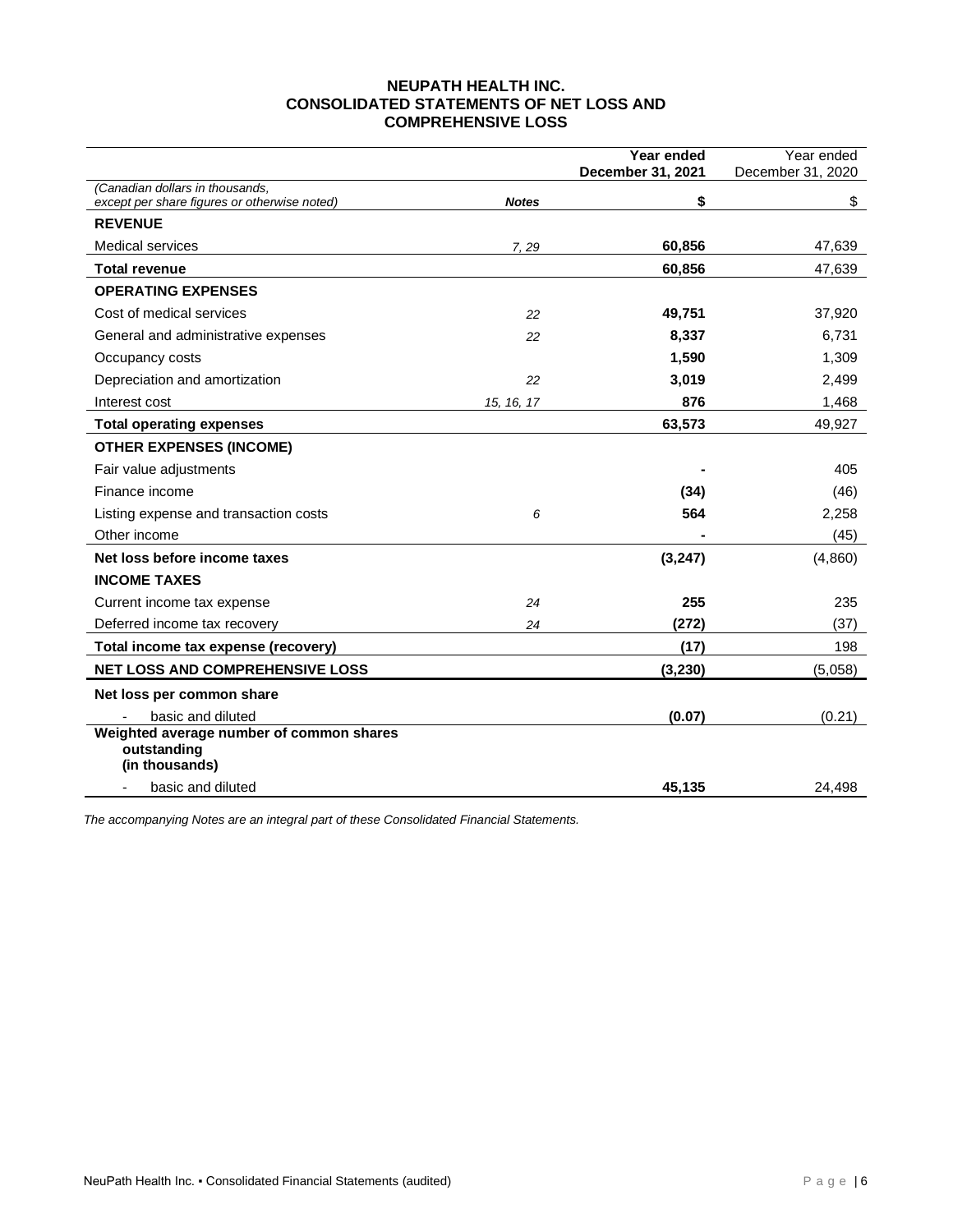|                                                             |              | <b>Share Capital</b> |        | <b>Warrants</b> | <b>Contributed</b><br><b>Surplus</b> | <b>Deficit</b> | <b>Total</b> |
|-------------------------------------------------------------|--------------|----------------------|--------|-----------------|--------------------------------------|----------------|--------------|
| (Canadian dollars in thousands,<br>except number of shares) | <b>Notes</b> | 000s                 | \$     | \$              | \$                                   | \$             | \$           |
| Balance, December 31, 2019<br>Stock-based compensation      |              | 16,557               | 11,527 | 11,653          | 74                                   | (13, 483)      | 9,771        |
| expense<br>Reverse takeover of Klinik                       | 19           |                      |        |                 | 221                                  |                | 221          |
| Health Ventures Corp.                                       | 6            | 3,870                | 3,870  | 74              | 119                                  |                | 4,063        |
| Conversion of long-term debt<br>Conversion of preferred     | 16           | 6,724                | 6,724  |                 |                                      |                | 6,724        |
| shares                                                      | 17           | 1,352                | 1,352  |                 |                                      |                | 1,352        |
| Expiry of warrants                                          | 20           |                      |        | (16)            | 16                                   |                |              |
| <b>Issuance of warrants</b><br>Issuance of common shares,   | 20           |                      |        | 1,199           |                                      |                | 1,199        |
| net of issue costs<br>Net loss and comprehensive            | 18           | 13,340               | 9,352  |                 |                                      |                | 9,352        |
| loss                                                        |              |                      |        |                 |                                      | (5,058)        | (5,058)      |
| Balance, December 31, 2020<br>Stock-based compensation      |              | 41,843               | 32,825 | 12,910          | 430                                  | (18, 541)      | 27,624       |
| expense                                                     | 19           |                      |        |                 | 517                                  |                | 517          |
| Conversion of warrants                                      | 20           | 3,225                | 3,031  | (3,031)         |                                      |                |              |
| Expiry of warrants                                          | 20           |                      |        | (723)           | 723                                  |                |              |
| Acquisition of KumoCare<br>Restricted share units, vested   | 8            | 1,429                | 919    |                 |                                      |                | 919          |
| and exercised<br>Net loss and comprehensive                 | 19           | 63                   | 55     |                 | (55)                                 |                |              |
| loss                                                        |              |                      |        |                 |                                      | (3,230)        | (3,230)      |
| Balance, December 31, 2021                                  |              | 46,560               | 36,830 | 9,156           | 1,615                                | (21, 771)      | 25,830       |

# **NEUPATH HEALTH INC. CONSOLIDATED STATEMENTS OF CHANGES IN EQUITY**

*The accompanying Notes are an integral part of these Consolidated Financial Statements.*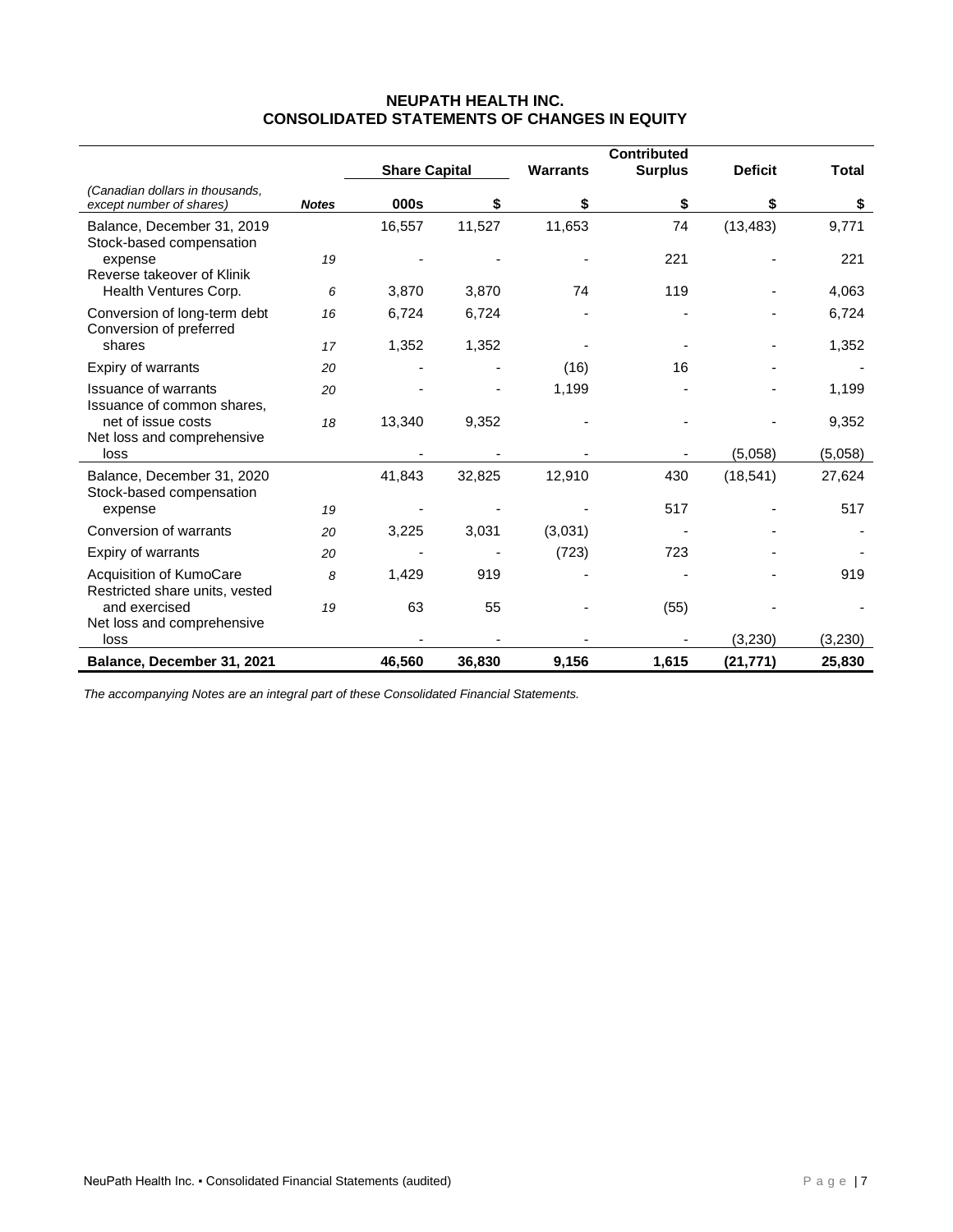# **NEUPATH HEALTH INC. CONSOLIDATED STATEMENTS OF CASH FLOWS**

|                                                                        |                | Year ended        | Year ended        |
|------------------------------------------------------------------------|----------------|-------------------|-------------------|
|                                                                        |                | December 31, 2021 | December 31, 2020 |
| (Canadian dollars in thousands)                                        | <b>Notes</b>   | \$                | \$                |
| <b>OPERATING ACTIVITIES</b>                                            |                |                   |                   |
| Net loss and comprehensive loss                                        |                | (3, 230)          | (5,058)           |
| Items not involving current cash flows:                                |                |                   |                   |
| Depreciation and amortization                                          | 22             | 3,085             | 2,529             |
| Accretion of lease obligations                                         | 15             | 700               | 541               |
| Accretion of long-term debt and preferred shares liability             | 16, 17         |                   | 666               |
| Accretion of promissory note                                           |                |                   | 15                |
| Accretion of other assets                                              |                | (56)              | (45)              |
| Gain on modification of long-term debt and preferred shares            | 16, 17         |                   | (204)             |
| Fair value adjustment of derivative financial liabilities              | 16             |                   | 507               |
| Fair value adjustment of conversion feature on preferred shares        | 17             |                   | 102               |
| Listing expense and transaction expense                                | 6              |                   | 1,373             |
| Equity-settled stock-based compensation expense                        | 19             | 517               | 221               |
| Deferred income tax recovery                                           | 24             | (272)             | (37)              |
|                                                                        |                | 744               | 610               |
| Net change in non-cash working capital                                 | 23             | 1,175             | (1, 256)          |
| CASH PROVIDED BY (USED IN) OPERATING ACTIVITIES                        |                | 1,919             | (646)             |
| <b>INVESTING ACTIVITIES</b>                                            |                |                   |                   |
| Acquisition of intangible assets, net                                  | 12             | (336)             | (63)              |
| Acquisition of HealthPointe Medical Centres Ltd., net of cash acquired | $\overline{7}$ | (2,752)           |                   |
| Cash acquired on reverse takeover of Klinik Health Ventures Corp.      | 6              |                   | 2,784             |
| Acquisition of property, plant and equipment, net of disposals         | 11             | (411)             | (38)              |
| CASH PROVIDED BY (USED IN) INVESTING ACTIVITIES                        |                | (3, 499)          | 2,683             |
| <b>FINANCING ACTIVITIES</b>                                            |                |                   |                   |
| Proceeds on issuance of common shares, net of issue costs              | 18             |                   | 10,551            |
| Repayment of long-term debt                                            |                | (1,645)           | (729)             |
| Advances of long-term debt                                             |                | 40                | 80                |
| Advances from related parties                                          |                |                   | 55                |
| Receipts from other assets receivable                                  |                | 238               | 155               |
| Repayment of promissory note                                           | 27             |                   | (622)             |
| Repayment of lease obligations                                         | 15             | (2,000)           | (1, 560)          |
| <b>CASH PROVIDED BY (USED IN) FINANCING ACTIVITIES</b>                 |                | (3, 367)          | 7,930             |
| Net change in cash and cash equivalents during the year                |                | (4, 947)          | 9,967             |
| Cash and cash equivalents, beginning of year                           |                | 10,850            | 883               |
| CASH AND CASH EQUIVALENTS, END OF YEAR                                 |                | 5,903             | 10,850            |
|                                                                        |                |                   |                   |
| Supplemental cash flow information                                     |                |                   |                   |
| Interest paid <sup>1</sup>                                             |                | 210               | 315               |
| Income taxes paid (received)                                           |                | (187)             | 570               |

<sup>1.</sup> Amounts received for interest were reflected as operating cash flows in the Consolidated Statements of Cash Flows.

*The accompanying Notes are an integral part of these Consolidated Financial Statements.*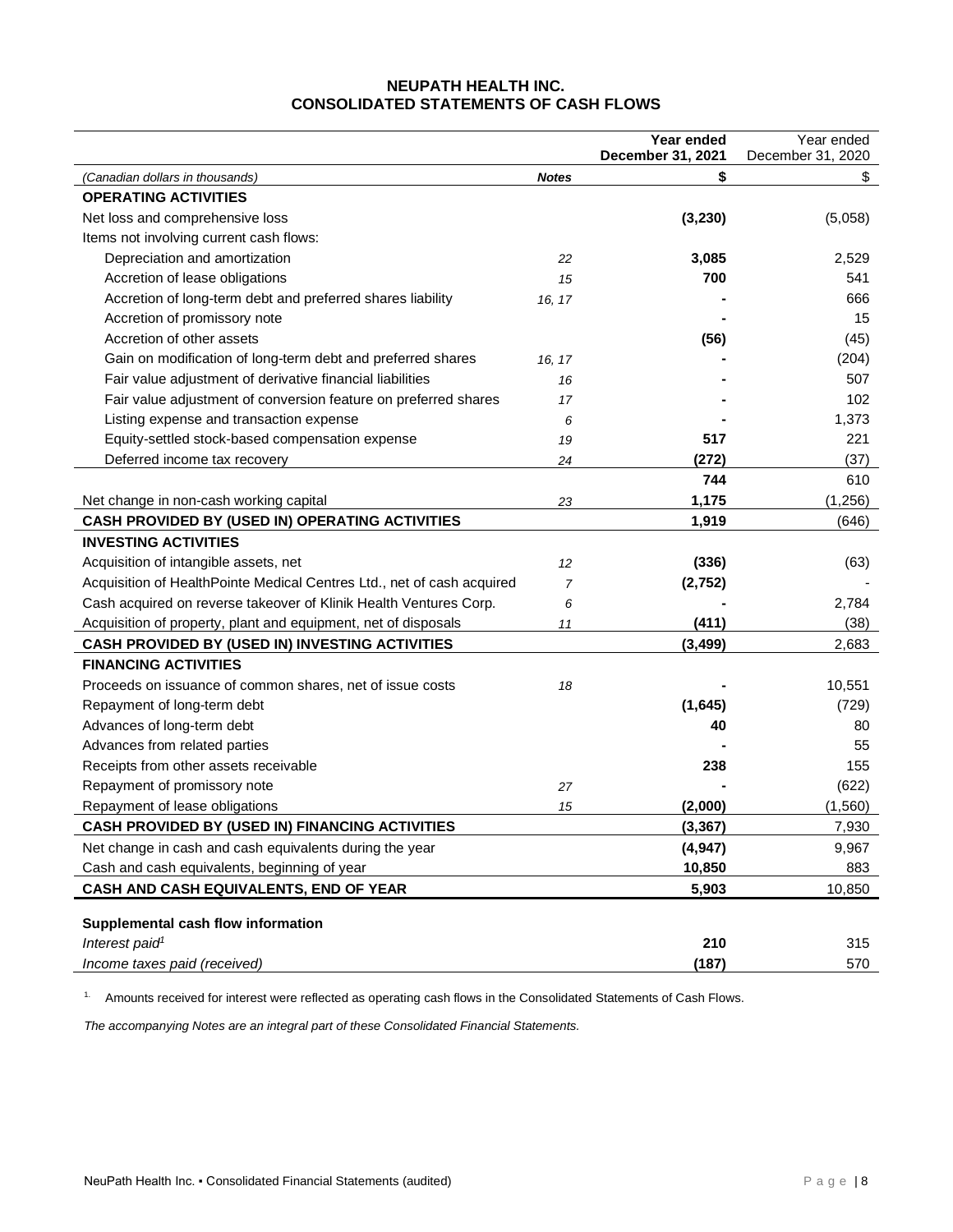# **1. NATURE OF BUSINESS**

NeuPath Health Inc. ("NeuPath" or the "Company") operates an end-to-end, integrated network of health care businesses focused on transforming the hope of a better life into the reality of a life more fully lived. NeuPath utilizes research, data-driven insights, technology, and interdisciplinary care to help restore function for patients impacted by acute and chronic musculoskeletal conditions, including chronic pain, spinal injuries, sport-related injuries, and concussions.

The Company operates an interdisciplinary network of medical clinics in Ontario and Alberta, in addition to an independent medical assessment business with a national network of health care providers. The Company's medical clinics provide comprehensive assessments and rehabilitation services to clients with chronic pain, musculoskeletal/back injuries, sports related injuries and concussions. The Company's health care providers cover a broad range of specialties and include: Physiatrists, Neurologists, Anesthesiologists, General Practitioners with specialized training in chronic pain, as well as Medication Management Physicians, Athletic Therapists and Nurses.

In addition, NeuPath provides workplace health services and independent medical assessments to employers and disability insurers through a national network of health care providers, including: Cardiologists, Dentists, Dermatologists, Endocrinologists, Psychiatrists, Gastroenterologists, General Practitioners, Internal Medicine Specialists, Neurologists, Neuropsychiatrists, Neuropsychologists, Occupational Therapists, Ophthalmologists, Orthopedic Surgeons, Physiatrists, Physiotherapists, Psychologists, Respirologists and Rheumatologists.

On February 7, 2021, NeuPath acquired HealthPointe Medical Centres Ltd. ("HealthPointe"), a pain, spine and sport medicine clinic located in Edmonton, Alberta. See Note [7,](#page-20-0) *Business Combinations*, for additional information.

On August 16, 2021, NeuPath acquired Aidly Inc., owner of KumoCare ("KumoCare"), a virtual care platform to facilitate virtual care and telemedicine offerings. See Note [8,](#page-21-0) *Acquisition of KumoCare*, for additional information.

NeuPath has 13 locations across Ontario and 2 locations in Alberta with more than 130 health care providers.

NeuPath (formerly Klinik Health Ventures Corp.) was incorporated under the laws of the Province of Ontario on April 17, 2019. On June 25, 2020, the Company amended its articles to change its name from Klinik Health Ventures Corp. ("Klinik") to NeuPath Health Inc. As a result of the Klinik reverse takeover transaction ("RTO"), on June 25, 2020, the Company continued to carry on the business of 2576560 Ontario Inc. ("257") under the *Business Corporations Act* (Ontario). The Company's common shares are listed on the TSX Venture Exchange under the symbol NPTH.

The Company's registered office is located at 181 Bay Street, Suite 2100, Toronto, Ontario, Canada, M5J 2T3.

# <span id="page-8-0"></span>**2. GOING CONCERN ASSUMPTION**

These Consolidated Financial Statements have been prepared on a going concern basis, which presumes that the Company will be able to realize its assets and discharge its liabilities in the normal course of operations for the foreseeable future.

As at December 31, 2021, the Company had an accumulated deficit of \$21,771 [December 31, 2020 - \$18,541], including a net loss of \$3,230 for the year ended December 31, 2021 [December 31, 2020 - \$5,058].

Given the start-up nature of the business, the Company's liquidity requirements are dependent on its ability to raise capital by selling additional equity, from the exercise of common share warrants or by obtaining new or amended credit facilities. Unexpected increases in costs and expenses due to operational decisions made by the Company and/or factors beyond the Company's control, such as foregone revenues and increased expenses as a result of the impact of COVID-19, could cause a material impact on cash resources and the profitability of the Company.

There can be no assurance that the Company will have sufficient capital to fund its ongoing operations. In addition, the Company may not be able to secure adequate debt or equity financing on desirable terms or at all. The credit ratings that the Company might obtain in connection with any debt financing may make securing debt financing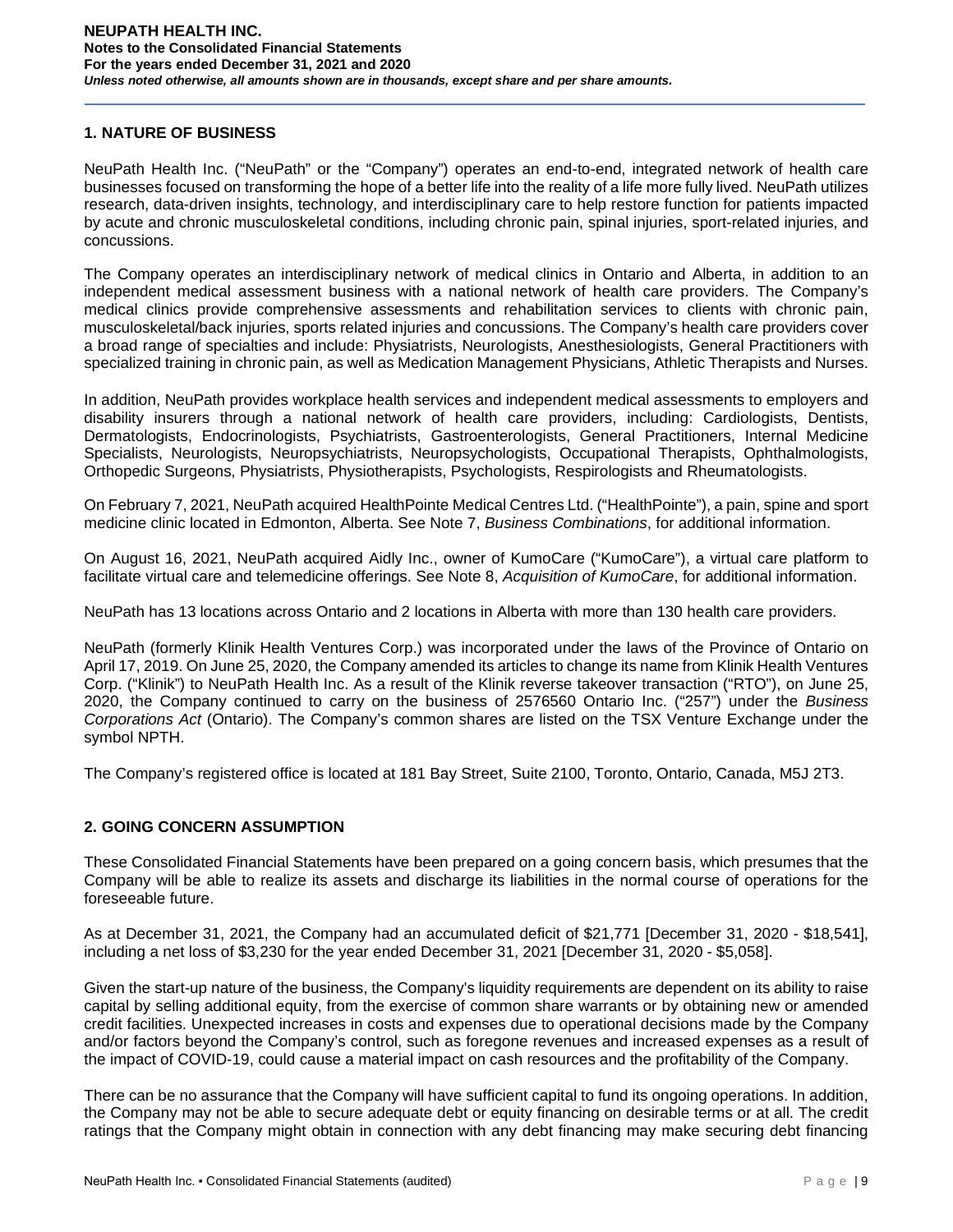prohibitive. There can be no assurance that additional financing will be available on acceptable terms or at all. As there can be no certainty as to the outcome of the above matters, there is material uncertainty that may cast significant doubt about the Company's ability to continue as a going concern.

These Consolidated Financial Statements do not include any adjustments to the amounts and classification of assets and liabilities that would be necessary should the Company be unable to continue as a going concern.

# **3. BASIS OF PREPARATION**

## **Basis of Measurement**

These Consolidated Financial Statements have been prepared under the historical cost convention, except for the revaluation of certain financial liabilities to fair value. Items included in the financial statements of each consolidated entity in the Company are measured using the currency of the primary economic environment in which the entity operates (the functional currency). These Consolidated Financial Statements are presented in Canadian dollars, which is the Company's functional currency.

## **Statement of Compliance**

These Consolidated Financial Statements have been prepared by management in accordance with International Financial Reporting Standards ("IFRS") in effect as at December 31, 2021.

The policies applied to these Consolidated Financial Statements are based on IFRS, which have been applied consistently to all periods presented except as disclosed in Note [4,](#page-9-0) *Adoption of New Accounting Standards*. These Consolidated Financial Statements were issued and effective as at March 17, 2022, the date the Board of Directors approved these Consolidated Financial Statements.

## **Basis of Consolidation**

These Consolidated Financial Statements include the accounts of the Company and its subsidiaries as follows:

|                                                  | % Ownership |
|--------------------------------------------------|-------------|
| 5033421 Ontario Inc.                             | 100%        |
| Aidly Inc.                                       | 100%        |
| CompreMed Canada Inc.                            | 100%        |
| HealthPointe Medical Centres Ltd. <sup>(i)</sup> | 100%        |
| Renaissance Asset Management (London) Inc.       | 100%        |
| Viable Healthworks (Canada) Corp.                | 100%        |

 $(0)$  includes a 50% ownership in HealthPointe@CAO Services Ltd., a subsidiary of HealthPointe Medical Centres Ltd.

The Company controls its subsidiaries with the power to govern its financial and operating policies. All significant intercompany balances and transactions have been eliminated upon consolidation.

# <span id="page-9-0"></span>**4. ADOPTION OF NEW ACCOUNTING STANDARDS**

Certain new standards, interpretations, amendments and improvements to existing standards were issued by the International Accounting Standards Board ("IASB") or IFRS Interpretations Committee that are mandatory for fiscal periods beginning on or after January 1, 2021. The new standards, interpretations, amendments and improvements to existing standards do not impact the Company and therefore have not been adopted in these Consolidated Financial Statements.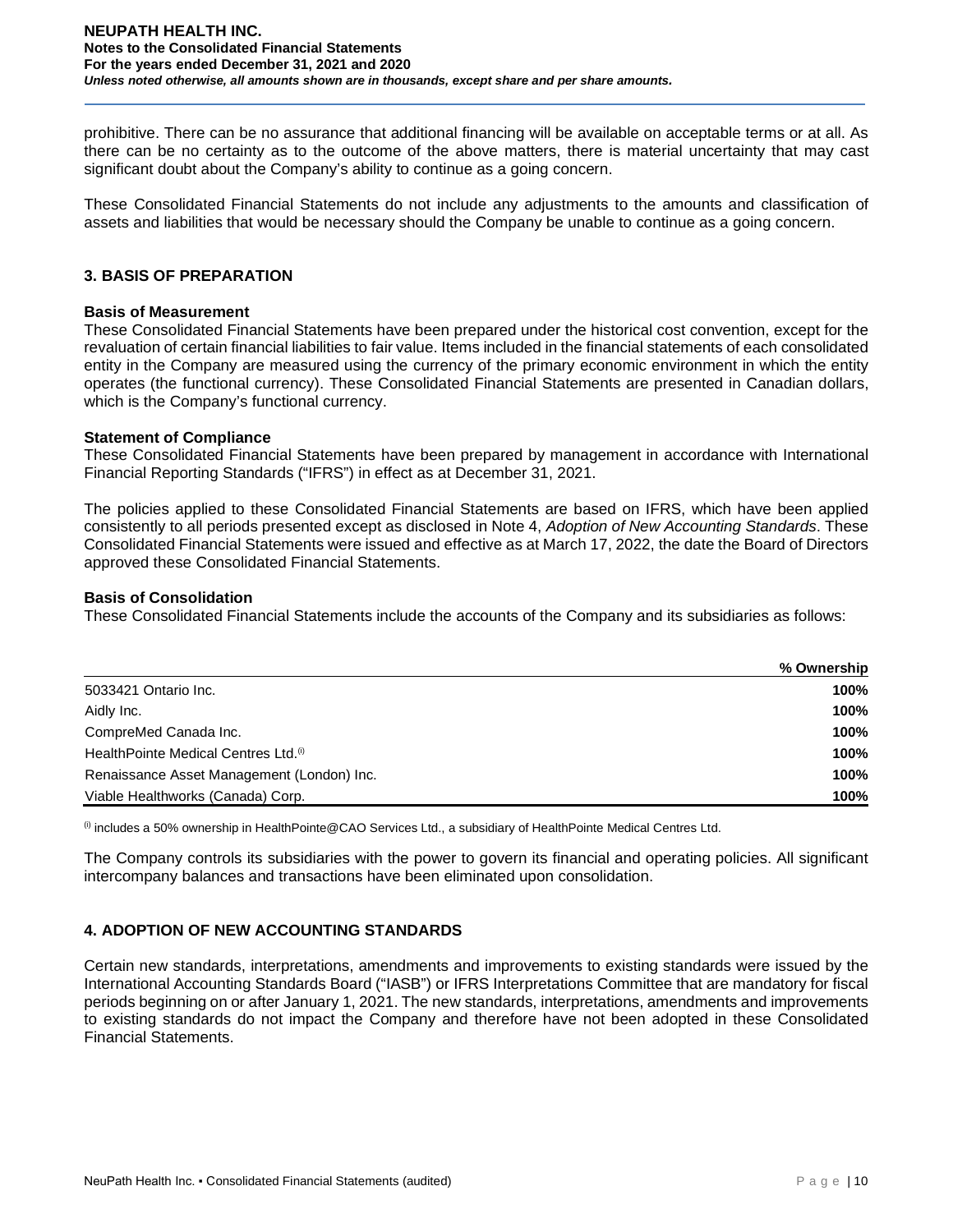# **5. SUMMARY OF SIGNIFICANT ACCOUNTING POLICIES**

# **Use of Estimates and Judgments**

The preparation of financial statements requires management to make estimates and assumptions that affect the reported amounts of assets and liabilities, the disclosure of contingent assets and liabilities at the date of these Consolidated Financial Statements and the reported amounts of revenue and expenses during the reporting periods. Actual results could differ from these estimates and such differences could be material.

The estimates and underlying assumptions are reviewed on an ongoing basis. Revisions to accounting estimates are recognized in the period in which the estimate is revised if the revision affects only that period, or in the period of the revision and future periods if the review affects both current and future periods.

Key areas of judgment and estimation or use of managerial assumptions are as follows:

## *Impact of COVID-19*

The Company's critical accounting estimates are affected by the various ongoing economic and social impacts of the COVID-19 global pandemic. There continues to be significant uncertainty as to the likely effects of this outbreak, which may, among other things, impact the Company's employees, suppliers and customers. The Company is monitoring the future impact of the pandemic on all aspects of its business. Each quarter-end, management carries out this assessment for indications that goodwill and other long-lived assets may be impaired. As part of this assessment, management performed an analysis on its cash-generating units ("CGUs") and determined there were no adverse impacts that would lead to indicators of impairment. As required, management will continue to assess these assumptions as the evolving COVID-19 situation changes.

## *Business combinations*

The Company must assess whether an entity being purchased constitutes a business, which requires an assessment of inputs and processes in place at the acquiree. The fair value of assets acquired and liabilities assumed requires management to make significant estimates. Judgment is required to determine when the Company gains control of a business. This requires an assessment of the relevant activities that significantly affect its returns, including operating and capital expenditure decision-making, financing, key management personnel changes and when decisions in relation to those activities are under the control of the Company or require unanimous consent from the investors. Critical estimates and assumptions used in the determination of fair value are discussed in Note [7,](#page-20-0) *Business Combinations*.

# *Convertible debt and preferred shares liability*

The identification of convertible debt and preferred shares liability are based on the interpretations of the substance of the contractual arrangement, and therefore require judgment from management. The separation of the components affects the initial recognition at issuance and the subsequent recognition of interest on the liability component.

# *Derivative financial liabilities and conversion feature on preferred shares*

The Company uses the fair-value method of accounting for derivative liabilities and such liabilities are remeasured at each reporting date with changes in fair value recorded in the period incurred. Critical estimates and assumptions used in the model are discussed in Note [16](#page-26-0)*, Long-term Debt* and Note [17,](#page-27-0) *Preferred Shares Liability*.

### *Leases*

The Company cannot readily determine the interest rate implicit in the lease, therefore, it uses its incremental borrowing rate ("IBR") to measure lease liabilities. The IBR is the rate of interest that the Company would have to pay to borrow over a similar term, and with a similar security, the funds necessary to obtain an asset of a similar value to the right-of-use ("ROU") asset. The IBR, therefore, requires estimation when no observable rates are available. The Company estimates the IBR using observable inputs such as market interest rates and is required to make certain entity-specific estimates such as the stand-alone credit rating.

### *Stock-based payments and warrants*

The Company uses the Black-Scholes option pricing model to estimate the fair value of stock-based compensation and warrant reserves, which require the use of several input variables. Measurement date estimates include share price, expected volatility (based on weighted average historical volatility adjusted for changes expected due to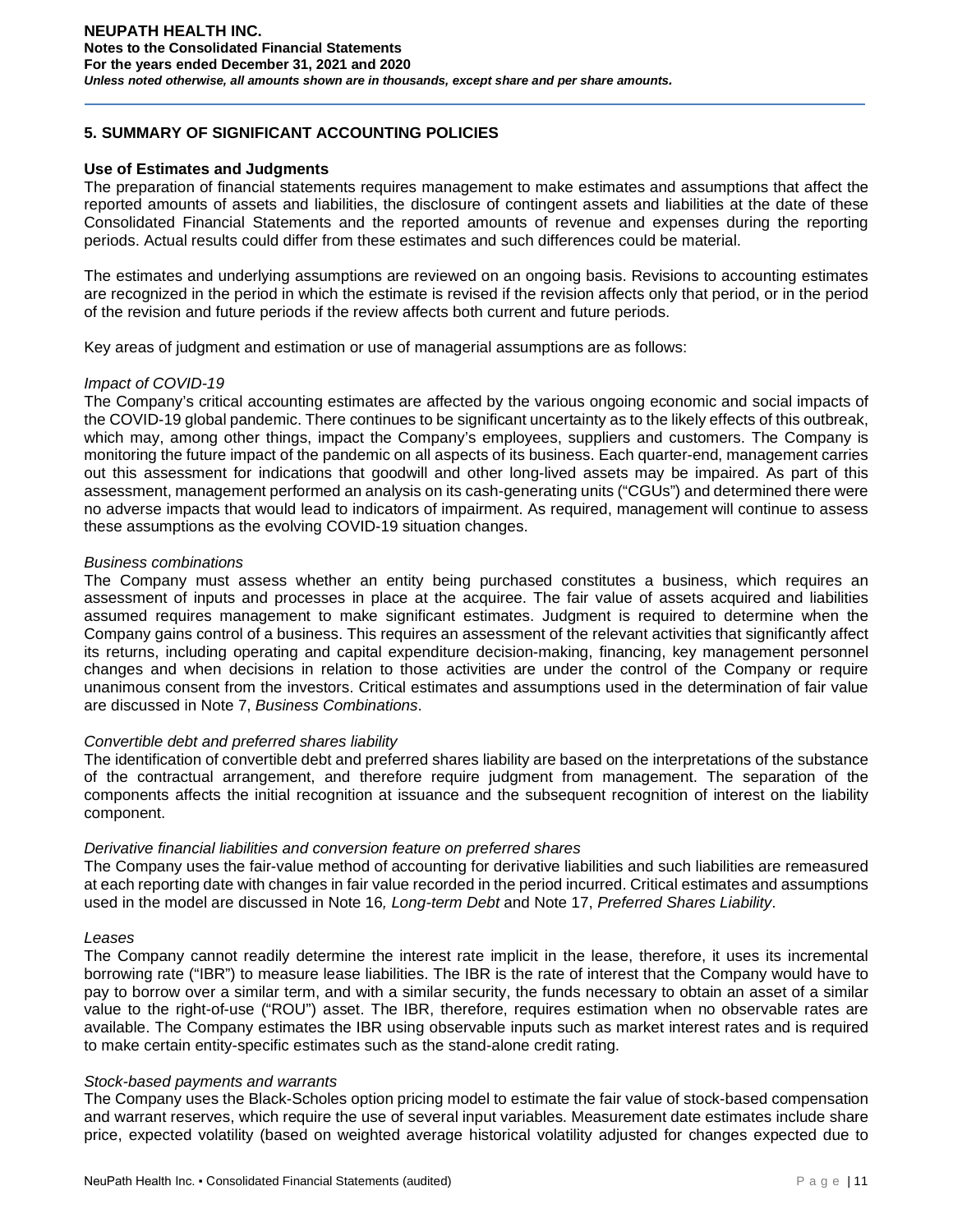publicly available information of a comparable peer group), weighted average expected life of the instruments, expected dividends and the risk-free interest rate (based on government bonds). The inputs to the model are subject to estimate and changes in these inputs can materially impact the estimated fair value of stock-based payments and warrants.

# *Deferred taxes*

Significant estimates are required in determining the Company's income tax provision. Some estimates are based on interpretations of existing tax laws or regulations. Various internal and external factors may have favourable or unfavourable effects on the Company's future effective tax rate. These include, but are not limited to, changes in tax laws, regulations and/or rates, changing interpretations of existing tax laws or regulations, results of tax audits by tax authorities, changes in estimates of prior years' items and changes in overall levels of pretax earnings.

# *Impairment of non-financial assets*

The Company makes a number of estimates when calculating recoverable amounts using discounted future cash flows or other valuation methods to test for impairment. These estimates include the future cash flows, terminal value growth rates, and the discount rate. The Company estimates value in use for impairment tests by discounting estimated future cash flows to their present value. The Company estimates the discounted future cash flows for periods of up to four years and a terminal value. The future cash flows are based on the Company's estimates and expected future operating results of the CGU after considering economic conditions and a general outlook for the industry. Discount rates consider market rates of return, debt-to-equity ratios and certain risk premiums, among other things. The terminal value is the value attributed to the CGU's operations beyond the projected time period of the cash flows using a perpetuity rate based on expected economic conditions and a general outlook for the industry.

# *Expected credit losses*

Significant judgments, estimates and assumptions are required when calculating the expected credit losses ("ECLs") of financial assets. Management makes assumptions and estimates about the impact that future events may have on the historical data used to measure ECLs.

In estimating ECLs, the Company develops a number of assumptions as follows:

- The probability-weighted outcome, including identification of scenarios that specify the amount and timing of the cash flows for particular outcomes and the estimated probability of those outcomes;
- Expected cash shortfalls including recoveries, costs to recover and the effects of any collateral or other credit enhancements; and
- Estimates of effective interest rates used in incorporating the time value of money.

The above assumptions are based on historical information and adjusted for current conditions and forecasts of future economic conditions.

# **Cash and Cash Equivalents**

Cash and cash equivalents include cash on hand and current balances with banks and similar institutions, including money market mutual funds, which are readily convertible to known amounts of cash and are subject to insignificant risk of changes in fair value.

### **Accounts Receivable**

Accounts receivable are amounts due for services rendered in the ordinary course of business. If collection is expected in twelve months or less, accounts receivable is classified as current assets. If not, accounts receivable is presented as non-current assets. Accounts receivable also include accrued receivables, which are amounts for services rendered and not yet invoiced or billed. Accounts receivable is initially recognized at fair value and, subsequently, is measured at amortized cost using the effective interest rate method, less lifetime ECLs.

# **Clinical Supplies**

Clinical supplies are included in other current assets in the Consolidated Statements of Financial Position. Clinical supplies consist of pharmaceutical products and materials used in the provision of health care services and are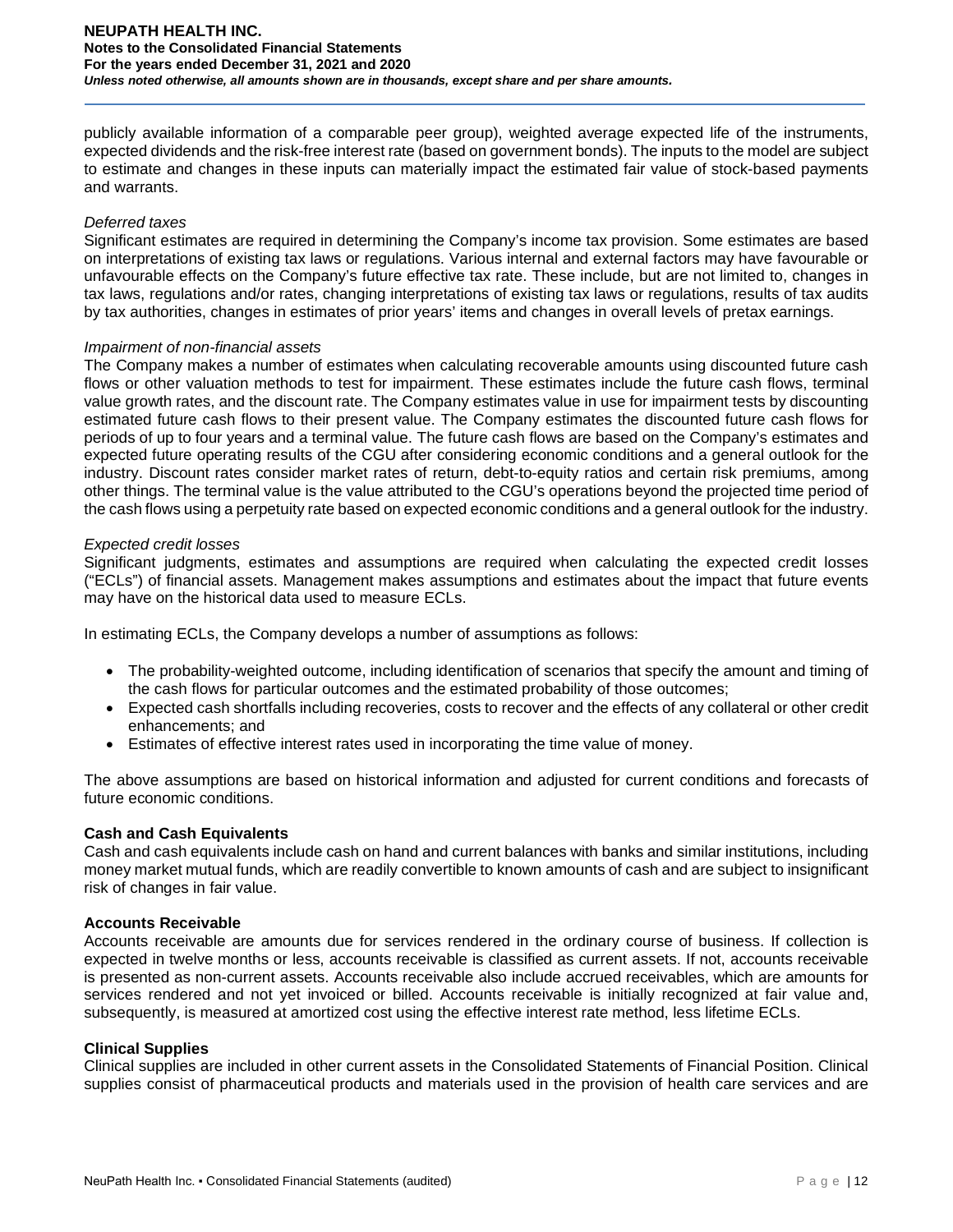valued at the lower of cost and net realizable value. Cost is determined on a first-in, first-out basis. Net realizable value is the estimated selling price in the ordinary course of business, less applicable variable selling expenses.

### **Property, Plant and Equipment**

Property, plant and equipment ("PP&E") is recorded at cost, net of government assistance, accumulated depreciation and/or accumulated impairment losses. Assets acquired under finance leases are carried at cost, which is the present value of minimum lease payments after deduction of any executory costs.

The Company allocates the amount initially recognized in respect of an item of PP&E to its significant components and amortizes each such part separately. Residual values, method of depreciation and useful lives of the assets are reviewed annually or more frequently if required, and any changes in these estimates are adjusted prospectively.

Depreciation of PP&E is provided for over the estimated useful lives from the date the assets become available for use. The following estimates were effective for the year ended December 31, 2021:

| Leasehold improvements          | Shorter of asset life and term of lease | Straight-line |
|---------------------------------|-----------------------------------------|---------------|
| <b>Building</b>                 | 25 years                                | Straight-line |
| Furniture and fixtures          | 5 years                                 | Straight-line |
| Medical equipment               | 5 years                                 | Straight-line |
| Computer equipment and software | 3 years                                 | Straight-line |

### **Intangible Assets**

Intangible assets acquired in a business combination are recognized separately from goodwill at their fair value at the date of acquisition, which is considered to be cost. Expenditures during the development phase for internally generated intangible assets, such as software and website, are capitalized in accordance with IAS 38, *Intangible Assets*. Separately acquired intangible assets are recorded at the purchase price plus directly attributable acquisition costs.

Following initial recognition, intangible assets are carried at cost, less any accumulated amortization and accumulated impairment losses. Amortization commences when the intangible asset is available for use. The estimated useful lives are as follows:

| Software             | 7 years     | Straight-line |
|----------------------|-------------|---------------|
| <b>Brand</b>         | 4 - 7 years | Straight-line |
| Patient relationship | 4 - 7 years | Straight-line |
| Website              | 3 years     | Straight-line |
|                      |             |               |

# **Goodwill and Business Combinations**

Business combinations are accounted for using the acquisition method. The cost of an acquisition is measured as the aggregate of the consideration transferred, which is measured at the acquisition date fair value and the amount of any non-controlling interest in the acquiree.

When the Company acquires a business, it assesses the classification and designation of financial assets and liabilities assumed in accordance with the contractual terms, economic circumstances and conditions as at the acquisition date. Any contingent consideration to be transferred by the acquirer will be recognized at fair value at the acquisition date. All contingent consideration (unless classified as equity) is subsequently remeasured to fair value at each reporting period-end, with the changes in fair value recognized in profit or loss.

Goodwill is initially measured at cost over the net identifiable assets acquired and liabilities assumed. If the fair value of the net assets acquired is in excess of the aggregate consideration transferred, the Company reassesses whether it has correctly identified all of the assets acquired and all of the liabilities assumed and reviews the procedures used to measure the amounts recognized at the acquisition date. If the reassessment still results in an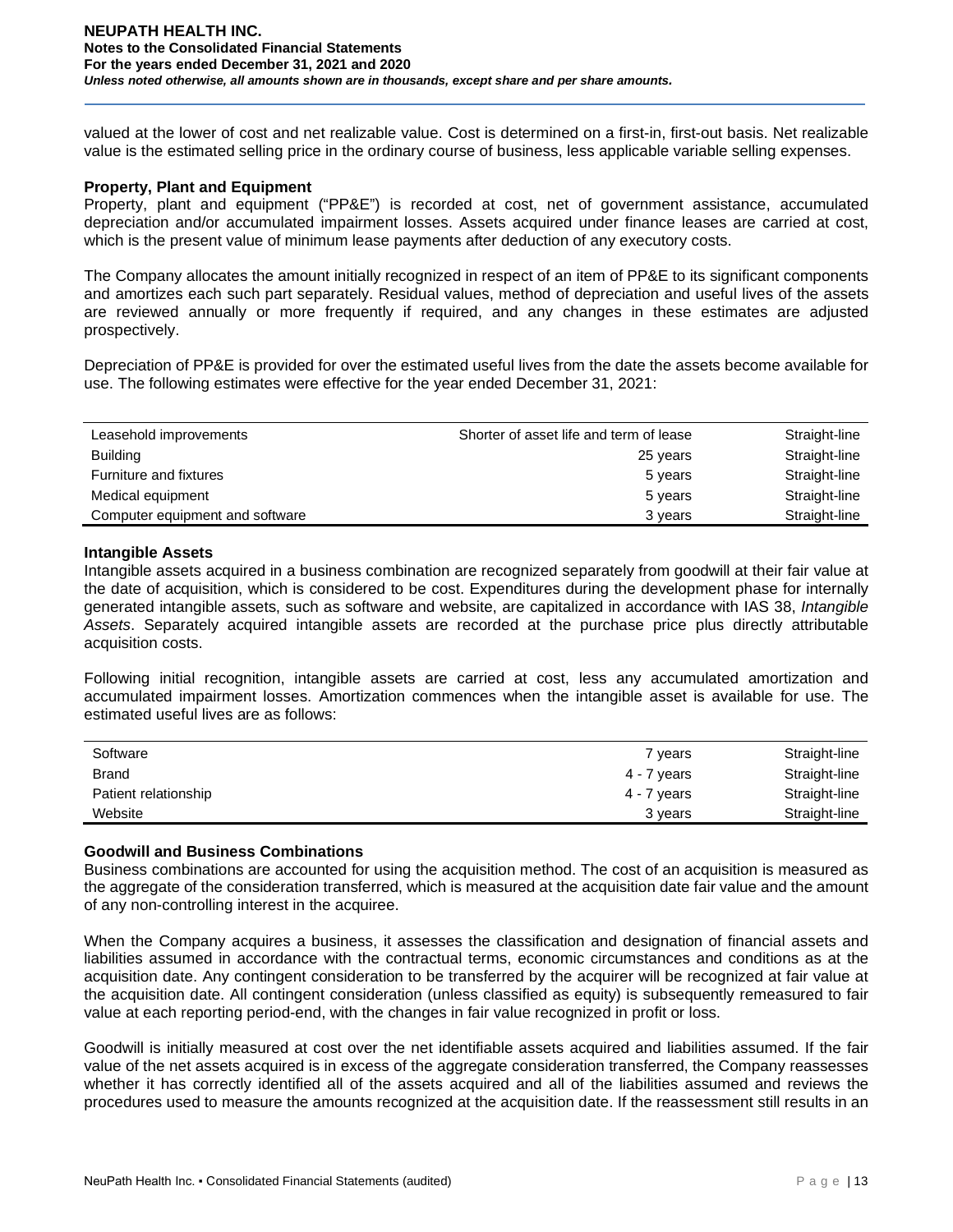excess of the fair value of net assets acquired over the aggregate consideration transferred, then the gain is recognized in net loss.

After initial recognition, goodwill is measured at cost less any accumulated impairment losses. For the purposes of impairment testing, goodwill acquired in a business combination is, from the acquisition date, allocated to each of the CGU or group of CGUs that are expected to benefit from the synergies of the combination, irrespective of whether other assets or liabilities of the acquiree are assigned to those units.

# **Impairment of Non-financial Assets**

The Company reviews the carrying value of non-financial assets for potential impairment at each reporting date and when events or changes in circumstances indicate that the carrying amount may not be recoverable. CGUs to which goodwill has been allocated are tested for impairment at least annually. Impairment is determined by assessing the recoverable amount of each CGU (or group of CGUs) to which the goodwill relates. When the recoverable amount of the CGU is less than its carrying amount, an impairment loss is recognized. Impairment losses relating to goodwill cannot be reversed in future periods.

For the purpose of measuring recoverable amounts, assets are grouped at the lowest levels for which there are separately identifiable cash flows or CGUs. The recoverable amount is the higher of an asset's fair value less costs to sell and value in use (being the present value of the expected future cash flows of the relevant asset or CGU). An impairment loss is recognized for the amount by which the asset's carrying value exceeds its recoverable amount. Goodwill is allocated to the CGU that is expected to benefit from synergies of a related business combination and represents the lowest level within the Company at which management monitors goodwill.

For non-financial assets other than goodwill, a previously recognized impairment loss is reversed only if there has been a change in the estimates used to determine the asset's recoverable amount since the last impairment loss was recognized. If this is the case, the carrying amount of the asset is increased to its recoverable amount, but cannot exceed the carrying amount that would have been determined had no impairment loss been recognized for the asset in prior years.

### **Leases**

The Company assesses whether a contract is, or contains, a lease at inception of the contract.

The Company applies a single recognition and measurement approach for all leases, except for short-term leases and leases of low-value assets and recognizes lease liabilities and ROU assets representing the obligation to make lease payments and the right to use the underlying assets.

### *Leased assets*

The Company recognizes ROU assets at the commencement date of the lease. ROU assets are measured at cost, less any accumulated depreciation and impairment losses, and adjusted for any remeasurement of lease liabilities. The cost of ROU assets includes the amount of lease liabilities recognized, initial direct costs incurred and lease payments made at or before the commencement date less any lease incentives received. ROU assets are depreciated on a straight-line basis over the shorter of the lease term and the estimated useful lives of the assets. ROU assets are also subject to impairment.

### *Leased assets – the Company as lessor*

As a lessor, the Company classifies its leases as either operating or finance leases. A lease is classified as a finance lease if it transfers substantially all the risks and rewards incidental to ownership of the underlying asset and classified as an operating lease if it does not.

### *Lease liabilities*

The Company recognizes lease liabilities at the commencement date of the lease, measured at the present value of lease payments to be made over the lease term. The lease payments include fixed payments less any lease incentives receivable, variable lease payments that depend on an index or a rate and amounts expected to be paid under residual value guarantees. The lease payments also include payments of penalties for terminating the lease, if the lease term reflects the Company exercising the option to terminate. Variable lease payments that do not depend on an index or a rate are recognized as expenses in the period in which the event that triggers the payment occurs.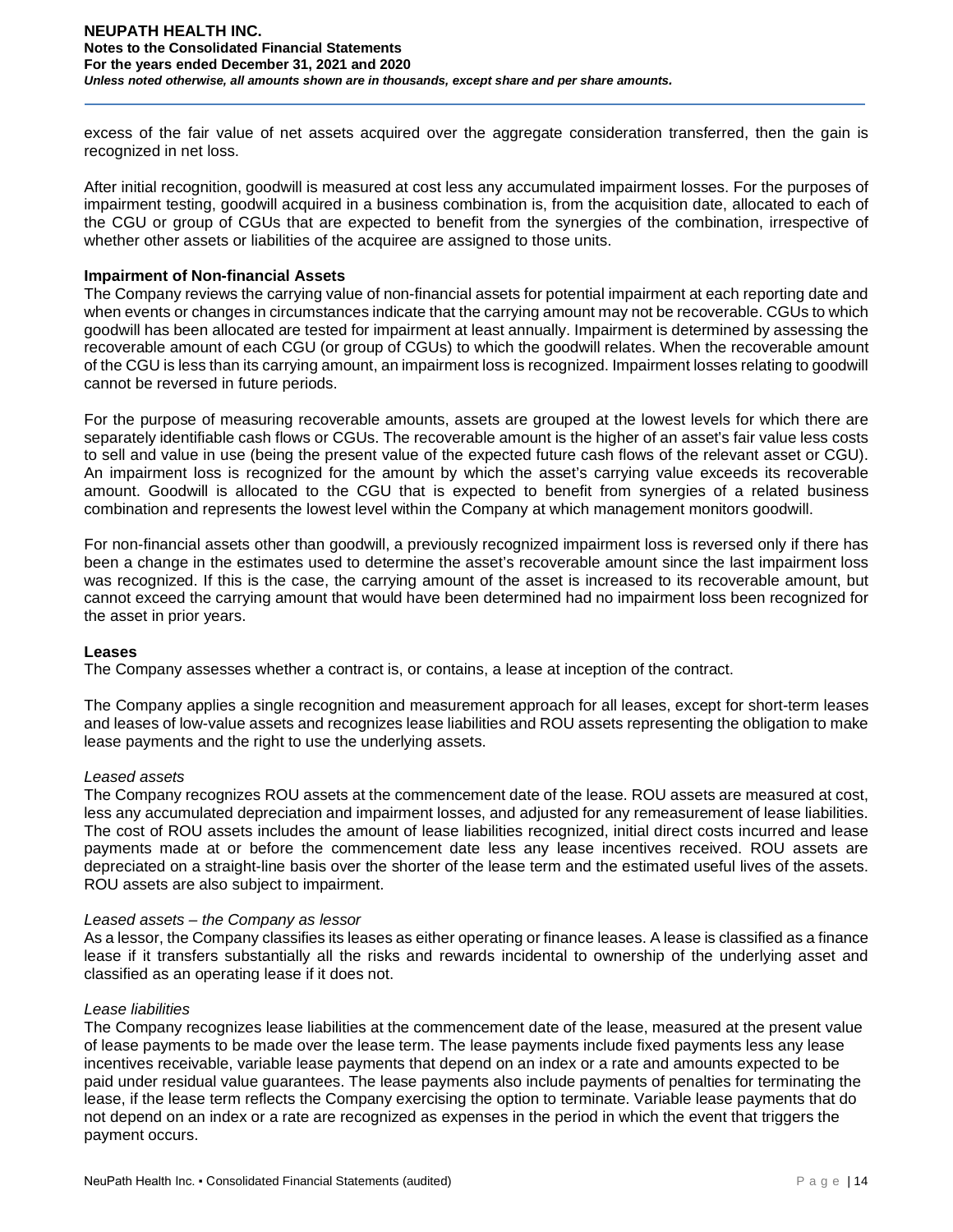In calculating the present value of lease payments, the Company uses its incremental borrowing rate at the lease commencement date as the interest rate implicit in the lease is not readily determinable. After the commencement date, the amount of lease liabilities is increased to reflect the accretion of interest and reduced for the lease payments made. In addition, the carrying amount of lease liabilities is remeasured if there is a modification, a change in the lease term or a change in the lease payments.

The Company applies the short-term and low-value lease recognition exemptions to its short-term (i.e., term less than 12 months) and low-value leases of office equipment. Lease payments on short-term leases and leases of low-value assets are expensed on a straight-line basis over the lease term.

Lease modifications are accounted for as a new lease with an effective date of the modification.

# **Financial Instruments**

Financial assets and liabilities are recognized when the Company becomes a party to the contractual provisions of the instrument. Financial assets are derecognized when the rights to receive cash flows from the assets have expired or have been transferred and the Company has transferred substantially all risks and rewards of ownership.

Financial assets and liabilities are offset and the net amount is reported in the Consolidated Statements of Financial Position when there is a legally enforceable right to offset the recognized amounts and there is an intention to settle on a net basis or realize the asset and settle the liability simultaneously.

# *Measurement*

At initial recognition, the Company measures a financial asset or financial liability at its fair value plus or minus, in the case of a financial asset or financial liability not at fair value through profit or loss ("FVTPL"), transaction costs that are directly attributable to the acquisition or issue of the financial asset or financial liability. Transaction costs of financial assets or financial liabilities carried at FVTPL are expensed in profit or loss.

Measurement in subsequent periods depends on the classification of the financial instrument. The Company classifies its financial instruments depending on the purpose for which the instruments were acquired and their characteristics.

# **Financial Assets**

For the subsequent measurement, there are two measurement categories into which the Company classifies its financial assets:

# *Amortized cost*

Financial assets measured at amortized cost are debt financial instruments with contractual cash flows that meet the strictly principal and interest ("SPPI") test and are managed on a hold to collect basis. These financial assets are recognized initially at fair value plus or minus direct and incremental transaction costs, and are subsequently measured at amortized cost, using the effective interest rate method, net of an allowance for ECLs.

# *Fair value through profit or loss*

Trading financial instruments are mandatorily measured at FVTPL as they are held for trading purposes or are part of a managed portfolio with a pattern of short-term profit taking. Non-trading financial assets are also mandatorily measured at fair value if their contractual cash flow characteristics do not meet the SPPI test or if they are managed together with other financial instruments on a fair value basis. Trading and non-trading financial instruments valued at FVTPL are remeasured at fair value as at the Consolidated Statements of Financial Position date.

Financial assets are derecognized when the contractual rights to the cash flows from the financial asset expire, or when the financial asset and all substantial risks and rewards are transferred.

# *Fair value through other comprehensive income*

Debt financial instruments measured at fair value through other comprehensive income ("FVOCI") are nonderivative financial assets with contractual cash flows that meet the SPPI test and are managed on a hold to collect and for sale basis. Subsequent measurement of debt instruments classified at FVOCI under IFRS 9, *Financial Instruments* ("IFRS 9") operate in a similar manner to available for sale debt securities under IAS 39, *Financial Instruments: Recognition and Measurement*, except that the ECL impairment model must be applied to these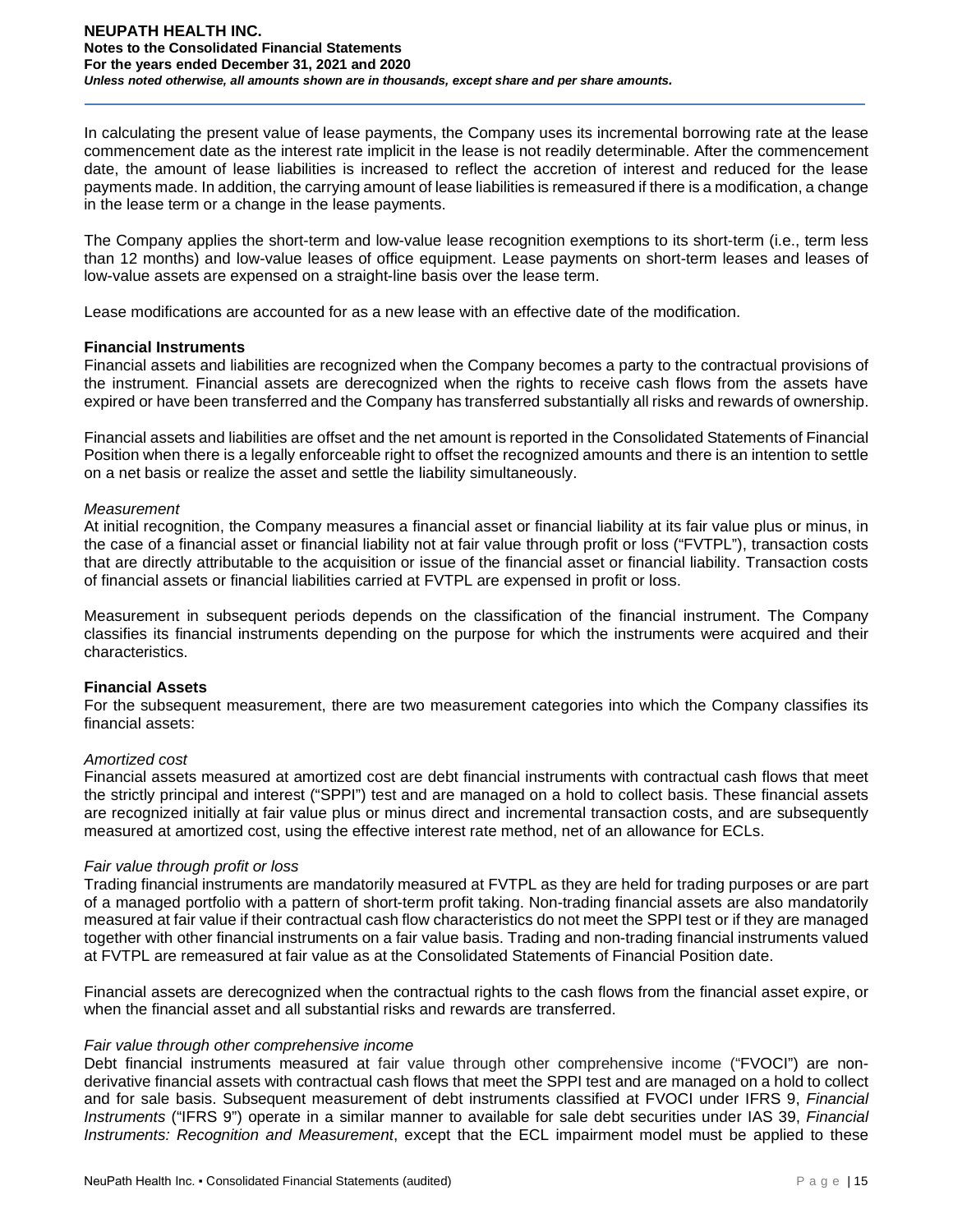instruments under IFRS 9. As a result, FVOCI debt instruments are measured initially at fair value, plus direct and incremental transaction costs. Subsequent to initial recognition, FVOCI debt instruments are remeasured at fair value through other comprehensive income ("OCI"), with the exception that both related foreign exchange gains or losses and changes in ECL allowances are recognized in the Consolidated Statements of Net Loss and Comprehensive Loss.

# **Financial Liabilities**

Financial liabilities are subsequently measured at amortized cost using the effective interest rate method, except for financial liabilities at FVTPL (irrevocable election at the time of recognition). Such liabilities, including derivatives that are liabilities, shall be subsequently measured at fair value.

For liabilities measured at amortized cost using the effective interest rate method, gains and losses are recognized in financial expenses (income) in the Consolidated Statements of Net Loss and Comprehensive Loss when the liabilities are derecognized. For financial liabilities measured at FVTPL, changes in fair value due to credit risk are recorded in other comprehensive income.

The Company has classified its financial instruments as follows:

|                |                       | <b>Fair Value</b><br>Hierarchy |
|----------------|-----------------------|--------------------------------|
|                |                       |                                |
|                |                       |                                |
| Amortized cost | Amortized cost        | N/A                            |
| Amortized cost | Amortized cost        | N/A                            |
|                |                       |                                |
|                |                       |                                |
| Amortized cost | Amortized cost        | N/A                            |
| Amortized cost | Amortized cost        | N/A                            |
| <b>FVTPL</b>   | Fair value            | Level 3                        |
| Amortized cost | Amortized cost        | N/A                            |
| Amortized cost | Amortized cost        | N/A                            |
| Amortized cost | Amortized cost        | N/A                            |
| Amortized cost | Amortized cost        | N/A                            |
| Amortized cost | Amortized cost        | N/A                            |
| Amortized cost | Amortized cost        | N/A                            |
| Amortized cost | Amortized cost        | N/A                            |
|                | <b>Classification</b> | <b>Measurement</b>             |

# **Impairment**

The Company recognizes ECL for accounts receivable based on the simplified approach under IFRS 9. The simplified approach to the recognition of expected losses does not require the Company to track the changes in credit risk; rather, the Company recognizes a loss allowance based on lifetime ECLs at each reporting date from the date of the trade receivable. The Company has established a provision matrix that is based on its history of credit losses, adjusted for prospective factors specific to the economic environment in which it operates and for any financial guarantee related to the receivables.

Evidence of impairment may include indications that a debtor or a group of debtors is experiencing significant financial difficulty, default or delinquency in interest or principal payments, the probability that they will enter bankruptcy or other financial reorganization and where observable data indicates that there is a measurable decrease in the estimated future cash flows, such as changes in arrears or economic conditions that correlate with defaults. Accounts receivable are reviewed qualitatively on a case-by-case basis to determine whether they need to be written off.

ECLs are calculated based on actual credit loss experience over the past two years and adjusted for forward-looking information. The Company calculates the ECL rates separately for low-risk and high-risk customers and the customer portfolio is segmented based on common credit risk characteristics such as market position and history of arrears and default.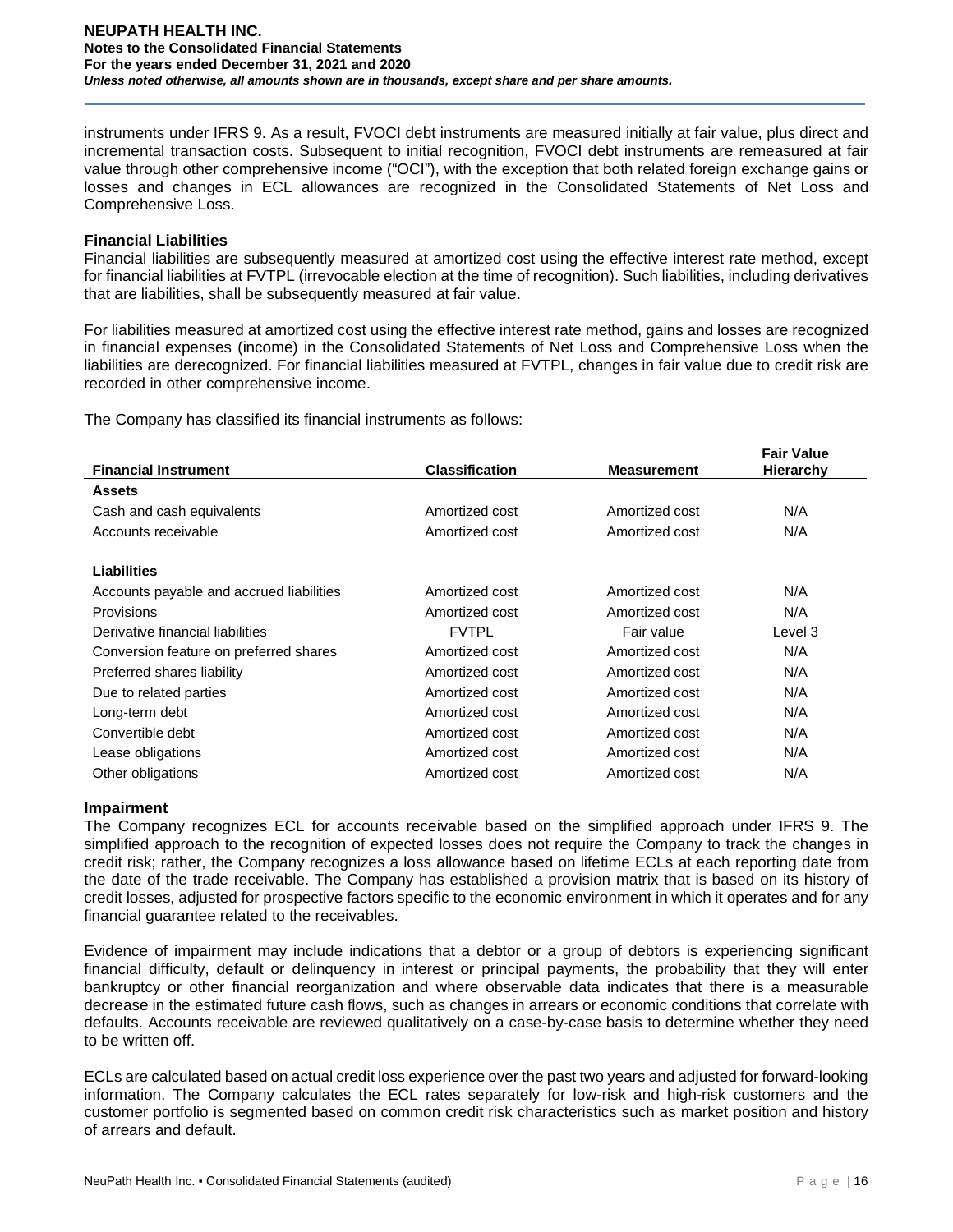## **Compound Financial Instruments**

The component parts of compound instruments issued by the Company are classified separately as financial liabilities and equity in accordance with the substance of the contractual arrangement. At the date of issue, the fair value of the liability is measured separately using an estimated market rate for a similar liability without an equity component and the residual is allocated to the conversion option.

The liability component is subsequently recognized on an amortized cost basis using the effective interest rate method until extinguished upon conversion or at the instrument's maturity date. The equity component is recognized and included in equity and is not subsequently remeasured. In addition, the conversion option classified as equity will remain in equity until the conversion option is exercised, in which case, the balance recognized in equity will be transferred to share capital. Transaction costs are divided between the liability and equity components in proportion to their values.

### **Revenue Recognition**

The Company provides professional management services related to health and medical activities. The Company's contracts are associated with the rendering of patient services, research and staffing allocation services.

### *Rendering of patient services*

The rendering of patient services is through the Ontario Health Insurance Plan ("OHIP") and the Alberta Health Care Insurance Plan ("AHCIP"), which are regulated by the provincial health authorities. The Company has registrations in these provinces which provides assurance that the Company will be paid to provide medical services to patients holding provincial insurance cards. Revenue is recognized when medical services have been provided to the patient. The provincial health authority outlines a fixed-unit price per service provided, types of services and professional work paid to registered entities for the insured services.

### *Research contracts*

The Company may enter into contracts for the provision of clinical research services to third parties. Such contracts have rates and a budget fixed for each visit based on the stage of the research, which are billed as the work progresses and the revenue recognized accordingly. The third-party firm pays the Company, which in turn has a separate contract with the physician who conducts the clinical trial.

The terms of the agreements may include provisions for a holdback. The entity estimates the amount of holdback not paid is immaterial and usually avoidable by the Company providing all the contractual requirements. Therefore, clinical research services payments are normally immediately recognized as revenue when the appointment is completed, which can range from an hour to 10 hours.

### *Staffing allocation services contracts*

The Company has contracts with various correctional facilities and hospitals for allocating physicians. As part of its revenue model, the Company provides medical professionals for these institutions and charges them per hour worked. Therefore, staffing allocation service contract revenues are recognized as revenue when the services are provided.

### **Loss Per Share**

Loss per common share represents loss for the period attributable to common shareholders divided by the weighted average number of common shares outstanding during the year. Diluted loss per common share is calculated by dividing the applicable loss for the year by the sum of the weighted average number of common shares outstanding and all additional common shares that would have been outstanding if potentially dilutive common shares had been issued during the year. The calculation of diluted loss per share excludes the effects of various conversions and exercise of options, warrants and convertible instruments that would be anti-dilutive.

The number of fully diluted shares outstanding as at December 31, 2021 was 70,022, which includes the conversion of convertible debentures (Note [16](#page-26-0)*, Long-term Debt*), preferred shares (Note [17,](#page-27-0) *Preferred Shares Liability*), stock options (Note [19,](#page-28-1) *Stock-based Compensation*), restricted share units (Note [19,](#page-28-1) *Stock-based Compensation*), and warrants and prepaid warrants (Not[e 20,](#page-30-0) *Warrants*) [December 31, 2020 - fully diluted shares outstanding was 72,823].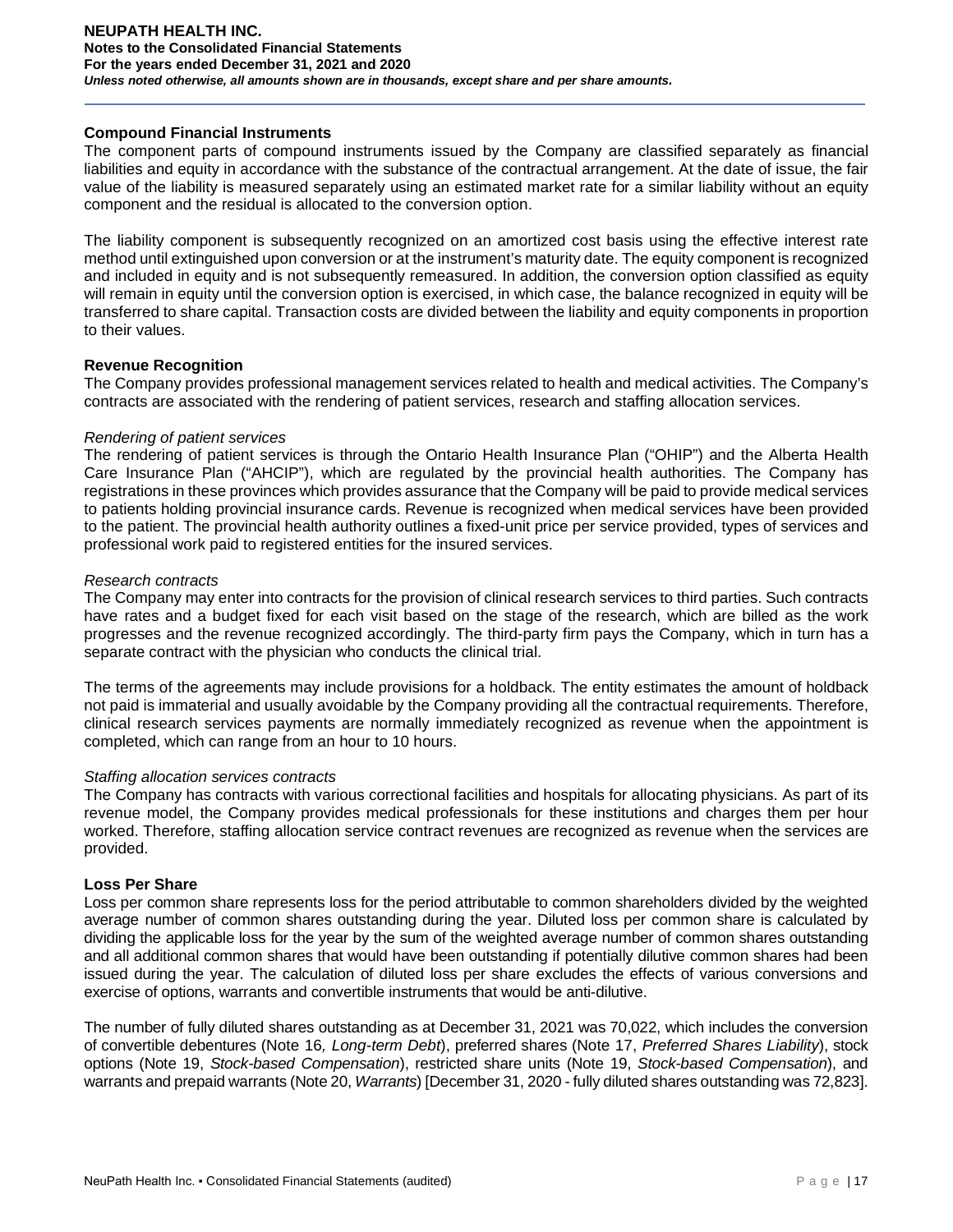# **Income Taxes**

Income taxes on profit or loss include current and deferred taxes. Income taxes are recognized in profit or loss except to the extent that they relate to business combinations or items recognized directly in equity or in OCI. Current taxes are the expected income taxes payable or recoverable on the taxable income or loss for the period, using tax rates enacted or substantively enacted, at the reporting date and any adjustment to income taxes payable in respect of previous years.

Deferred income taxes are generally recognized in respect of temporary differences between the carrying amounts of assets and liabilities for financial reporting purposes and the amounts used for taxation purposes. Deferred income taxes are measured at the tax rates that are expected to be applied to temporary differences when they are reversed, based on the tax laws that have been enacted or substantively enacted in the relevant jurisdiction by the reporting date.

Deferred income tax assets and liabilities are recognized, where the carrying amount of an asset or a liability in the Consolidated Statements of Financial Position differs from its tax base, except for differences arising on:

- The initial recognition of goodwill; and
- The initial recognition of an asset or a liability in a transaction that is not a business combination and at the time of the transaction affects neither accounting or taxable profit.

A deferred income tax asset is recognized for unused tax losses, tax credits and deductible temporary differences to the extent it is probable that future taxable income will be available against which they can be utilized. Deferred income tax assets are reviewed as at each reporting date and are reduced to the extent it is no longer probable the related tax benefit will be realized. Within the scope of IAS 12, *Income Taxes*, the Company recognizes its investment tax credits as a reduction against current income tax expense.

# **Operating Segments**

IFRS 8, *Operating Segments* requires operating segments to be determined based on internal reports that are regularly reviewed by the chief operating decision maker for the purpose of allocating resources to the segment and to assessing its performance. For the year ended December 31, 2021, the Company continued to operate as one industry segment: medical services.

# **Provisions**

The Company recognizes provisions when it has a present obligation (legal or constructive) as a result of past events and it is probable that an outflow of resources will be required to settle the obligation and a reliable estimate can be made of the amount of the obligation.

# **Convertible Debt**

The component parts of compound instruments issued by the Company are classified separately as financial liabilities and equity in accordance with the substance of the contractual arrangement. At the date of issue, the Company determines if the conversion feature is equity or liability based on the conversion terms. If the conversion feature is determined to be equity, the fair value of the liability is measured separately using an estimated market rate for a similar liability without an equity component and the residual is allocated to the conversion option. The liability component is subsequently recognized on an amortized cost basis using the effective interest rate method until extinguished upon conversion or at the instrument's maturity date. The equity component is recognized and included in equity and is not subsequently remeasured. In addition, the conversion option classified as equity will remain in equity until the conversion option is exercised, in which case, the balance recognized in equity will be transferred to share capital. If the conversion feature is determined to be a liability, the fair value of the conversion is measured separately at fair value on issuance date. The residual amount is then allocated to the debt host liability and the conversion feature liability is subsequently measured at FVTPL. Upon conversion, the carrying amount of the host debt liability along with the fair value of the conversion feature will be transferred to share capital. Transaction costs are divided between the various components in proportion to their values recorded at issuance. The portion of transaction costs allocated to the derivative liability is expensed immediately in net loss.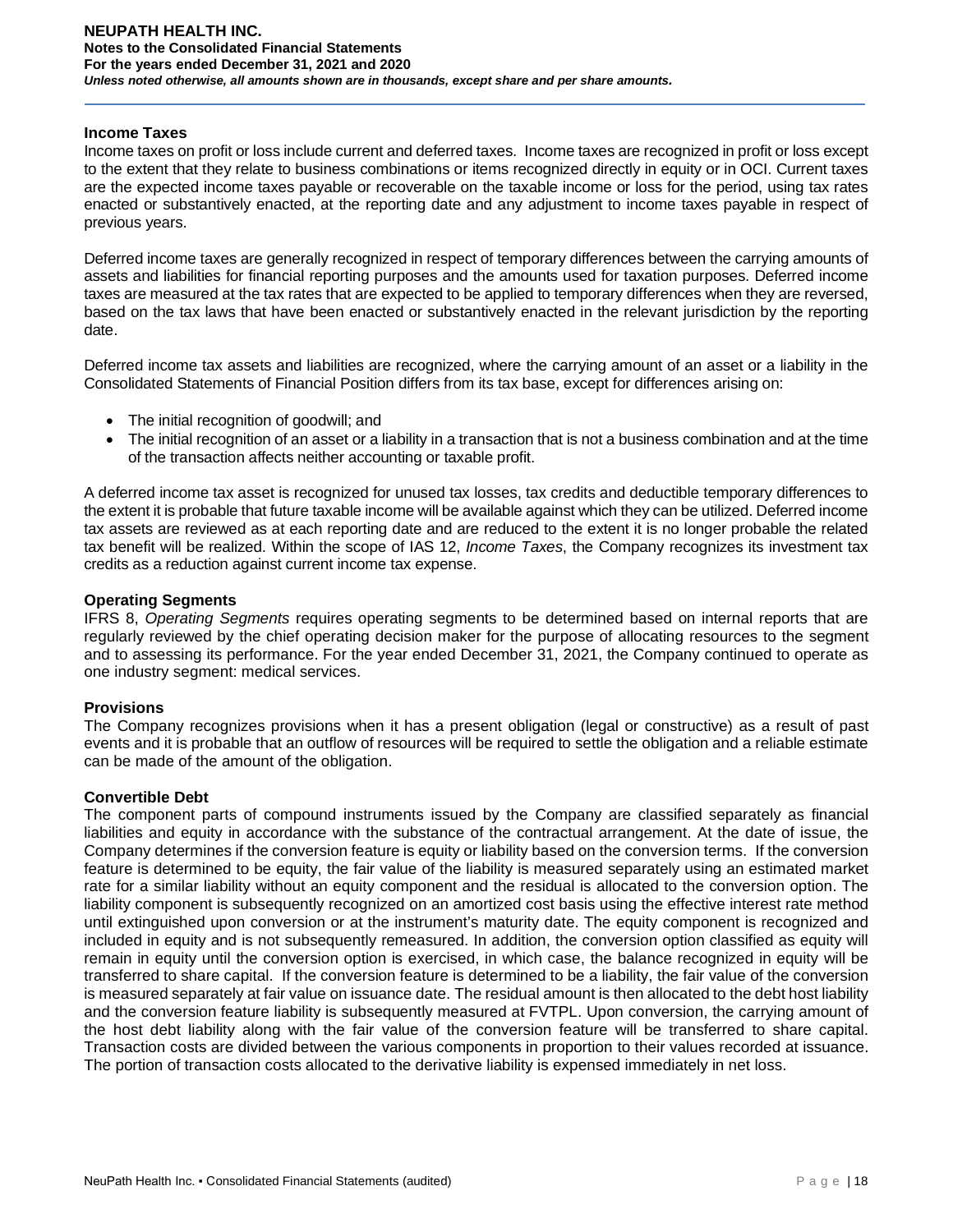# **Government Grants**

The Company will recognize government grants when there is reasonable assurance that it will comply with the conditions required to qualify for the grant, and that the grant will be received. The Company recognizes government grants as a reduction to the related expense that the grant is intended to offset.

# **Accounting Standards Issued But Not Yet Applied**

Certain new standards, interpretations, amendments and improvements to existing standards were issued by the IASB or IFRS Interpretations Committee that are mandatory for fiscal periods beginning on or after January 1, 2022. The standards impacted that may be applicable to the Company are as follows:

*(a) Amendments to IFRS 9, Financial Instruments, Fees in the '10 per cent' Test for Derecognition of Financial Liabilities*

As part of its 2018 - 2020 annual improvements to the IFRS standards process, the IASB issued an amendment to IFRS 9. The amendment clarifies the fees that an entity includes when assessing whether the terms of a new or modified financial liability are substantially different from the terms of the original financial liability. These fees include only those paid or received between the borrower and the lender, including fees paid or received by either the borrower or lender on the other's behalf. An entity applies the amendment to financial liabilities that are modified or exchanged on or after the beginning of the annual reporting period in which the entity first applies the amendment.

The amendment is effective for annual reporting periods beginning on or after January 1, 2022, with earlier adoption permitted. The Company will apply the amendment to financial liabilities that are modified or exchanged on or after the beginning of the annual reporting period in which the entity first applies the amendment. The implementation of this amendment is not expected to have a significant impact on the Company.

## *(b) Amendments to IAS 8, Definition of Accounting Estimates*

In February 2021, the IASB issued amendments to IAS 8 to help entities distinguish between accounting policies and accounting estimates. The amendments focus on clarifying the definition of accounting estimates and are effective for annual reporting periods beginning on or after January 1, 2023 and changes in accounting policies and estimates that occur on or after the start of that period, with earlier application permitted. The amendments are not expected to have a material impact on the Company.

# *(c) Amendments to IAS 1, Disclosure of Accounting Policies*

In February 2021, the IASB issued amendments to *IAS 1, Disclosure of Accounting Policies* and *IFRS Practice Statement 2, Making Materiality Judgments*, to help entities in deciding which accounting policies to disclose in their financial statements. The amendments require the disclosure of material accounting policies rather than significant accounting policies. To support this change, the IASB developed guidance on the application of the four-step materiality process to accounting policy disclosures. The amendments are applied prospectively and are effective for annual periods beginning on or after January 1, 2023, with earlier application permitted.

# *(d) Amendments to IAS 1, Classification of Liabilities as Current or Non-Current*

In January 2020, the IASB issued *Classification of Liabilities as Current or Non-Current*, amending *IAS 1, Presentation of Financial Statements* to improve the information provided about non-current liabilities with covenants. The proposed amendments address the classification, presentation and disclosure of liabilities for which an entity's right to defer settlement for at least 12 months is subject to compliance with conditions after the reporting period and are effective for annual reporting periods beginning on or after January 1, 2023, with earlier adoption permitted. The implementation of this amendment is not expected to have a significant impact on the Company.

Other accounting standards or amendments to existing accounting standards that have been issued, but have future effective dates, are either not applicable or are not expected to have a significant impact on the Company's annual Consolidated Financial Statements.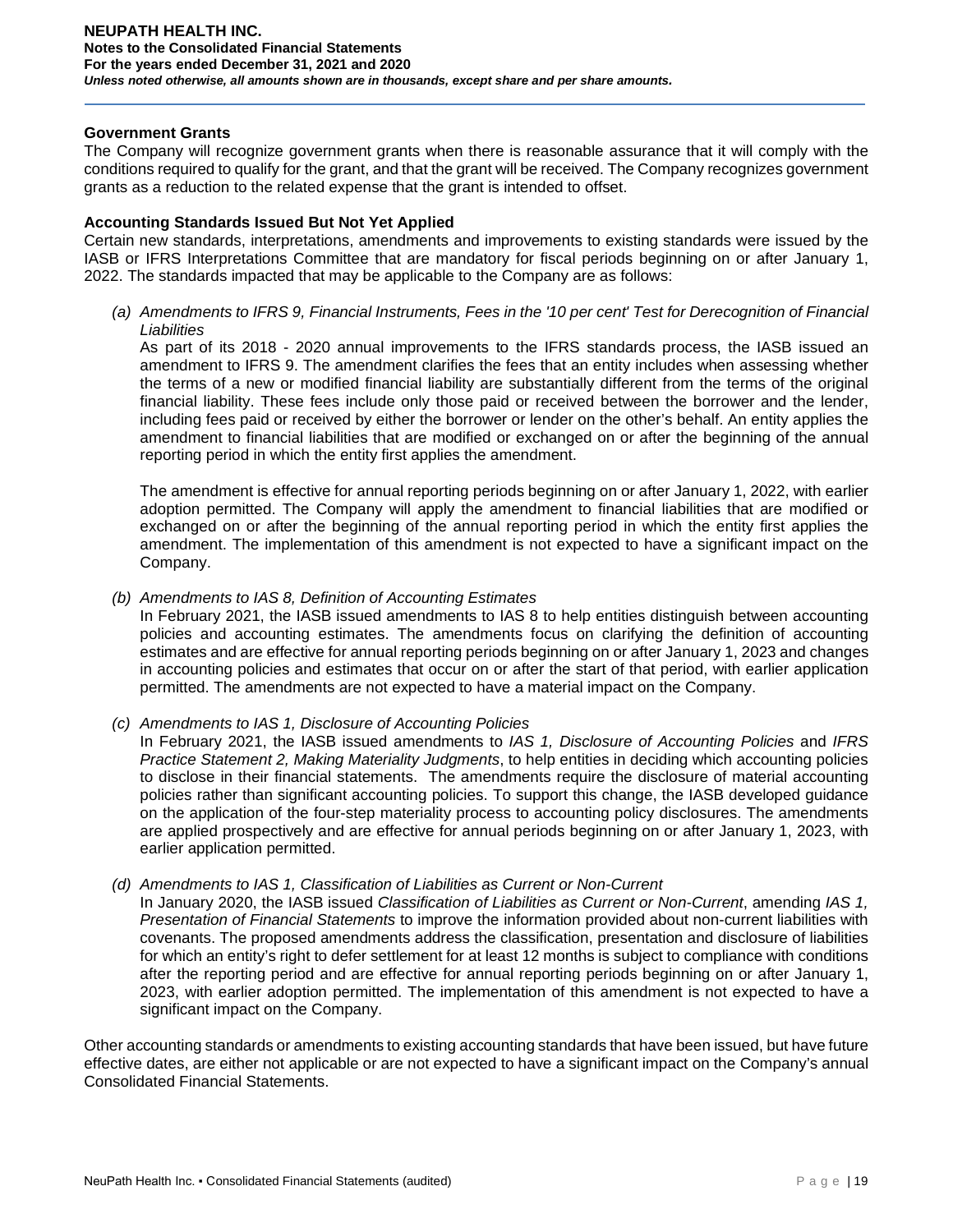# <span id="page-19-0"></span>**6. REVERSE TAKEOVER TRANSACTION**

On April 24, 2020, Klinik entered into an arrangement agreement ("Definitive Agreement") with 257. Pursuant to the Definitive Agreement, on June 25, 2020, Klinik acquired indirectly all of the issued and outstanding common shares of 257 in consideration for common shares of Klinik. Upon completion of the RTO, the resulting issuer carried on the business of 257 and operates as NeuPath Health Inc. This resulted in a reverse takeover of Klinik by 257 as a qualifying transaction, as defined in the policies of the TSX Venture Exchange and was affected through a court approved plan of arrangement under Section 182 of the *Business Corporations Act* (Ontario).

257, whose shareholders held approximately 86.4% of the voting shares of the Company immediately after the qualifying transaction, was considered the acquiring company for accounting purposes. Since Klinik did not meet the definition of a business under IFRS 3*, Business Combinations* ("IFRS 3"), the acquisition was accounted for as the purchase of Klinik's assets by 257. Consequently, the transaction is accounted for as a continuation of the financial statements of 257. The consideration paid was determined as equity-settled share-based payments under IFRS 2, *Share-based Payments* ("IFRS 2"), at the fair value of the equity of NeuPath retained by the shareholders of Klinik.

Pursuant to the Definitive Agreement, immediately before the RTO, the Company's Class A Preferred Shares ("Preferred Shares") (See Not[e 17,](#page-27-0) *Preferred Shares Liability*) and convertible debentures (See Note [16,](#page-26-0) *Long-term Debt*) outstanding were converted into 257 common shares.

Pursuant to the Definitive Agreement, (i) holders of issued and outstanding 257 common shares received five (5) common shares of the resulting issuer (the Company's common shares) for each one (1) 257 common share (the "Exchange Ratio") held by them; and (ii) all options and warrants convertible into 257 common shares were exchanged, based on the Exchange Ratio, for similar securities to purchase the Company's common shares on substantially similar terms and conditions.

Pursuant to the Definitive Agreement, immediately following the completion of the RTO, all issued and outstanding shares of the Company were consolidated on a 5:1 basis (the "Klinik Share Consolidation").

The following table represents the fair value of the share-based consideration provided and net assets acquired:

| <b>Consideration provided</b>                             | \$    |
|-----------------------------------------------------------|-------|
| Fair value of 3,869,500 common shares at \$1.00 per share | 3,870 |
| Estimated fair value of stock options issued (Note 19)    | 119   |
| Estimated fair value of warrants issued (Note 20)         | 74    |
| Total consideration provided                              | 4,063 |
|                                                           |       |
| Net assets acquired                                       |       |
| Cash                                                      | 2,559 |
| Refundable deposit advanced to NeuPath                    | 225   |
| Accounts payable and accrued liabilities                  | (94)  |
| Total net assets acquired                                 | 2,690 |
|                                                           |       |
| Listing expense                                           | 1,373 |
| Transaction costs                                         | 885   |
| Listing expense and transaction costs                     | 2,258 |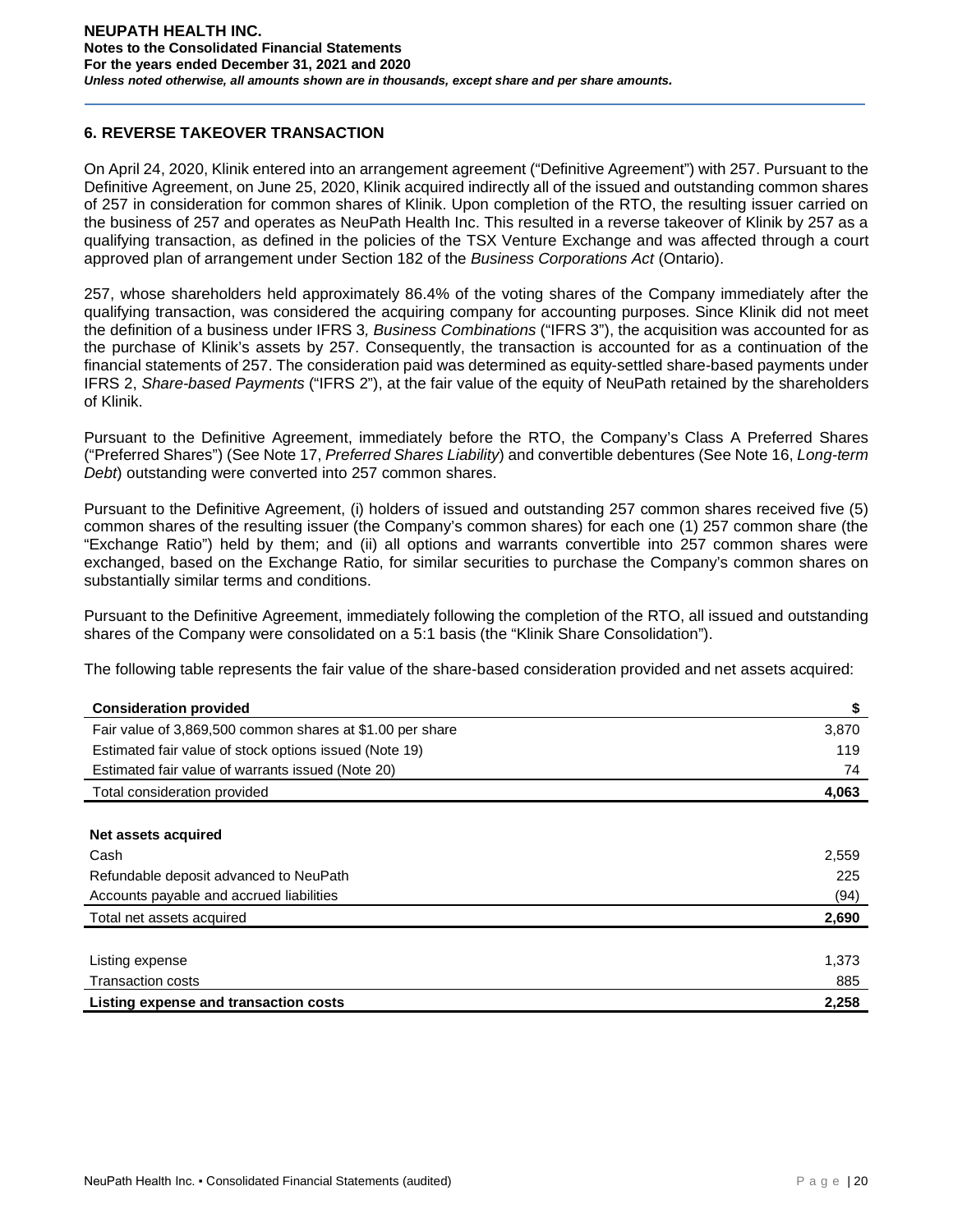# <span id="page-20-0"></span>**7. BUSINESS COMBINATIONS**

## **HealthPointe Acquisition**

On February 7, 2021, the Company acquired 100% of the issued and outstanding shares of HealthPointe in accordance with the Company's growth strategy. HealthPointe is a leading pain, spine and sport medicine clinic located in Edmonton, Alberta.

The Company finalized its measurement of the assets acquired and liabilities assumed, as a result of the HealthPointe acquisition, on June 24, 2021. The consideration for the acquisition and measurement of the assets acquired and liabilities assumed, in accordance with IFRS 3 is as follows:

### **Fair value of consideration transferred**

| Amount settled in cash                 | 3,200 |
|----------------------------------------|-------|
| Amount settled by assumption of debt   | 2,004 |
| Amount due for working capital surplus | 93    |
| <b>Total consideration transferred</b> | 5,297 |

## **Recognized amounts of identifiable net assets**

| Cash                                            | 448     |
|-------------------------------------------------|---------|
| Accounts receivable                             | 1,295   |
| Other current assets                            | 316     |
| Property, plant and equipment                   | 2,077   |
| Right-of-use assets                             | 3,873   |
| Other assets                                    | 507     |
| Intangible asset - patient relationships        | 731     |
| Intangible asset - brand                        | 481     |
| Total identifiable assets acquired              | 9,728   |
| Accounts payable, accrued liabilities and other | (1,967) |
| Deferred income tax liability                   | (339)   |
| Lease obligations                               | (3,873) |
| <b>Total liabilities assumed</b>                | (6,179) |
| Identifiable net assets acquired                | 3,549   |
| <b>Goodwill on acquisition</b>                  | 1,748   |

### **Consideration Transferred**

The Company satisfied the purchase price through the payment of \$3,200 from cash on hand, the assumption of \$2,004 of long-term debt spread across a number of facilities which renew annually for consecutive 12-month periods, bearing interest at the Royal Bank of Canada ("RBC") Prime+0% (Note [16,](#page-26-0) *Long-Term Debt*) and \$93 for cash and other working capital adjustments.

### **Identifiable Intangible Assets**

The identifiable patient relationships and brand have been valued using an income approach. Specifically, patient relationships were valued using a multi-period excess earnings method discounted at 12.3%. The brand was valued using a relief from royalty method incorporating a royalty rate of 1.0% and a discount rate of 12.3%.

Patient relationships and the brand are considered finite-lived intangible assets and will be amortized on a straightline basis over their estimated useful lives of 7 years, with amortization commencing on the acquisition date.

# **Other Identifiable Net Assets**

As part of the HealthPointe acquisition, the Company assumed the ROU asset and related lease obligation associated with the Edmonton facility (Note [15,](#page-25-1) *Lease Obligations*). The acquisition-date fair value was determined as the present value of the lease payments using the Company's incremental borrowing rate of 7.5%.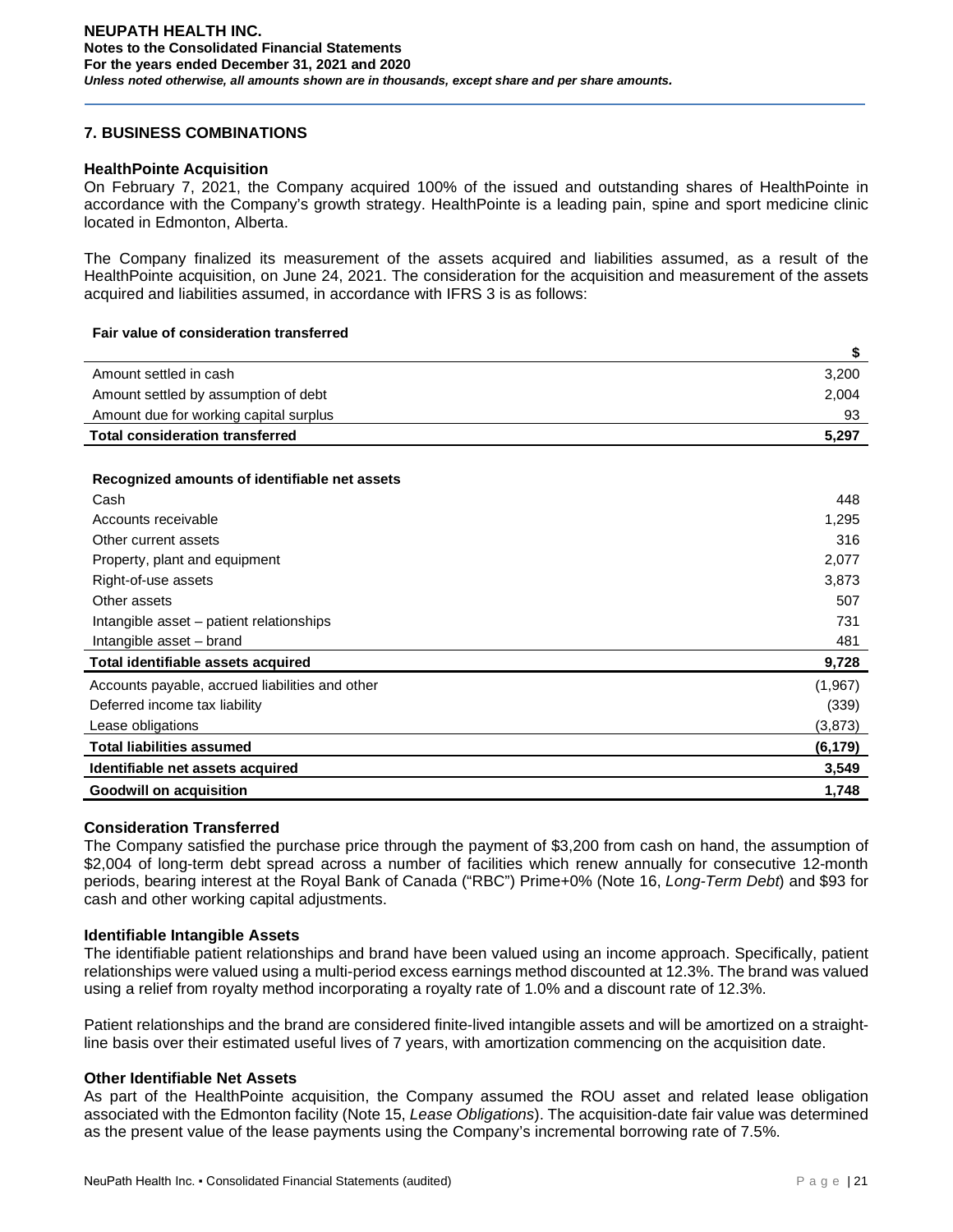The fair value of accounts receivable acquired as part of the business acquisition amounted to \$1,295. The fair value of other current assets and other assets includes prepaid expenses, which approximate fair value and other receivables, which have been discounted to reflect their acquisition-date fair values. As of the acquisition date, the Company expects to collect the contractual cash flows in full.

# **Goodwill**

Goodwill is primarily related to growth expectations, particularly for entry into the Alberta market, expected future profitability and the skill and expertise of HealthPointe's workforce, including the vendor physicians and expected cost synergies. Goodwill has been allocated to the medical clinics' CGU and will not be deductible for income tax purposes.

# **Contribution to the Company's Results**

For the year ended December 31, 2021, HealthPointe accounted for \$10,662 in revenues and \$302 in net income, since the February 7, 2021 acquisition date. If the acquisition had been completed on January 1, 2021, the Company estimates it would have recorded \$62,330 in pro-forma revenues and \$3,600 in pro-forma net loss for the year ended December 31, 2021.

# **Amounts Recognized Separately from the Business Combination**

Acquisition related costs amounting to \$427 were recognized as part of transaction costs for the year ended December 31, 2021 and are not included as part of the consideration transferred.

The purchase and sale agreement includes additional payments to the vendors of up to \$1,500 if the vendor physicians generate at least \$3,150 of annual gross billings in each of the twelve months ending February 2022 and February 2023. The Company expects to pay \$250 in February 2022 and the remaining \$1,250 in February 2023, in accordance with the terms of the purchase and sale agreement. The Company has determined that the additional payments are linked to services to be provided by the vendors, and as such, the amounts are accounted for as remuneration rather than consideration transferred. The Company has recognized \$750 of remuneration expense in cost of medical services for the year ended December 31, 2021, with a related accrual for the same amount in accounts payable and accrued liabilities.

# <span id="page-21-0"></span>**8. ACQUISITION OF KUMOCARE**

# **Acquisition of KumoCare**

On August 16, 2021, the Company acquired 100% of the issued and outstanding shares of Aidly Inc. ("KumoCare") for \$1,428 (excluding transaction costs of \$200). Consideration transferred in the acquisition consisted of the issuance of \$919 in common shares of the Company and contingent consideration of \$500, payable in cash.

The Company has determined that this acquisition is outside of the scope of IFRS 3. Therefore, the transaction was accounted for as an acquisition of the underlying asset of KumoCare, with the related common share issuance accounted for in accordance with IFRS 2, guidance for equity-settled share-based payment transactions. As such, the common shares issued to affect the transaction have been measured at the fair value of the assets acquired, less the value of the contingent consideration to be payable in cash.

The acquired assets consist of intellectual property related to the KumoCare telemedicine and home care scheduling mobile application and deferred income tax assets related to tax loss carryforwards. As a result of the transaction, \$1,556 has been recorded as an addition to intangible assets and deferred income tax assets of \$61 have been recognized as a reduction in deferred income tax liabilities. The fair value of the intellectual property was determined based on the cost of reproduction method. The intangible asset value includes transaction costs of \$200 and is amortized over its useful live of 7 years, with such amortization included within depreciation and amortization expense.

The contingent consideration payable in the amount of \$500 has been recorded as a liability in the Consolidated Statements of Financial Position.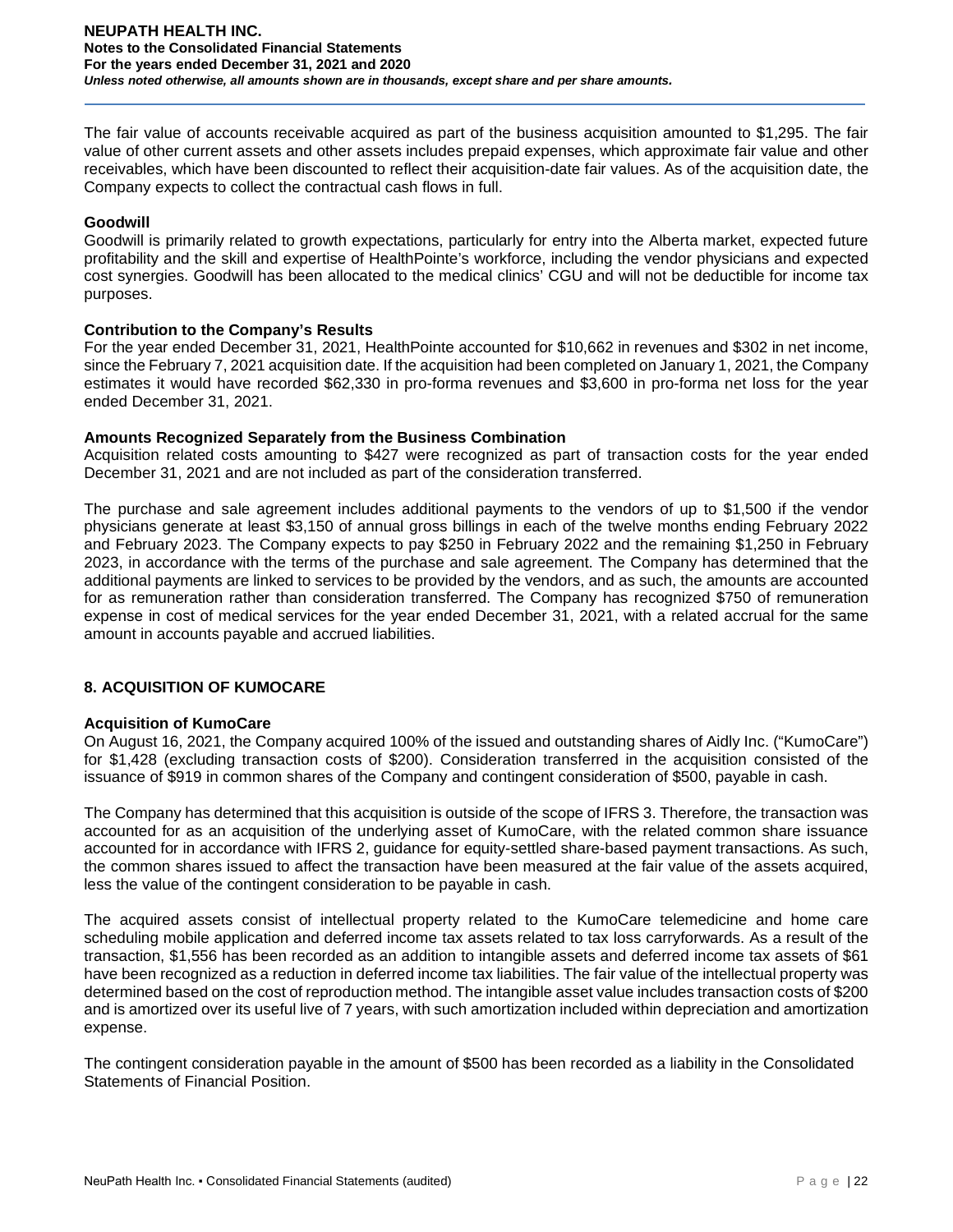# <span id="page-22-0"></span>**9. ACCOUNTS RECEIVABLE**

|                                            | December 31, 2021 | December 31, 2020 |
|--------------------------------------------|-------------------|-------------------|
|                                            |                   |                   |
| Accounts receivable, gross                 | 6,630             | 5,884             |
| HST receivable (Note 30)                   | 1,864             | 1,808             |
| Less: provision for expected credit losses | (20)              | (20)              |
|                                            | 8.474             | 7.672             |

During the year ended December 31, 2021, accounts receivable in the amount of \$nil were written off [December 31, 2020 - \$98] and there were no reversals of prior year write-downs during the years ended December 31, 2021 and 2020.

# <span id="page-22-1"></span>**10. OTHER ASSETS**

|                                         | December 31, 2021 | December 31, 2020 |
|-----------------------------------------|-------------------|-------------------|
|                                         |                   |                   |
| Prepaid expenses                        | 564               | 339               |
| <b>Clinical supplies</b>                | 215               | 174               |
| Finance lease receivable                | 305               | 426               |
| Investment in Advantage Sports Medicine | 30                |                   |
| Other receivables                       | 481               |                   |
|                                         | 1,595             | 939               |
| Less: amounts due within one year       | 988               | 634               |
| Long-term balance                       | 607               | 305               |

During the year ended December 31, 2021, the Company recognized finance interest income of \$34, which is included in finance income on the Consolidated Statements of Net Loss and Comprehensive Loss [December 31, 2020 - \$46]. The future finance lease payments to be received by the Company relating to the property that is subleased to third parties are as follows:

|                                        | <b>Payments to be Received by Year</b> |      |                          |       |  |
|----------------------------------------|----------------------------------------|------|--------------------------|-------|--|
|                                        | 2022                                   | 2023 |                          | Total |  |
|                                        |                                        |      |                          |       |  |
| Finance lease payments to be received  | 155                                    | 155  | 26                       | 336   |  |
| Less: unearned finance interest income | (22)                                   | (9)  | $\overline{\phantom{0}}$ | (31)  |  |
| Total finance lease receivable         | 133                                    | 146  | 26                       | 305   |  |

During the year ended December 31, 2021, the Company recognized interest accretion of \$22, which is included as a reduction of interest expense on the Consolidated Statements of Net Loss and Comprehensive Loss [December 31, 2020 - \$nil]. The future payments to be received by the Company relating to the other receivables are as follows:

|                                | Payments to be Received by Year |              |      |         |       |
|--------------------------------|---------------------------------|--------------|------|---------|-------|
|                                | 2022                            | 2023<br>2024 |      | $2025+$ | Total |
|                                |                                 |              |      |         |       |
| Payments to be received        | 94                              | 94           | 94   | 275     | 557   |
| Less: accretion of interest    | (21)                            | '18)         | (15) | (22)    | (76)  |
| <b>Total other receivables</b> | 73                              | 76           | 79   | 253     | 481   |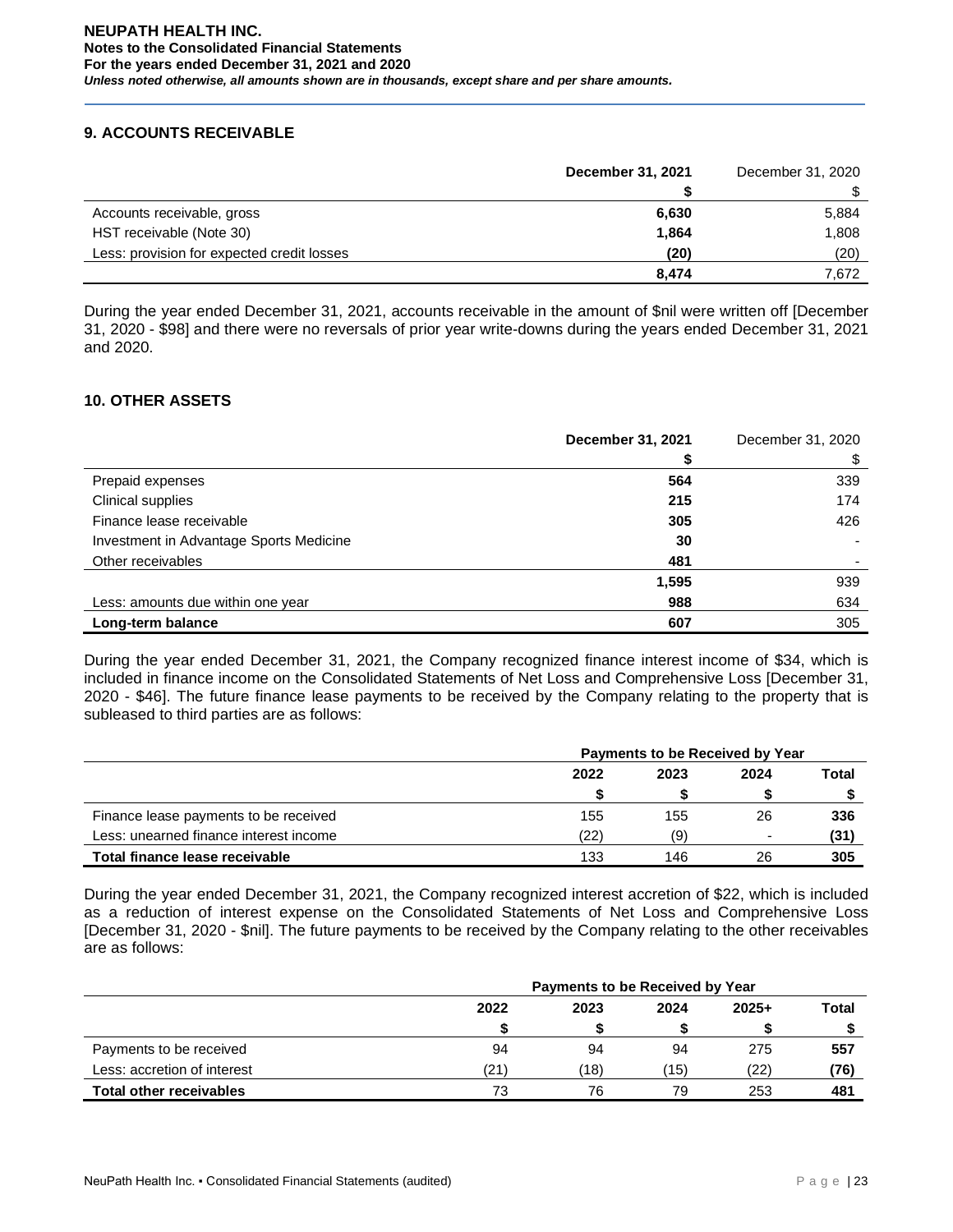# <span id="page-23-0"></span>**11. PROPERTY, PLANT AND EQUIPMENT**

## PP&E consists of the following:

|                                                                    | Leasehold           | <b>Furniture</b> | <b>Computer</b><br>Equipment<br>& Software | <b>Medical</b> |                 |      |       |
|--------------------------------------------------------------------|---------------------|------------------|--------------------------------------------|----------------|-----------------|------|-------|
|                                                                    | <b>Improvements</b> | & Fixtures       |                                            | Equipment      | <b>Building</b> | Land | Total |
| Cost                                                               | S                   | S                | S                                          | S              | \$              | S    | \$    |
| Balance, December 31, 2019                                         | 2,146               | 308              | 713                                        | 183            | 872             | 328  | 4,550 |
| Additions                                                          | 15                  |                  | 23                                         |                |                 |      | 38    |
| Balance, December 31, 2020<br>Acquired in HealthPointe acquisition | 2,161               | 308              | 736                                        | 183            | 872             | 328  | 4,588 |
| (Note 7)                                                           | 1,689               | 235              | 53                                         | 100            |                 |      | 2,077 |
| Additions                                                          | 232                 | 23               | 44                                         | 112            |                 |      | 411   |
| Balance, December 31, 2021                                         | 4,082               | 566              | 833                                        | 395            | 872             | 328  | 7,076 |
| <b>Accumulated depreciation</b>                                    |                     |                  |                                            |                |                 |      |       |
| Balance, December 31, 2019                                         | 599                 | 94               | 382                                        | 62             | 54              |      | 1,191 |
| Depreciation expense                                               | 246                 | 53               | 145                                        | 30             | 34              |      | 508   |
| Balance, December 31, 2020                                         | 845                 | 147              | 527                                        | 92             | 88              |      | 1,699 |
| Depreciation expense                                               | 359                 | 120              | 224                                        | 66             | 34              |      | 803   |
| Balance, December 31, 2021                                         | 1,204               | 267              | 751                                        | 158            | 122             |      | 2,502 |
| Net book value as at                                               |                     |                  |                                            |                |                 |      |       |
| December 31, 2020                                                  | 1,316               | 161              | 209                                        | 91             | 784             | 328  | 2,889 |
| Net book value as at<br>December 31, 2021                          | 2,878               | 299              | 82                                         | 237            | 750             | 328  | 4,574 |

ROU assets consist of the following:

|                                               | <b>ROU Asset -</b>        | <b>ROU Asset -</b> |        |
|-----------------------------------------------|---------------------------|--------------------|--------|
|                                               | <b>Computer Equipment</b> | <b>Building</b>    | Total  |
| Cost                                          | \$                        | 5                  | \$     |
| Balance, December 31, 2019                    | 331                       | 5,677              | 6,008  |
| Balance, December 31, 2020                    | 331                       | 5,677              | 6,008  |
| Acquired in HealthPointe acquisition (Note 7) |                           | 3,873              | 3,873  |
| Additions                                     |                           | 755                | 755    |
| Balance, December 31, 2021                    | 331                       | 10,305             | 10,636 |
| <b>Accumulated depreciation</b>               |                           |                    |        |
| Balance, December 31, 2019                    | 148                       | 1,003              | 1,151  |
| Depreciation expense                          | 110                       | 1.003              | 1,113  |
| Balance, December 31, 2020                    | 258                       | 2,006              | 2,264  |
| Depreciation expense                          | 59                        | 1.288              | 1,347  |
| Balance, December 31, 2021                    | 317                       | 3,294              | 3,611  |
| Net book value as at December 31, 2020        | 73                        | 3,671              | 3,744  |
| Net book value as at December 31, 2021        | 14                        | 7,011              | 7,025  |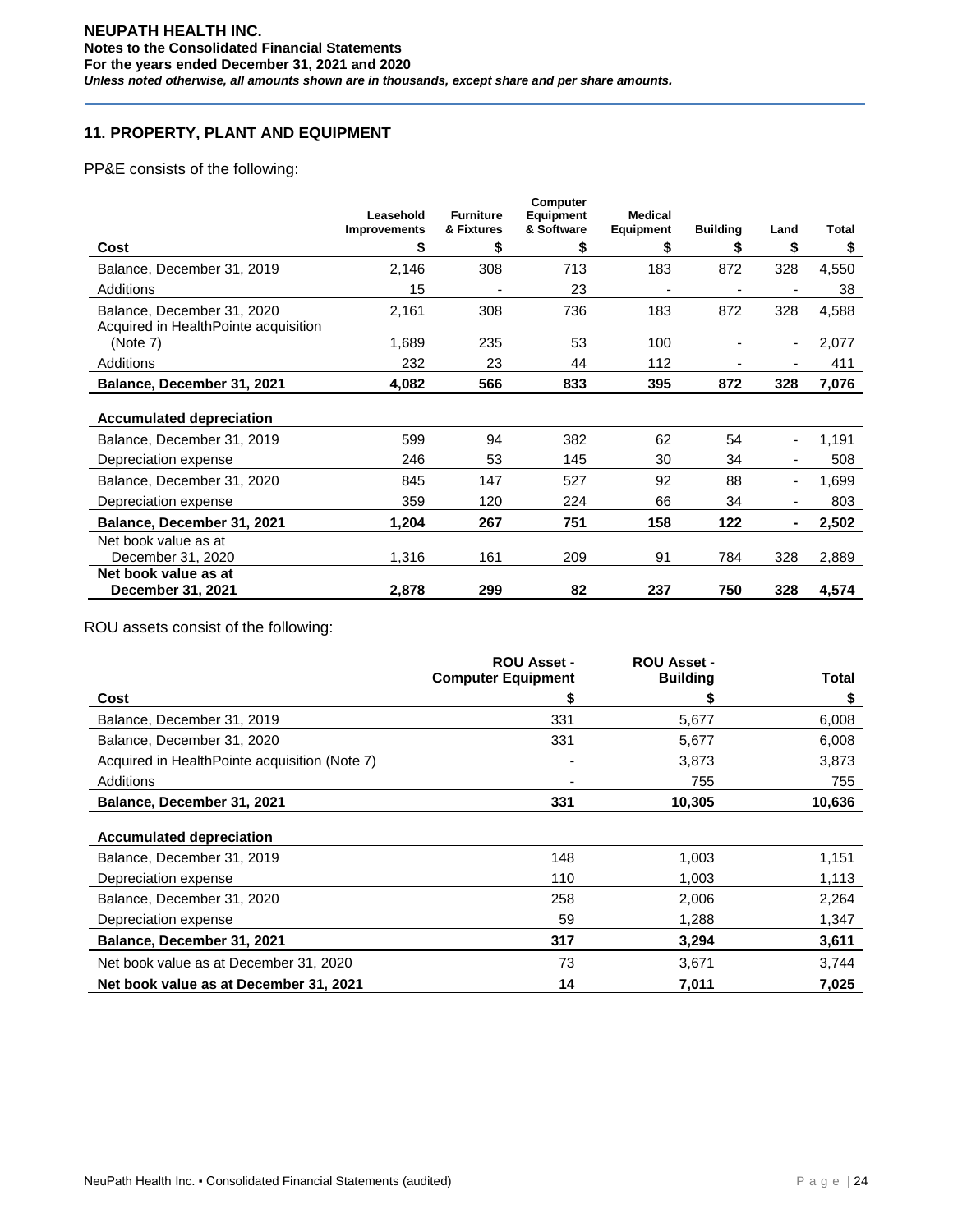# <span id="page-24-0"></span>**12. INTANGIBLE ASSETS**

Intangible assets consist of the following:

|                                        |                          |                 | <b>Patient</b>      |              |       |
|----------------------------------------|--------------------------|-----------------|---------------------|--------------|-------|
|                                        | Website                  | <b>Software</b> | <b>Relationship</b> | <b>Brand</b> | Total |
| Cost                                   | \$                       | S               |                     | S            | \$    |
| Balance, December 31, 2019             |                          |                 | 1,730               | 1,884        | 3,614 |
| Additions                              | $\overline{\phantom{a}}$ | 63              |                     |              | 63    |
| Balance, December 31, 2020             |                          | 63              | 1,730               | 1,884        | 3,677 |
| Additions                              | 68                       | 1,757           | 731                 | 548          | 3,104 |
| Balance, December 31, 2021             | 68                       | 1,820           | 2,461               | 2,432        | 6,781 |
| <b>Accumulated amortization</b>        |                          |                 |                     |              |       |
| Balance, December 31, 2019             |                          | ٠               | 757                 | 1,128        | 1,885 |
| Amortization expense                   |                          |                 | 433                 | 475          | 908   |
| Balance, December 31, 2020             |                          |                 | 1,190               | 1,603        | 2,793 |
| Amortization expense                   |                          | 86              | 528                 | 320          | 935   |
| Balance, December 31, 2021             |                          | 86              | 1,718               | 1,923        | 3,728 |
| Net book value as at December 31, 2020 |                          | 63              | 540                 | 281          | 884   |
| Net book value as at December 31, 2021 | 67                       | 1,734           | 743                 | 509          | 3,053 |

The Company acquired intangible assets with a fair value of \$1,212 upon the close of the HealthPointe acquisition in 2021 (See Note [7,](#page-20-0) *Business Combinations*).

The Company acquired software intangible assets with a fair value of \$1,556 upon the close of the KumoCare acquisition in 2021 (See Note [8,](#page-21-0) *Acquisition of KumoCare*).

# <span id="page-24-1"></span>**13. GOODWILL**

|                          | December 31, 2021 | December 31, 2020 |
|--------------------------|-------------------|-------------------|
| Cost                     |                   |                   |
| Viable acquisition       | 8,565             | 8,565             |
| InMedic acquisition      | 10,405            | 10,405            |
| HealthPointe acquisition | 1.748             | -                 |
|                          | 20,718            | 18.970            |

Goodwill is recognized on the acquisition date when total consideration exceeds the net identifiable assets acquired.

The Company performs an impairment test annually on December 31 or whenever there is an indication of impairment. During the year ended December 31, 2020, the Company recognized a change in its grouping of CGUs for impairment testing purposes, with goodwill being allocated to a single group representing all of the Company's medical clinics' CGUs: Medical clinics. This allocation reflects the level at which management monitors goodwill for internal purposes and at which benefits are realized through centralization of decision-making, management and oversight.

### *Medical clinics*

The recoverable amount of the medical clinics' CGU was determined based on a value-in-use calculation using cash flow projections and approved financial budgets. A pretax discount rate of 13% was applied, along with a terminal-growth rate of 2.5%. It was concluded that the carrying value did not exceed the value-in-use. As a result of this analysis, management did not identify an impairment for this CGU as at December 31, 2021.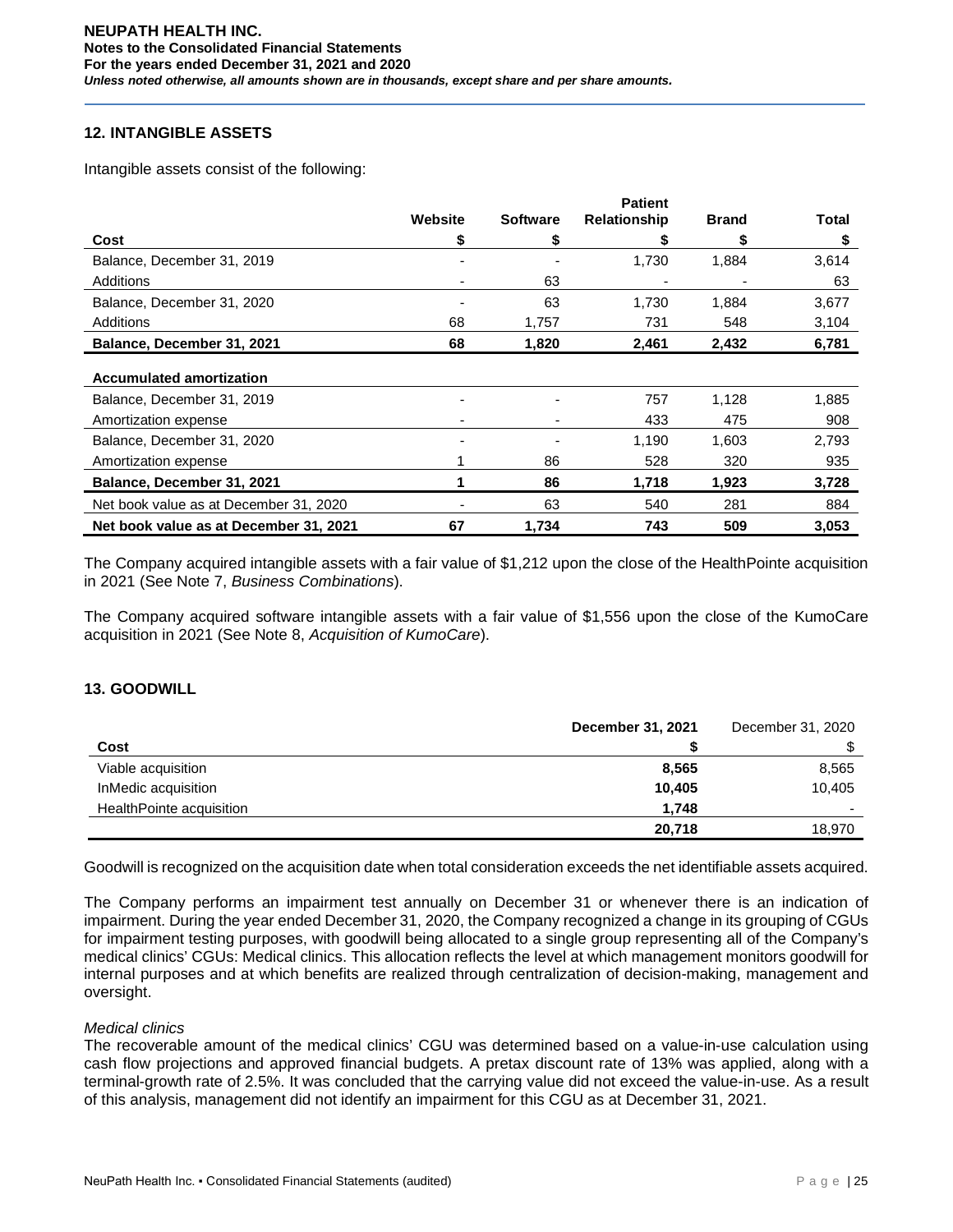### *Sensitivity analysis*

The Company's goodwill impairment test on the medical clinics' CGU has limited sensitivity to changes in assumptions that would materially impact the outcome. An increase of 2% to the discount rates used by the Company for its goodwill impairment test, assuming all other variables remain constant, would not have resulted in a material change to the value of the Company's medical clinics' CGU, and therefore, would not result in an impairment loss.

## <span id="page-25-0"></span>**14. PROVISIONS**

|                            | <b>Legal and Other</b><br><b>Restructuring</b><br><b>Expenses</b> | <b>Severance</b> | Lease<br><b>Termination</b><br><b>Settlements</b> | <b>Total</b> |
|----------------------------|-------------------------------------------------------------------|------------------|---------------------------------------------------|--------------|
|                            |                                                                   |                  |                                                   |              |
| Balance, December 31, 2019 | 287                                                               | 550              | 55                                                | 892          |
| Repayments                 | (287)                                                             | (400)            | (55)                                              | (742)        |
| Balance, December 31, 2020 |                                                                   | 150              | -                                                 | 150          |
| Repayments                 | $\overline{\phantom{0}}$                                          | (150)            | -                                                 | (150)        |
| Balance, December 31, 2021 |                                                                   |                  | -                                                 |              |

The above provisions were fully settled during the year ended December 31, 2021.

# <span id="page-25-1"></span>**15. LEASE OBLIGATIONS**

The Company leases computer equipment and real property for its clinical and office locations in Canada. Lease obligations consist of the following:

|                                   | 2021    | 2020    |
|-----------------------------------|---------|---------|
|                                   |         |         |
| Balance, as at January 1          | 4,672   | 5,691   |
| Additions during the year         | 4,628   |         |
| Payments during the year          | (2,000) | (1,560) |
| Interest expense during the year  | 700     | 541     |
|                                   | 8,000   | 4,672   |
| Less: amounts due within one year | 1,372   | 1,127   |
| Long-term balance, December 31    | 6,628   | 3,545   |

As a result of the HealthPointe acquisition, the Company acquired lease obligations of \$3,873 related to the Edmonton facility. The Company also added lease obligations related to leased facilities located in Kitchener, Ottawa, Hamilton and Red Deer of \$87, \$103, \$42 and \$523, respectively, resulting in total lease obligation additions of \$4,628 during the year ended December 31, 2021 [December 31, 2020 - \$nil]. As a result of these additions, ROU assets were recognized and increased by the same amounts.

For the year ended December 31, 2021, lease payments totalled \$2,000 [\$1,560 for the year ended December 31, 2020]. The Company expenses payments for short-term leases and low-value leases as incurred. These payments for short-term leases and low-value leases were not material for the years ended December 31, 2021 and 2020.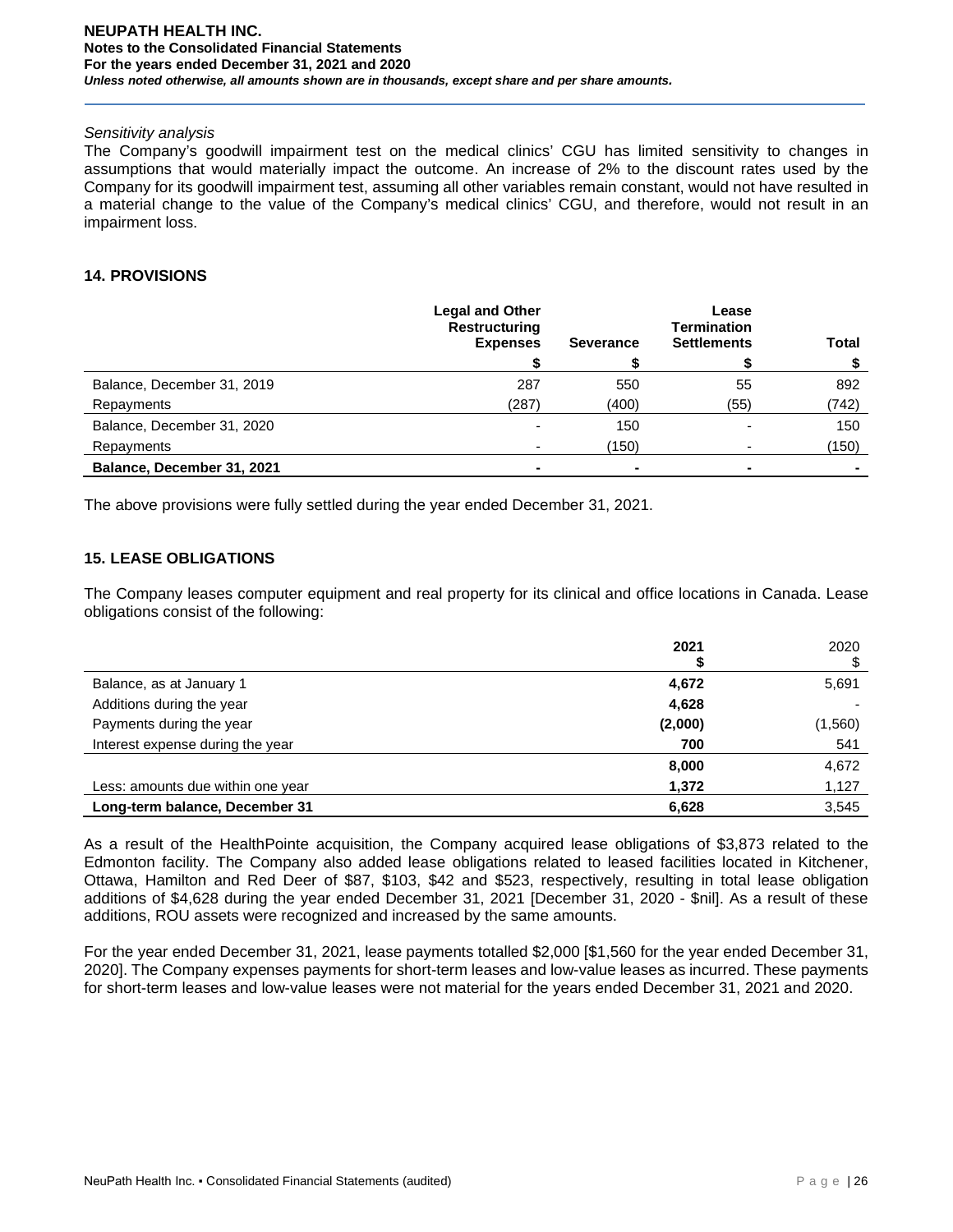The Company's future cash outflows may change due to variable lease payments, renewal options, termination options, residual value guarantees and leases that have not yet commenced, which the Company is committed to, but are not reflected in the lease obligations. The following is a maturity analysis for undiscounted lease payments that are reflected in the lease obligations as at December 31, 2021:

|                  | œ      |
|------------------|--------|
| Less than 1 year | 2,002  |
| 1 to 2 years     | 1,792  |
| 2 to 3 years     | 1,386  |
| 3 to 4 years     | 1,057  |
| 4 to 5 years     | 713    |
| Beyond 5 years   | 3,910  |
|                  | 10,860 |

See Note [25,](#page-34-0) *Commitments* for additional information on estimated additional rent payment obligations related to the Company's leases on its clinical and office locations.

# <span id="page-26-0"></span>**16. LONG-TERM DEBT**

|                                   | December 31, 2021 | December 31, 2020 |
|-----------------------------------|-------------------|-------------------|
| Royal Bank of Canada              | 4.728             | 4.329             |
| Less: amounts due within one year | 3.441             | 3,091             |
| Long-term balance                 | 1.287             | 1.238             |

# **Convertible Debentures**

The Company issued \$4,165 of convertible debt with a stated interest rate of 8% during 2017 and 2018.

On March 24, 2020, the Company extended the maturity dates of the convertible debentures to August 31, 2020. The Company assessed the change in present value of future cash flows and determined that the changes to the convertible debentures should be accounted for as a modification of debt. As a result, a gain on the modification of debt totalling \$143 was recorded and is included in fair value adjustments on the Consolidated Statements of Net Loss and Comprehensive Loss.

The derivative liability conversion feature was fair valued immediately before the Klinik RTO. For the year ended December 31, 2020, a fair value loss of \$507 is included in fair value adjustments on the Consolidated Statements of Net Loss and Comprehensive Loss.

On June 25, 2020, the Company completed the Klinik RTO as described in Note [6,](#page-19-0) *Reverse Takeover Transaction*. In accordance with the terms of the Definitive Agreement, all NeuPath's outstanding convertible debentures were converted into the Company's shares. The conversion price was \$0.75 per common share and the Company issued a total of 6.7 million common shares to satisfy the total obligation of \$5.0 million.

Accretion expense on the convertible debentures in the amount of \$389 was recorded and is included in interest cost on the Consolidated Statements of Net Loss and Comprehensive Loss for the year ended December 31, 2020.

# **Bank Term Loan**

On February 26, 2018, the Company acquired long-term debt as a result of the business combination with Renaissance Asset Management (London) Inc. As at December 31, 2021, of the outstanding long-term debt, \$1,795 bears interest at RBC Prime+1.95%, matured in February 2021 and was renewed for a consecutive 12-month period ("Facility #1") and \$1,223 bears interest at a rate of 5.23% and matures in September 2023 ("Facility #2").

On August 19, 2020, the Company entered into amendment agreements with respect to the long-term debt pursuant to which, among other things, the Company amended certain operating and financial restrictions to reflect the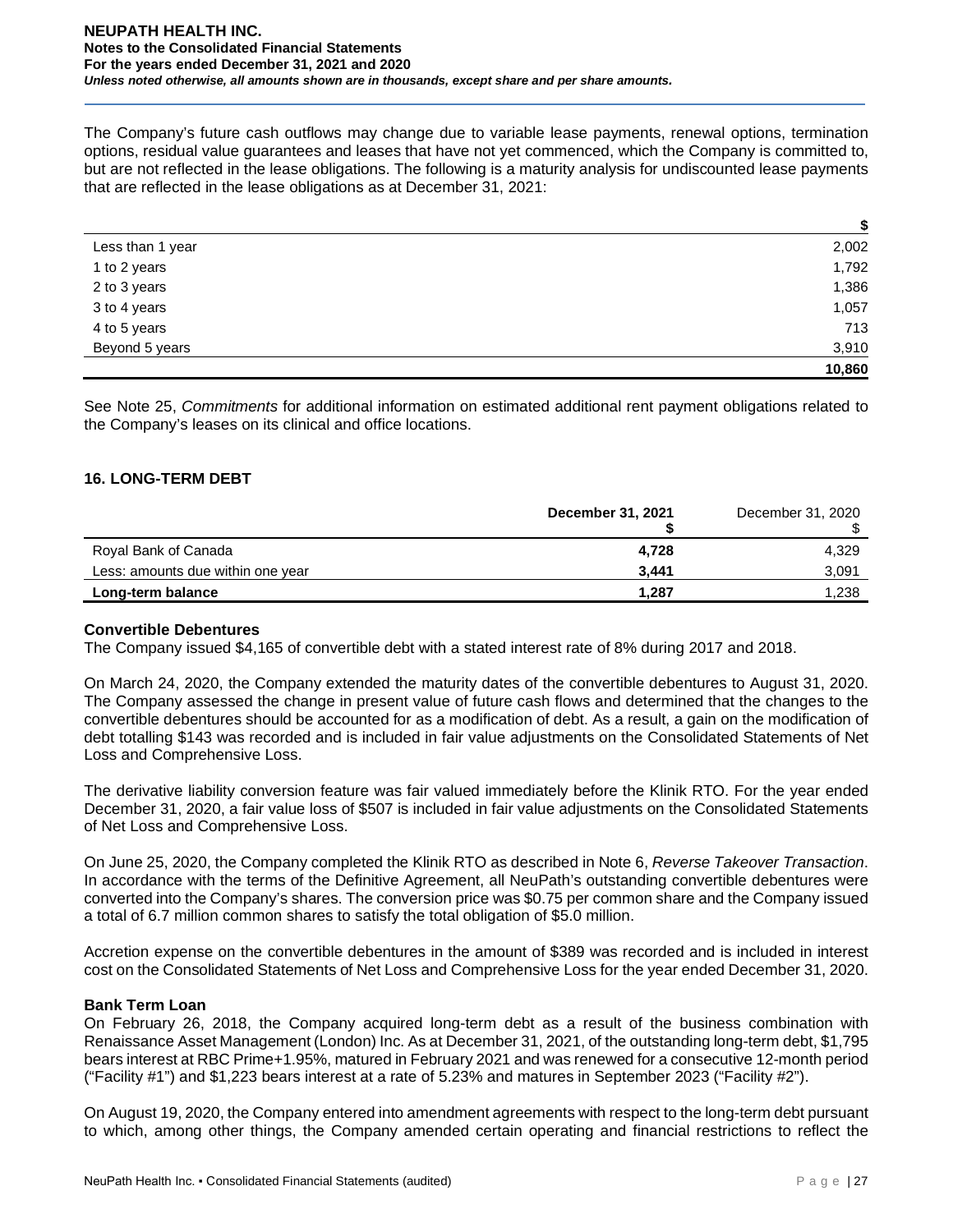Company's current business operations and structure. The credit facilities include restrictive covenants relating to indebtedness, operations, investments, capital expenditures and other standard operating business covenants. The credit facilities are secured by all of the assets of the Company.

On February 7, 2021, the Company assumed approximately \$2.0 million of long-term debt related to the HealthPointe acquisition. The term debt is spread across a number of facilities, which renew annually for consecutive 12-month periods, and bear interest at RBC Prime+0%. In addition, the Company assumed, and has available, a \$750 revolving demand facility bearing interest at RBC Prime+0% that was unutilized as at December 31, 2021. These credit facilities include the same restrictive covenants and are secured by all of the assets of the Company.

The Company has long-term debt outstanding with a principal balance of \$160, which is interest free and repayable on or before December 31, 2023. These loans were made available to the Company under the Canada Emergency Business Account ("CEBA"), a government-backed program designed to assist businesses impacted by COVID-19.

The schedule of repayments of long-term debt, based on maturity is as follows:

|                                   | Within 12<br><b>Months</b> | $1 - 2$<br>Years | $2 - 5$<br>Years | <b>Total</b> |
|-----------------------------------|----------------------------|------------------|------------------|--------------|
| Facility #1                       | 1,795                      | -                | ۰                | 1,795        |
| Facility #2                       | 96                         | 96               | 1,031            | 1,223        |
| HealthPointe                      | 1,550                      |                  | ۰                | 1,550        |
| Canada Emergency Business Account | $\overline{\phantom{0}}$   | 160              | ۰                | 160          |
|                                   | 3,441                      | 256              | 1,031            | 4,728        |

# <span id="page-27-0"></span>**17. PREFERRED SHARES LIABILITY**

During the year ended December 31, 2017, the Company issued 835,000 Preferred Shares for aggregate proceeds of \$835. The Preferred Shares carry a right to a cumulative share dividend equal to 8% of the initial price of the Preferred Shares, which accrues quarterly. The Preferred Shares were to be automatically redeemed by the Company for cash at \$1.00 per Preferred Share after two years from the issuance date.

On March 24, 2020, the Company extended the maturity dates and the mandatory redemption period of the Preferred Shares to August 31, 2020. The Company assessed the change in present value of future cash flows and determined that the change should be accounted for as a modification of debt. As a result, a gain on the modification of Preferred Shares totalling \$61 was recorded and the gain is included in fair value adjustments on the Consolidated Statements of Net Loss and Comprehensive Loss.

The conversion feature on Preferred Shares was fair valued immediately before the Klinik RTO and for the year ended December 31, 2020 and a fair value loss of \$102 was included in fair value adjustments on the Consolidated Statements of Net Loss and Comprehensive Loss.

On June 25, 2020, the Company completed the Klinik RTO as described in Note 6, *Reverse Takeover Transaction*. In accordance with the terms of the Definitive Agreement, all of NeuPath's outstanding Preferred Shares were converted into the Company's shares. The conversion price was \$0.75 per common share, and the Company issued a total of 1.4 million common shares to satisfy the total obligation of \$1.0 million.

Accretion expense on the Preferred Shares in the amount of \$277 was recorded and is included in interest cost on the Consolidated Statements of Net Loss and Comprehensive Loss for the year ended December 31, 2020.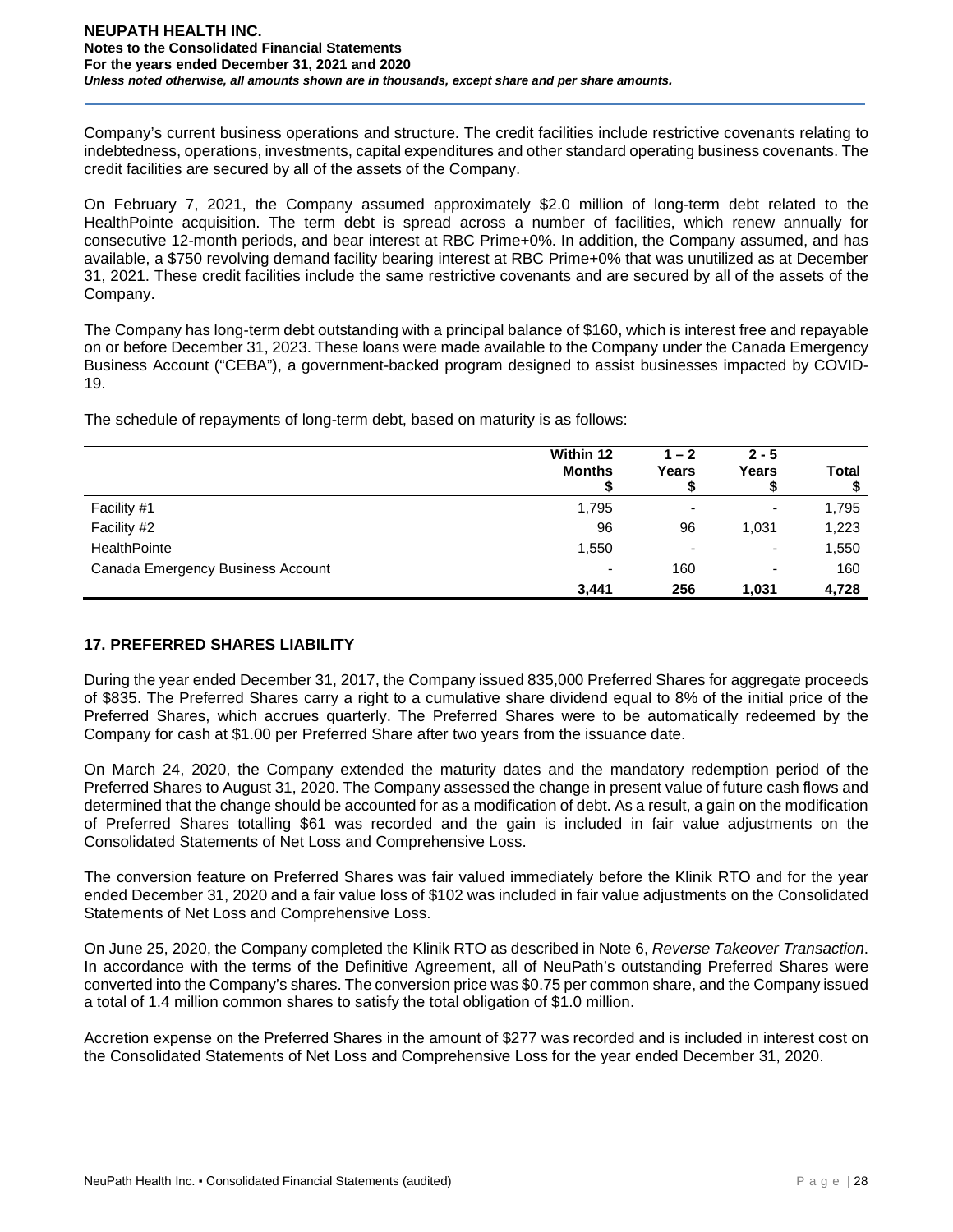# <span id="page-28-0"></span>**18. SHARE CAPITAL**

The Company is authorized to issue an unlimited number of common shares with no nominal or par value, with a right to vote per share and carry a right to a dividend when declared by the Board of Directors.

During the year ended December 31, 2021, the Company issued 4,716,895 common shares related to the acquisition of KumoCare (Note [8,](#page-21-0) *Acquisition of KumoCare),* shares issued on vesting of restricted share units ("RSUs") (Note [19,](#page-28-1) *Stock-Based Compensation)* and conversion of warrants to common shares (Note [20,](#page-30-0) *Warrants*).

On June 24, 2020, the Company issued 11,945,987 common shares related to the conversion of preferred shares and convertible debentures to common shares and shares issued as consideration for the Klinik RTO (see Note [6,](#page-19-0) *Reverse Takeover Transaction*).

On November 13, 2020, the Company closed a short-form prospectus offering, on a bought deal basis, and issued a total of 13,340,000 units at a price of \$0.90 per unit for aggregate gross proceeds of \$12,006 (\$10,551 net of cash transaction costs). Each unit consisted of one common share of the Company and one-half of one warrant (see Note [20,](#page-30-0) *Warrants*), with each whole warrant entitling the holder to acquire one common share at a price of \$1.25 per common share until the date that is 24 months from the closing of the bought deal financing. All issuance costs were offset against share capital and common share warrants in proportion to the allocation of proceeds.

# <span id="page-28-1"></span>**19. STOCK-BASED COMPENSATION**

The Company has three stock-based compensation plans: the Amended and Restated Stock Option Plan ("Stock Option Plan"), the Employee Share Purchase Plan ("ESPP") and the RSU Plan.

# **Stock Option Plan**

On June 23, 2020, NeuPath shareholders approved a resolution affirming, ratifying and approving the Stock Option Plan and approving all of the unallocated common shares issuable pursuant to the Stock Option Plan.

The maximum number of common shares that will be reserved for issuance under the Stock Option Plan shall be 10% of the total number of common shares outstanding calculated on a non-diluted basis at the relevant grant date.

As at December 31, 2021, the maximum number of common shares available for issuance under the Stock Option Plan was 3,402,924 [December 31, 2020 - 2,263,315].

Under the Stock Option Plan, the Company may grant options to purchase common shares to officers, directors, employees or consultants of the Company or its affiliates. Options issued under the Stock Option Plan are granted for a term not exceeding ten years from the date of grant and have a life of seven years or less. In general, options have vested either immediately upon grant or over a period of one to five years.

The following is a schedule of the options outstanding:

|                            | <b>Options</b> | Range of<br><b>Exercise Price</b> | <b>Weighted Average</b><br><b>Exercise Price</b> |
|----------------------------|----------------|-----------------------------------|--------------------------------------------------|
|                            | 000s           |                                   |                                                  |
| Balance, December 31, 2019 | 1,075          | 1.00                              | 1.00                                             |
| Klinik RTO options         | 387            | 1.00                              | 1.00                                             |
| Options granted            | 459            | 0.87                              | 0.87                                             |
| Balance, December 31, 2020 | 1,921          | $0.87 - 1.00$                     | 0.97                                             |
| Expired                    | (322)          | 1.00                              | 1.00                                             |
| Forfeited                  | (346)          | $0.87 - 1.00$                     | 0.95                                             |
| Balance, December 31, 2021 | 1,253          | $0.87 - 1.00$                     | 0.97                                             |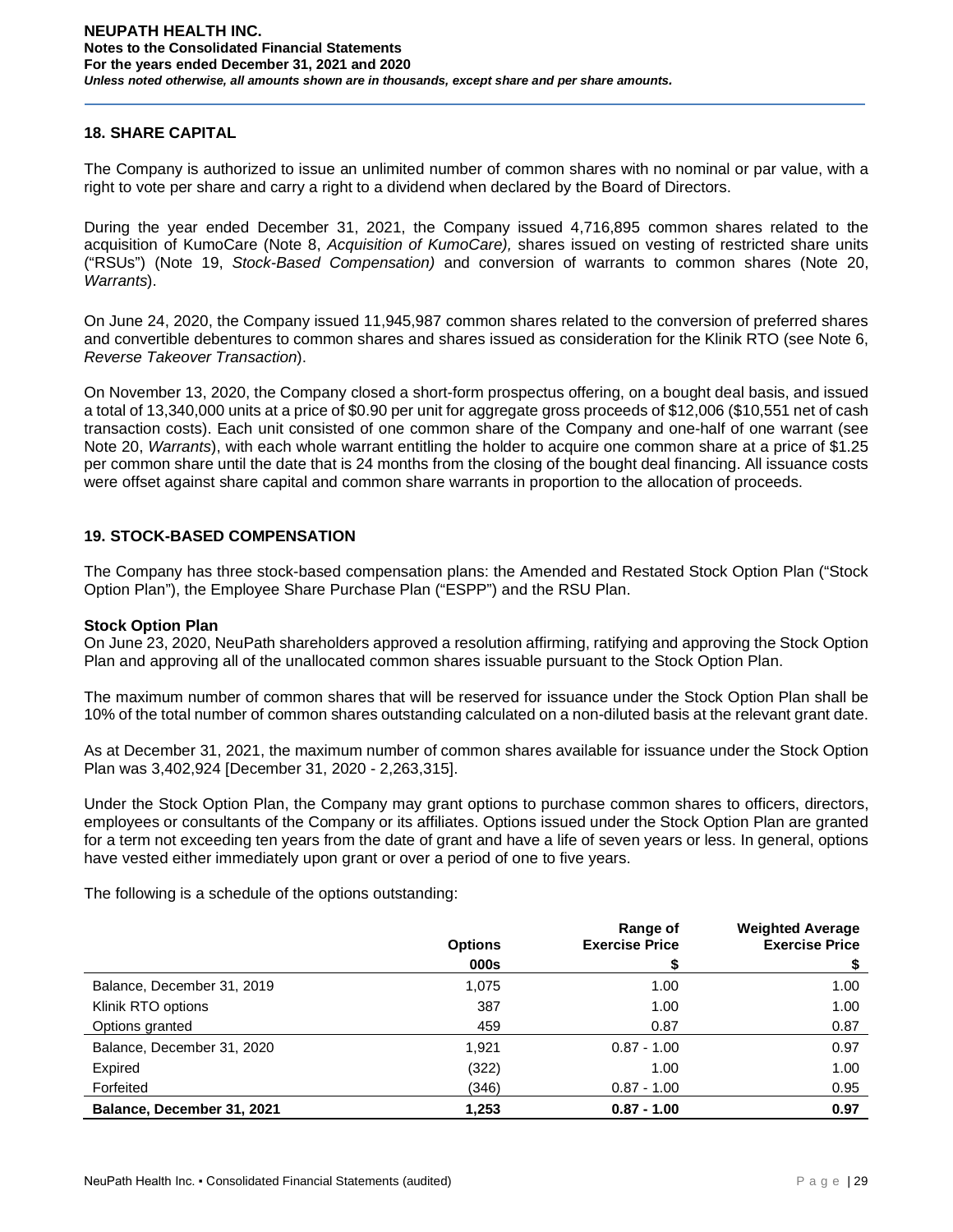The fair value of each tranche is measured at the date of grant using the Black-Scholes option pricing model. Options model inputs for option grants outstanding as at December 31, 2021 were as follows:

| <b>Options</b> | <b>Grant Date</b> | <b>Share</b><br><b>Price</b> | <b>Exercise</b><br><b>Price</b> | <b>Risk-free</b><br><b>Interest Rate</b> | <b>Expected</b><br>Life | <b>Volatility</b><br>Factor | Fair Value per<br><b>Option</b> |
|----------------|-------------------|------------------------------|---------------------------------|------------------------------------------|-------------------------|-----------------------------|---------------------------------|
| 000s           |                   |                              |                                 | %                                        | vears                   | %                           |                                 |
| 865            | November 30, 2019 | 0.93                         | 1.00                            | 1.59                                     | $5 - 6$                 | $36.1 - 38.2$               | $0.29 - 0.34$                   |
| 46             | June 25, 2020     | 1.00                         | 1.00                            | 1.48                                     | 4.4                     | 41.45                       | 0.51                            |
| 18             | June 25, 2020     | 1.00                         | 1.00                            | 1.48                                     | 4.8                     | 41.53                       | 0.53                            |
| 324            | September 1, 2020 | 0.87                         | 0.87                            | 1.52                                     |                         | 40.51                       | 0.38                            |

The following table summarizes the outstanding and exercisable options held by directors, officers, employees and consultants as at December 31, 2021:

|                                       |                | <b>Outstanding</b>                   |                                                  |                                 | <b>Exercisable</b>                               |
|---------------------------------------|----------------|--------------------------------------|--------------------------------------------------|---------------------------------|--------------------------------------------------|
| <b>Exercise</b><br><b>Price Range</b> | <b>Options</b> | Remaining<br><b>Contractual Life</b> | <b>Weighted Average</b><br><b>Exercise Price</b> | <b>Vested</b><br><b>Options</b> | <b>Weighted Average</b><br><b>Exercise Price</b> |
|                                       | 000s           | vears                                |                                                  | 000s                            |                                                  |
| 1.00                                  | 929            | $2.9 - 3.6$                          | 1.00                                             | 495                             | 1.00                                             |
| 0.87                                  | 324            | 5.7                                  | 0.87                                             | 165                             | 0.87                                             |

During the year ended December 31, 2021, there was no issuance of options under the Stock Option Plan.

During the year ended December 31, 2020, the Company issued 459,080 options with a total fair value of \$176. Each option is exercisable at the option of the holder for one common share of the Company at an exercise price of \$0.87 per share.

On June 25, 2020, as part of the Klinik RTO described in Note 6, *Reverse Takeover Transaction*, the Company issued 386,950 options with a total fair value of \$142 in exchange for 1,934,750 Klinik options assumed as part of the transaction (after giving effect to the Klinik Share Consolidation). The instruments were issued on the same or similar terms as the Klinik options. Each option is exercisable at the option of the holder for one common share of the Company at an exercise price of \$1.00 per share. In accordance with the Klinik RTO, 306,335 of the options issued with a total fair value of \$119 vested upon closing.

# **Restricted Share Unit Plan**

On June 23, 2020, NeuPath shareholders approved a resolution affirming, ratifying and approving the RSU Plan and approving all of the unallocated common shares issuable pursuant to the RSU Plan. The maximum number of common shares that can be issued under the RSU Plan is 2,000,000.

During the year ended December 31, 2020, the Company issued 198,175 RSUs with a total fair value of \$172. Each RSU entitles the holder to one common share of the Company upon vesting. The RSUs vest over a period of one to four years.

On February 7, 2021, in accordance with IFRS, the Company was deemed to have granted 1,785,714 RSUs with a total fair value of \$1.5 million to the physician vendors of HealthPointe who remain contracted with the Company (Not[e 7,](#page-20-0) *Business Combinations*). These RSUs will vest if certain non-market performance conditions are met. Upon vesting, these RSUs will be settled for a variable number of common shares of the Company based on the quoted share price on the vesting date.

The fair value of the RSUs granted were determined indirectly by reference to the fair value of the equity instruments. Non-market performance conditions are included in assumptions about the number of RSUs that are expected to vest. Estimates are subsequently revised if there is any indication that the number of RSUs expected to vest differs from previous estimates. Any adjustment resulting from a revision is recognized in the current period earnings. For the period of service between February 7, 2021 and December 31, 2021, \$375 has been recognized in the Consolidated Statements of Net Loss and Comprehensive Loss as a cost of medical services, with a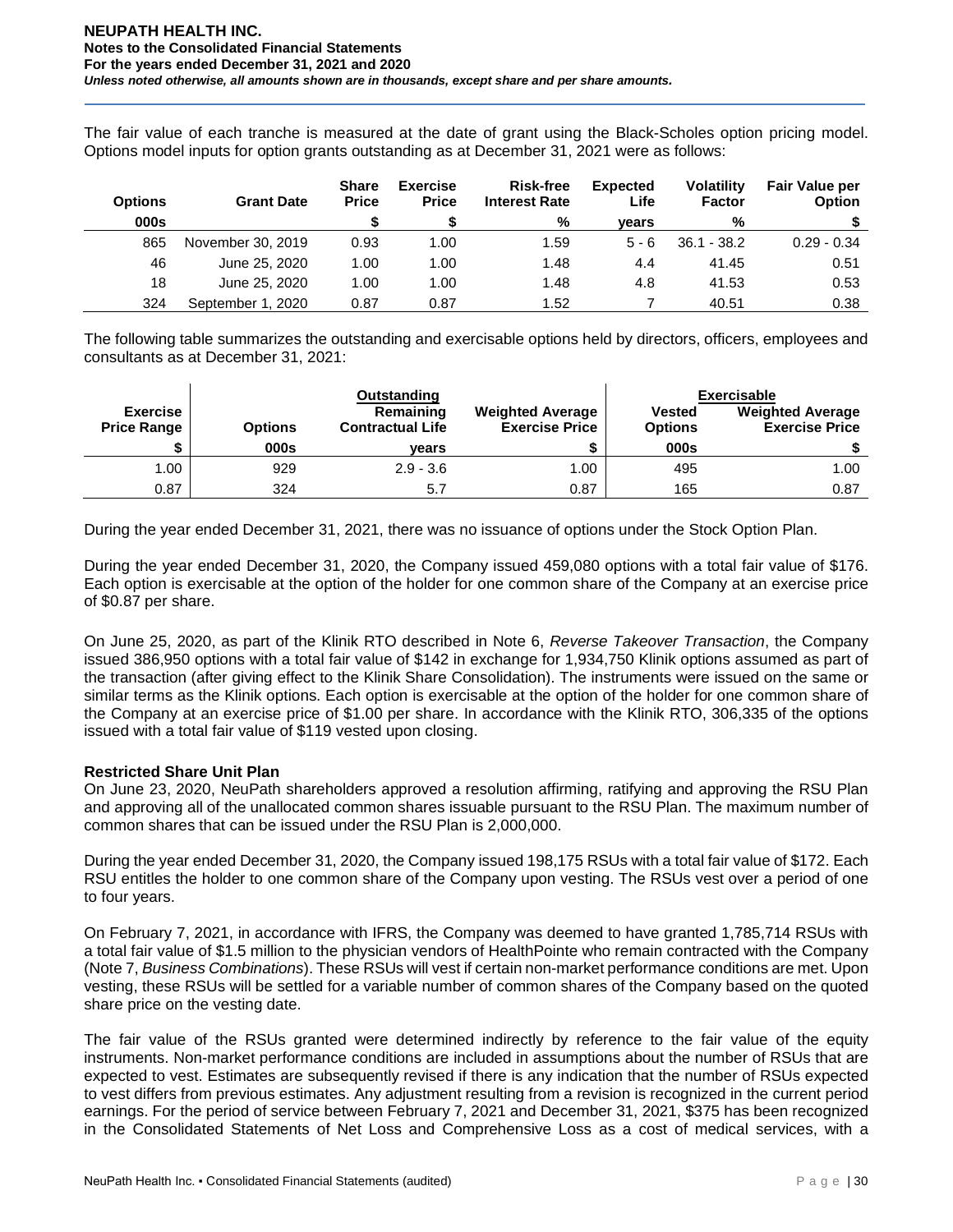corresponding credit to contributed surplus [December 31, 2020 - \$nil]. During the same period, 446,429 RSUs with a fair value of \$375 expired unvested as certain performance conditions were not met [December 31, 2020 - \$nil].

As at December 31, 2021, assuming all performance conditions are achieved, the maximum number of common shares available for issuance under the RSU Plan was 583,238.

During the year ended December 31, 2021, 63,324 RSUs with a fair value of \$55 vested and were converted to common shares and 57,375 RSUs were forfeited [nil for the year ended December 31, 2021].

RSU grants outstanding as at December 31, 2021 were as follows:

|                                       | <b>RSUs</b> | Weighted Average Fair Value per RSU |
|---------------------------------------|-------------|-------------------------------------|
|                                       | 000s        |                                     |
| Balance, December 31, 2019            |             |                                     |
| RSUs granted                          | 198         | 0.87                                |
| Balance, December 31, 2020            | 198         | 0.87                                |
| RSUs granted                          | 1,786       | 0.84                                |
| Expired and unvested                  | (446)       | 0.84                                |
| Vested and converted to common shares | (63)        | 0.87                                |
| Forfeited                             | (58)        | 0.87                                |
| Balance, December 31, 2021            | 1,417       | 0.84                                |

| <b>RSUs</b> | <b>Grant Date</b> | <b>Share Price</b> | <b>Vesting Period</b> | <b>Fair Value per RSU</b> |
|-------------|-------------------|--------------------|-----------------------|---------------------------|
| 000s        |                   |                    | Years                 |                           |
| 77          | September 1, 2020 | 0.87               | 4                     | 0.87                      |
| 447         | February 7, 2021  | 0.84               |                       | 0.84                      |
| 893         | February 7, 2021  | 0.84               |                       | 0.84                      |

# **Employee Share Purchase Plan**

On June 23, 2020, NeuPath shareholders approved a resolution affirming, ratifying and approving the ESPP and approving all of the unallocated common shares issuable pursuant to the ESPP. The maximum number of common shares that can be issued under the ESPP is 500,000. No common shares have been issued under this plan.

# **Summary of Stock-based Compensation**

Stock-based compensation for the year ended December 31, 2021 was \$517 [\$221 for the year ended December 31, 2020], of which \$375 has been included in cost of medical services and the balance included in general and administrative expenses [December 31, 2020 - all included in general and administrative expenses].

The maximum number of common shares that can be issued under all three plans cannot exceed 20% of the total number of common shares outstanding calculated on a non-diluted basis.

# <span id="page-30-0"></span>**20. WARRANTS**

On March 24, 2020, the Company extended the maturity dates of certain warrants that were issued in conjunction with convertible debentures, preferred shares and common shares by an additional six months. The maturities were extended in recognition of the additional time it has taken the Company to complete its anticipated go-public transaction. All other terms related to the warrants remain unchanged.

On June 25, 2020, as part of the RTO described in Note [6,](#page-19-0) *Reverse Takeover Transaction*, the Company issued 300,000 warrants with a total fair value of \$74 in exchange for 1,500,000 Klinik warrants assumed as part of the transaction (after giving effect to the Klinik Share Consolidation). The instruments were issued on the same or similar terms as the Klinik warrants. Each warrant is exercisable at the option of the holder for one common share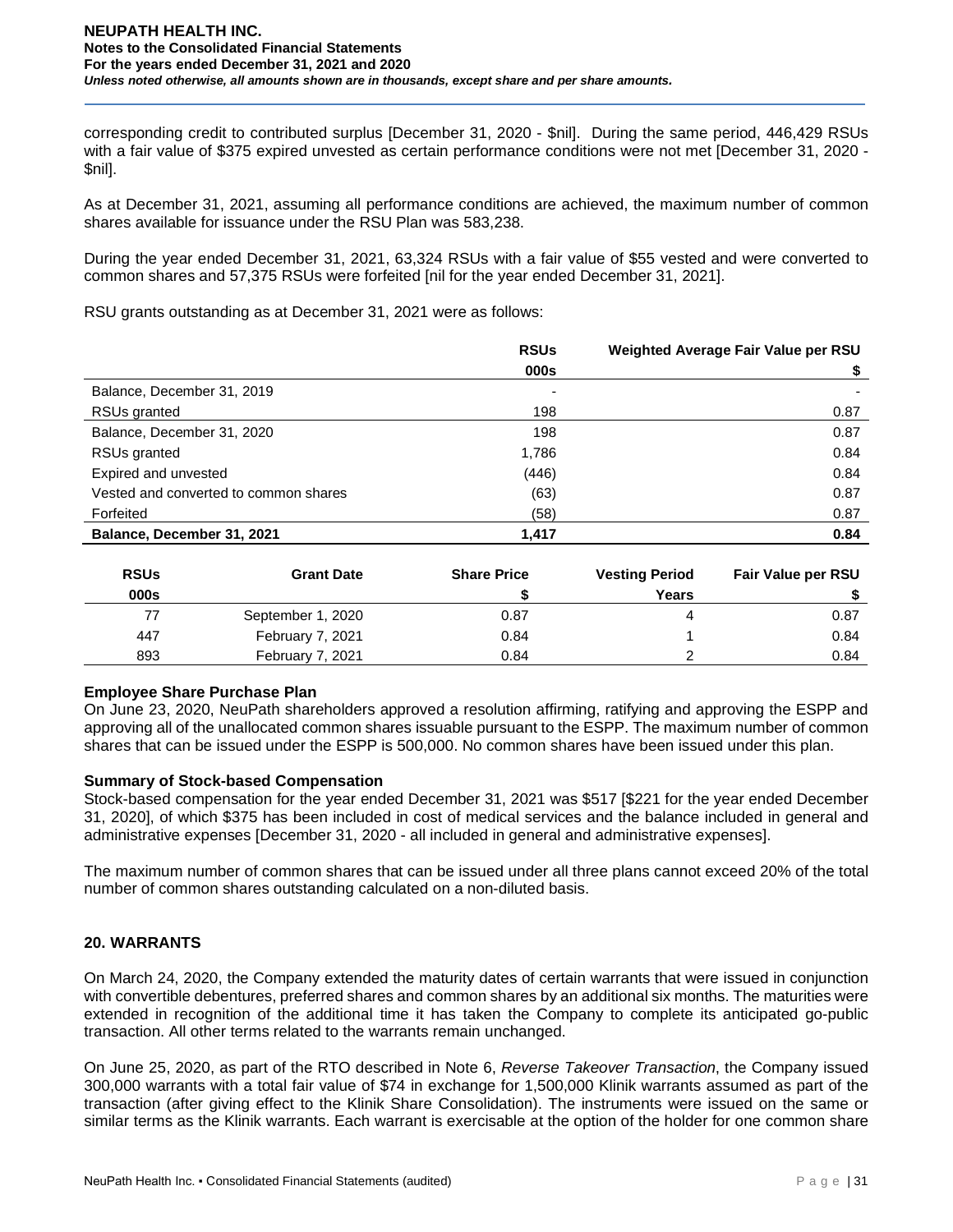of the Company at an exercise price of \$1.00 per share. These instruments subsequently expired in December 2021.

On November 13, 2020, as part of the short-form prospectus offering described in Note [18,](#page-28-0) *Share Capital*, the Company issued 13,340,000 half warrants (6,670,000 whole warrants) entitling each holder to acquire one common share at a price of \$1.25 per common share in exchange for each whole warrant held until the date that is 24 months from the closing of the bought deal financing. In connection with the offering, the Company also issued 800,400 finders warrants, representing 6% of the total units sold under the offering, entitling each holder to acquire one common share at a price of \$0.90 per common share in exchange for each warrant until the date that is 24 months from the closing of the bought deal financing. The finder's warrants have been included as a component of transaction costs.

On February 23, 2021, 3,225,000 prepaid warrants with a fair value of \$3,031 and exercise price of \$0.0001 were exercised for common shares. The Company received nominal cash proceeds upon exercise.

As at December 31, 2021, the following warrants were outstanding:

|                             |                                         |                                      |                                                         | <b>Fair Value Black-Scholes Model Inputs</b> |                                 |                   |                              |  |
|-----------------------------|-----------------------------------------|--------------------------------------|---------------------------------------------------------|----------------------------------------------|---------------------------------|-------------------|------------------------------|--|
| <b>Type</b>                 | <b>Exercise</b><br>Price <sup>(i)</sup> | <b>Warrants</b><br>Outstanding $(i)$ | Weighted<br>Average<br>Remaining<br>Contractual<br>Life | <b>Risk Free</b><br>Rate                     | <b>Expected</b><br>$Life^{(i)}$ | <b>Volatility</b> | Fair<br>Value <sup>(i)</sup> |  |
|                             | \$                                      | 000s                                 | vears                                                   | %                                            | vears                           | %                 | \$                           |  |
| Warrants                    | 0.25                                    | 4,480                                | 4.08                                                    | 0.73                                         | $4 - 9$                         | 55.00             | 800                          |  |
| Warrants                    | 1.30                                    | 1,975                                | 0.67                                                    | $1.47 - 2.29$                                | $2 - 3$                         | $60.95 - 75.14$   | 357                          |  |
| Warrants                    | 2.00                                    | 1,000                                | 0.40                                                    | 0.97                                         | 2                               | 39.10             | 37                           |  |
| Prepaid warrants            | 0.0001                                  | 7,195                                | 0.15                                                    | 1.89                                         | 3                               | 43.18             | 6,763                        |  |
| Bought deal warrants        | 1.25                                    | 6,670                                | 0.87                                                    | 1.19                                         | 2                               | 59.03             | 983                          |  |
| Bought deal finder warrants | 0.90                                    | 800                                  | 0.87                                                    | 1.19                                         | 2                               | 59.03             | 216                          |  |
|                             |                                         | 22,120                               | 0.78                                                    |                                              |                                 |                   | 9,156                        |  |

 $^{(i)}$  3,503,750 warrants with a fair value of \$723, life of three years and exercise price of \$1.00 and 10,820 warrants with a fair value of \$4, life of two years and exercise price of \$1.30 expired during the year ended December 31, 2021.

The Company did not issue any additional warrants during the year ended December 31, 2021 [\$74 during the year ended December 31, 2020].

# **21. MANAGEMENT OF CAPITAL**

The Company's capital management objectives are to safeguard its ability to continue as a going concern and to preserve its capital through adapting its strategic efforts and working to optimize revenues from its pain management business. The Company also attempts to raise additional funds through the issuance of debt or equity.

In the management of capital, the Company's definition of capital includes shareholders' deficiency, long-term debt and preferred shares liability, net of cash, which as at December 31, 2021 totalled \$24,655 [December 31, 2020 - \$21,103].

There were no changes to the Company's capital management policy during the year ended December 31, 2021.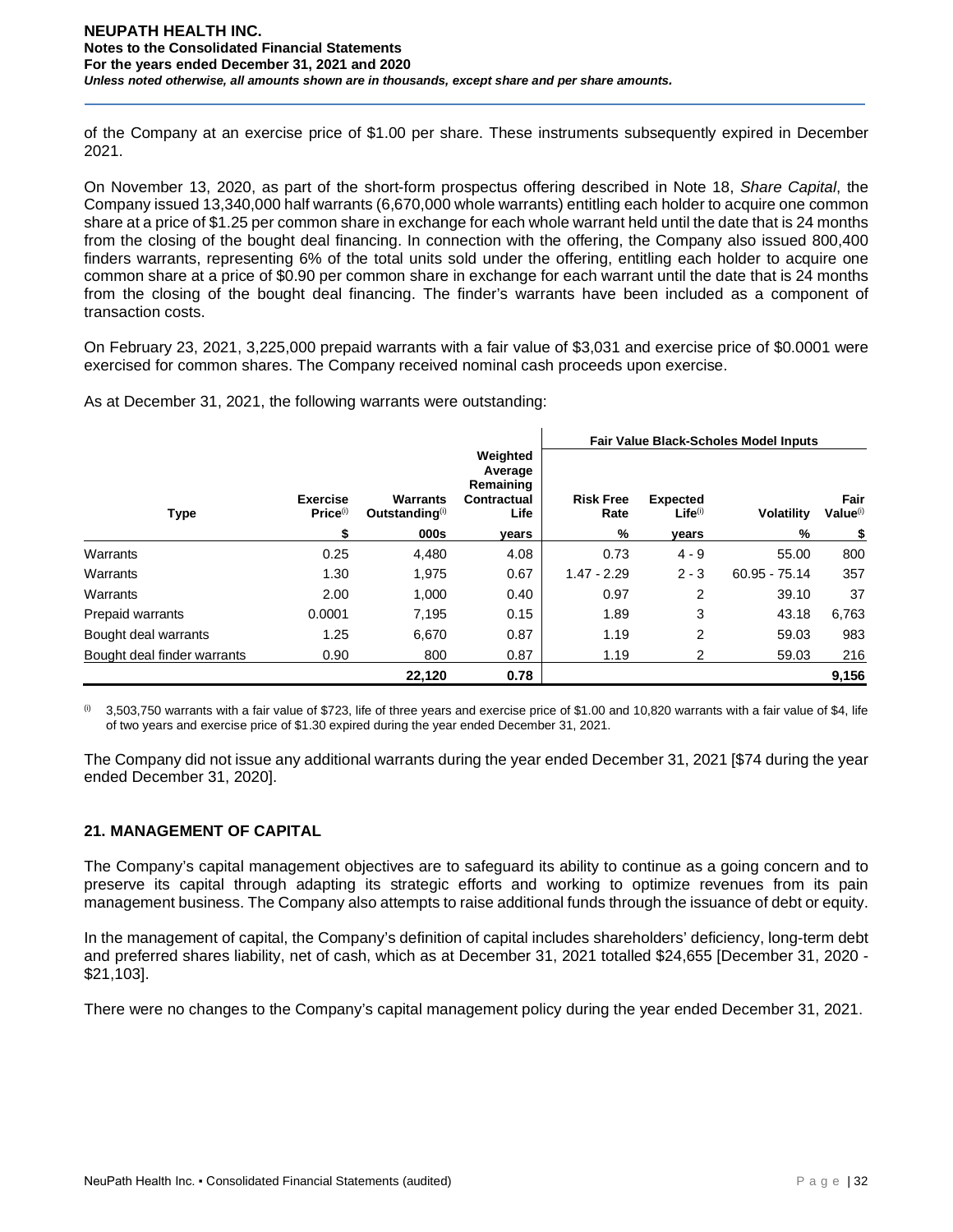# <span id="page-32-0"></span>**22. EXPENSES BY NATURE**

The Consolidated Statements of Net Loss and Comprehensive Loss include the following expenses by nature:

(a) Employee costs:

|                                     | December 31, 2021 | December 31, 2020 |
|-------------------------------------|-------------------|-------------------|
|                                     |                   |                   |
| Salaries, bonuses and benefits      | 8,713             | 5,609             |
| Share-based payments                | 142               | 221               |
| Total employee costs                | 8,855             | 5,830             |
| Included in:                        |                   |                   |
| Cost of medical services            | 3,815             | 2,171             |
| General and administrative expenses | 5,040             | 3,659             |
| <b>Total employee costs</b>         | 8,855             | 5,830             |

# (b) Depreciation and amortization:

|                                               | December 31, 2021 | December 31, 2020 |
|-----------------------------------------------|-------------------|-------------------|
|                                               |                   |                   |
| Amortization of intangible assets             | 935               | 908               |
| Depreciation of right-of-use assets           | 1,347             | 1.113             |
| Cost of medical services                      | 66                | 30                |
| Amortization of property, plant and equipment | 737               | 478               |
| <b>Total depreciation and amortization</b>    | 3.085             | 2.529             |

The Company received government grants during the year ended December 31, 2021 in the amount of \$72 [December 31, 2020 - \$789] related to Canada Emergency Wage Subsidies ("CEWS"). The Company's CEWS eligibility is determined based on a revenue decline test prescribed by the Canada Revenue Agency ("CRA"). Amounts have been included as an offset to salary and wages, with \$47 offset to cost of medical services and \$25, offset to general and administrative expenses during the year ended December 31, 2021 [December 31, 2020 - \$451 and \$338, respectively].

# <span id="page-32-1"></span>**23. NET CHANGE IN NON-CASH WORKING CAPITAL**

Net change in non-cash working capital consists of:

|                                          | December 31, 2021 | December 31, 2020 |
|------------------------------------------|-------------------|-------------------|
|                                          |                   |                   |
| Accounts receivable                      | 493               | (521)             |
| Other assets                             | (4)               | (8)               |
| Accounts payable and accrued liabilities | 403               | 356               |
| Income tax liabilities                   | 433               | (341)             |
| Provisions                               | (150)             | (742)             |
| Net change in non-cash working capital   | 1.175             | (1,256)           |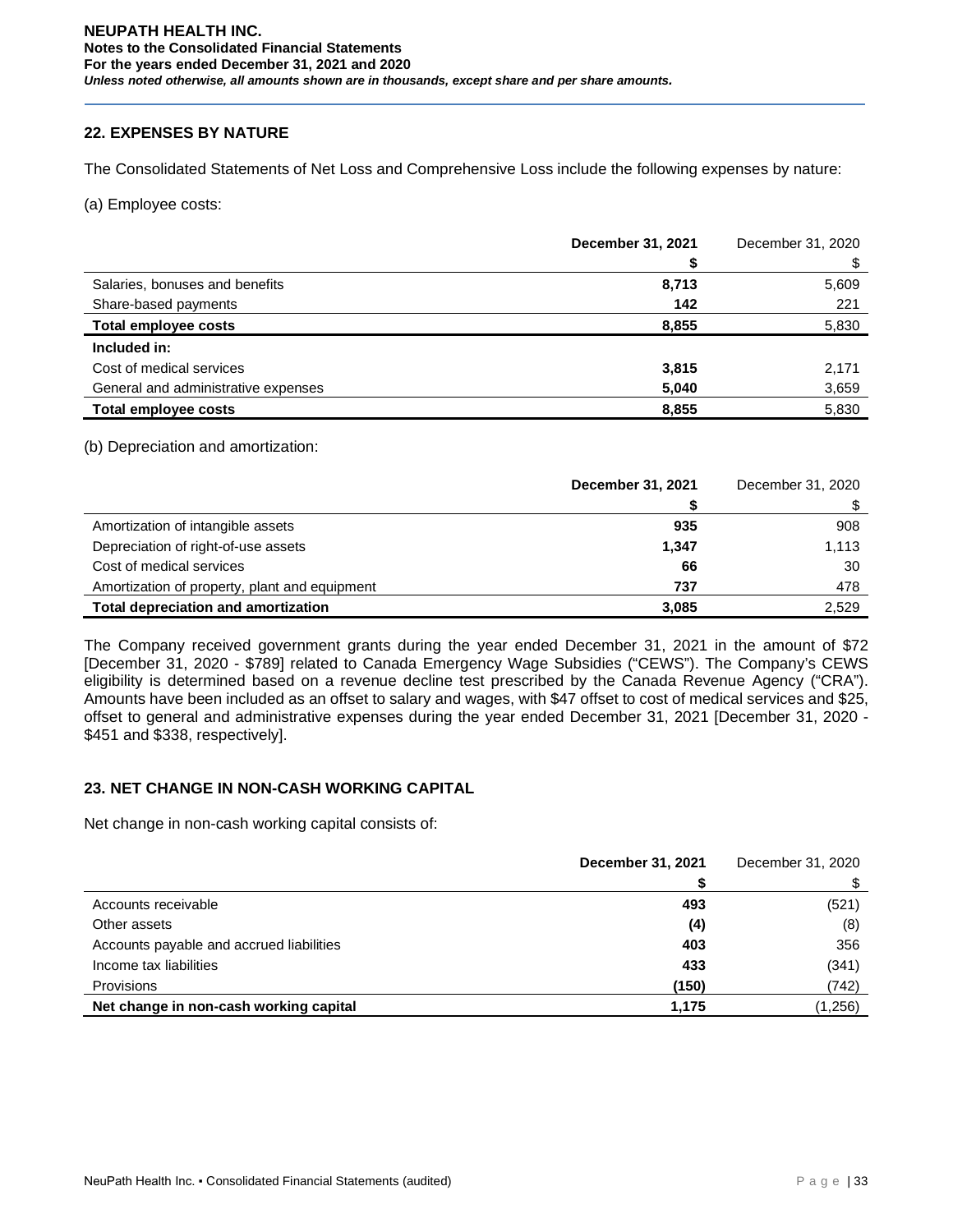# <span id="page-33-0"></span>**24. INCOME TAXES**

# **Income Tax Expense (Recovery)**

Income tax expense (recovery) attributable to loss before income taxes differs from the amounts computed by applying the combined federal and provincial tax rate of 26.5% [December 31, 2020 - 26.5%] to pretax loss, as a result of the following:

|                                                   | December 31.<br>2021 | December 31.<br>2021 | December 31.<br>2020 | December 31,<br>2020 |
|---------------------------------------------------|----------------------|----------------------|----------------------|----------------------|
|                                                   |                      | %                    |                      | %                    |
| Net loss before income taxes                      | (3,247)              |                      | (4,860)              |                      |
| Income tax at statutory rate of 26.5%             | (860)                | 26.5                 | (1,288)              | 26.5                 |
| Other                                             | 41                   | (1.3)                |                      |                      |
| Permanent differences                             | 297                  | (9.1)                | (10)                 | 0.2                  |
| Change in unrecognized deferred income tax assets | 505                  | (15.6)               | 1,496                | (30.8)               |
| Income tax expense (recovery)                     | (17)                 | 0.5                  | 198                  | (4.1)                |
| Current income tax expense                        | 255                  |                      | 235                  |                      |
| Deferred income tax recovery                      | (272)                |                      | (37)                 |                      |

# **Deferred Income Tax Assets and Liabilities**

The Company's deferred income tax liability is a result of the origination and reversal of temporary differences. Net deferred income tax liability consists of the following:

|                                                                              | December 31, 2021 | December 31, 2020 |
|------------------------------------------------------------------------------|-------------------|-------------------|
|                                                                              |                   |                   |
| Deferred income tax asset:                                                   |                   |                   |
| Non-capital loss carryforwards                                               | 449               | 320               |
| Deferred income tax liability:                                               |                   |                   |
| Excess carrying value of property, plant and equipment and intangible assets |                   |                   |
| over tax basis                                                               | (514)             | (379)             |
| Net deferred income tax liability                                            | (65)              | (59)              |

A deferred income tax asset has not been recognized for certain temporary differences that may be available to reduce income subject to tax in a taxation period subsequent to the year covered by these Consolidated Financial Statements. The temporary differences that have not been recognized in the Consolidated Statements of Financial Position or Consolidated Statements of Net Loss and Comprehensive Loss are identified below:

|                                | December 31, 2021 | December 31, 2020 |
|--------------------------------|-------------------|-------------------|
|                                |                   |                   |
| Non-capital loss carryforwards | 31,322            | 29,246            |
| Net lease obligations          | 979               | 928               |
| Property, plant and equipment  | 406               | 119               |
| Share issuance costs           | 1,664             | 3,259             |
| Unpaid provisions              | 450               | 615               |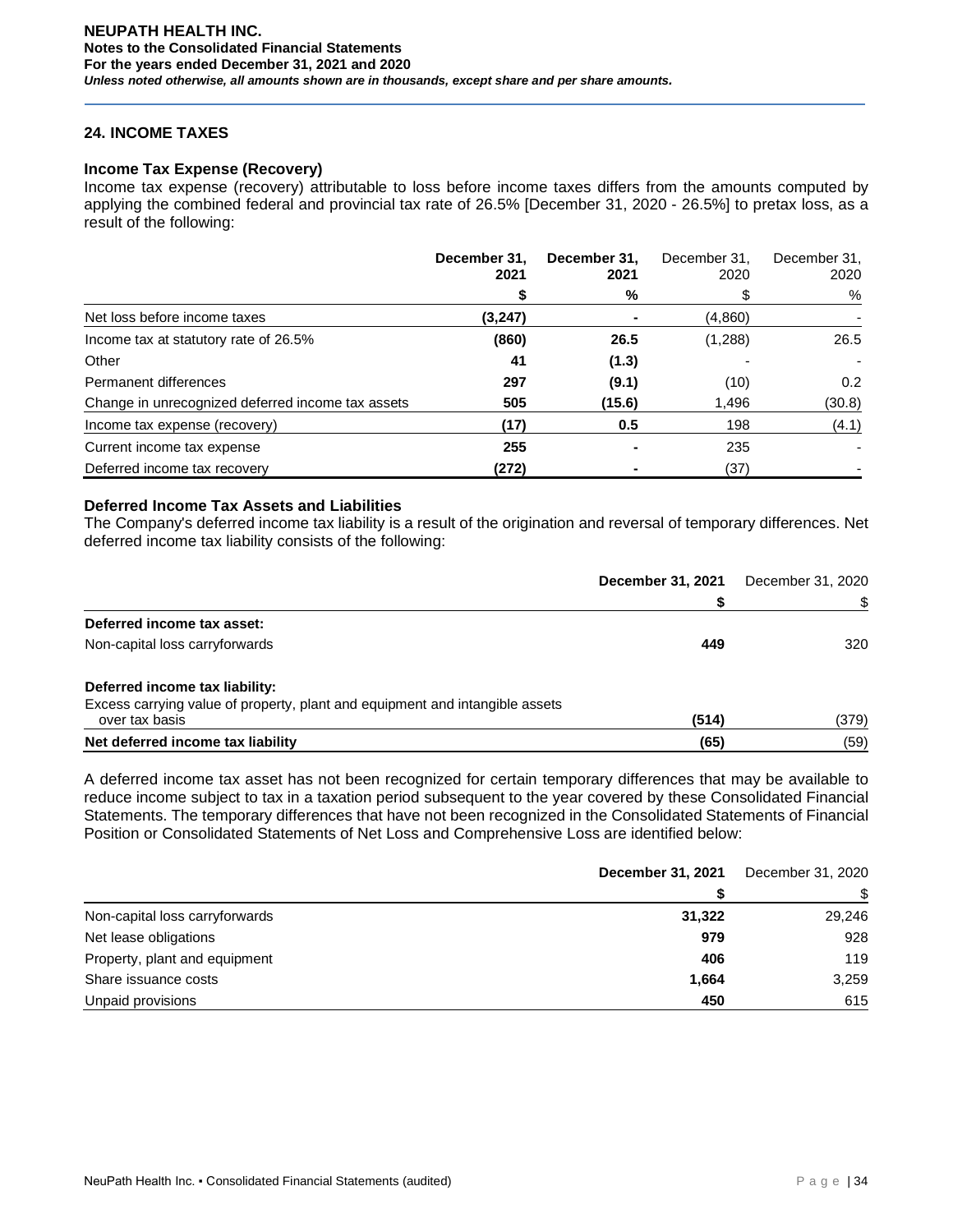The Company has non-capital losses of \$33,164 for Canadian federal and Ontario provincial purposes that are available to offset future taxable income. These non-capital losses expire as follows:

| <b>Year of Expiry</b> | <b>Amount</b> |
|-----------------------|---------------|
|                       | $\frac{1}{2}$ |
| 2025                  | 496           |
| 2026                  | 324           |
| 2027                  | 161           |
| 2028                  | 76            |
| 2029                  | 236           |
| 2030                  | 1,125         |
| 2031                  | 297           |
| 2032                  | 2,192         |
| 2033                  | 5,498         |
| 2034                  | 5,988         |
| 2035                  | 3,135         |
| 2036                  | 2,653         |
| 2037                  | 1,213         |
| 2038                  | 2,758         |
| 2039                  | 2,148         |
| 2040                  | 2,514         |
| 2041                  | 2,349         |
|                       | 33,163        |

# <span id="page-34-0"></span>**25. COMMITMENTS**

The Company leases real property for its clinical and office locations in Canada. The Company is committed, under estimated additional variable rent payment obligations, as follows:

|                 |                   | <b>Additional</b>       |        |                     |                 |           |
|-----------------|-------------------|-------------------------|--------|---------------------|-----------------|-----------|
|                 | <b>Expiry</b>     | Rent<br><b>Payments</b> | 1 Year | $2$ to $3$<br>Years | 4 to 5<br>Years | > 5 Years |
| Clinic Location |                   | S                       | \$     | \$                  | \$              | \$        |
| London          | June 30, 2025     | 788                     | 225    | 450                 | 113             |           |
| <b>Hamilton</b> | November 30, 2022 | 59                      | 59     |                     |                 |           |
| Mississauga     | February 28, 2024 | 405                     | 187    | 218                 |                 |           |
| Oakville        | July 31, 2022     | 28                      | 28     |                     |                 |           |
| <b>Brampton</b> | July 31, 2025     | 143                     | 40     | 80                  | 23              |           |
| Toronto         | December 31, 2023 | 110                     | 55     | 55                  |                 |           |
| Scarborough     | July 31, 2023     | 106                     | 67     | 39                  |                 |           |
| Oshawa          | November 30, 2025 | 247                     | 63     | 126                 | 58              |           |
| Ottawa          | July 31, 2028     | 711                     | 108    | 216                 | 216             | 171       |
| Edmonton        | December 31, 2033 | 4,763                   | 397    | 794                 | 794             | 2,778     |
| <b>Red Deer</b> | July 31, 2032     | 465                     | 34     | 90                  | 90              | 251       |
|                 |                   | 7,825                   | 1,263  | 2,068               | 1,294           | 3,200     |

These additional rent payments are variable, and therefore have not been included in ROU assets or lease obligations.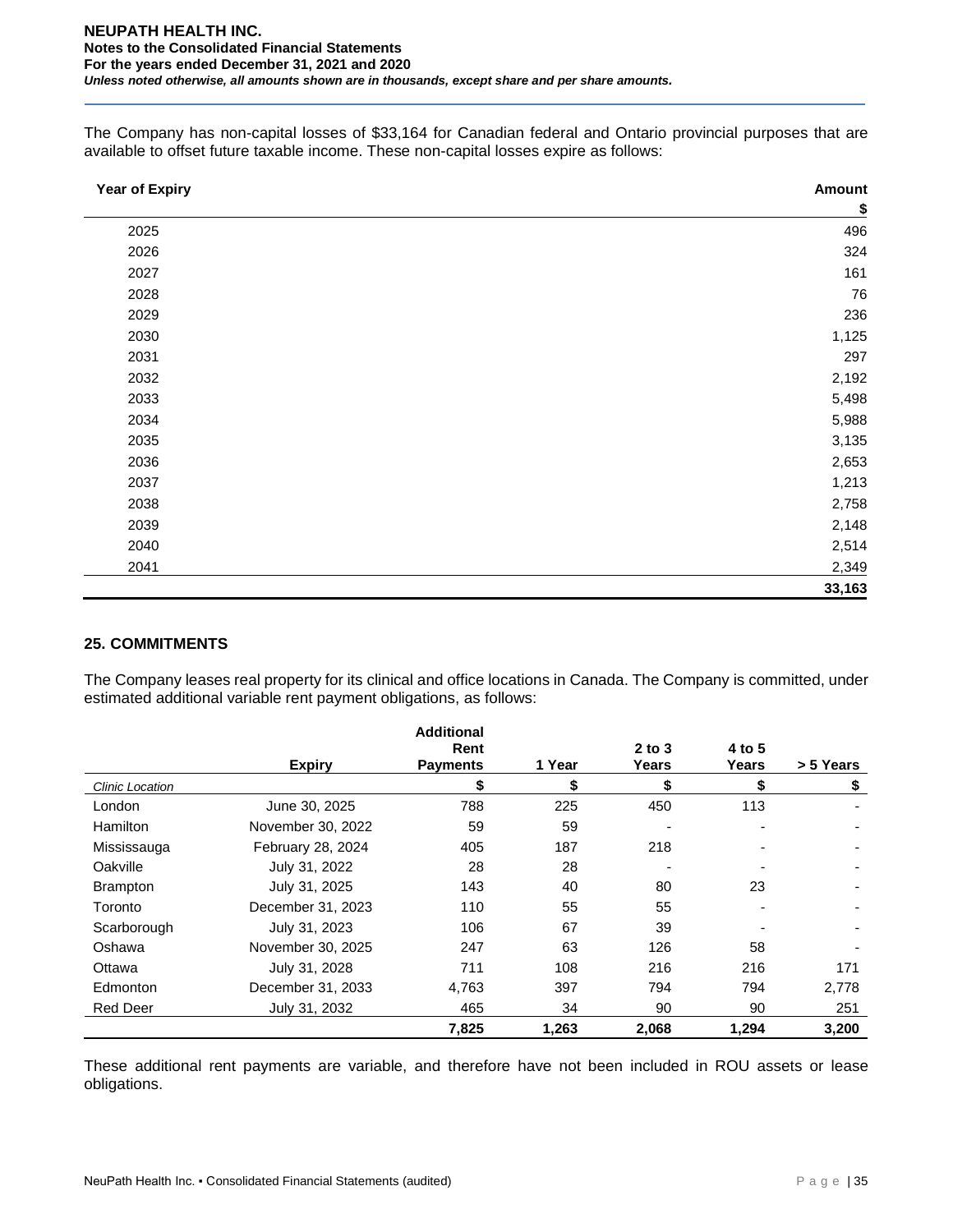# **26. FINANCIAL INSTRUMENTS**

# **Classification of Financial Instruments**

Financial assets and financial liabilities are measured on an ongoing basis at fair value or amortized cost. The classification of the financial instruments, as well as their carrying values, are shown in the table below:

|                                                | December 31, 2021 | December 31, 2020 |
|------------------------------------------------|-------------------|-------------------|
|                                                | S                 | \$                |
| Financial assets at amortized cost             |                   |                   |
| Cash and cash equivalents                      | 5,903             | 10,850            |
| Accounts receivable                            | 8,474             | 7,672             |
| <b>Total financial assets</b>                  | 14,377            | 18,522            |
| <b>Financial liabilities at amortized cost</b> |                   |                   |
| Accounts payable and accrued liabilities       | 8,284             | 5,612             |
| <b>Provisions</b>                              |                   | 150               |
| Due to related parties                         | 3,674             | 3,674             |
| Long-term debt                                 | 4,728             | 4,329             |
| Lease obligations                              | 8,000             | 4,672             |
| Other obligations                              | 500               |                   |
| <b>Total financial liabilities</b>             | 25,186            | 18,437            |

The Company's financial instruments are measured at amortized cost and their fair values approximate carrying values.

## **Financial Instruments**

IFRS 13, *Fair Value Measurements* requires disclosure of a three-level hierarchy that reflects the significance of the inputs used in making fair value measurements. All assets and liabilities for which fair value is measured or disclosed in the financial statements are categorized within the fair value hierarchy, described as follows, based on the lowest level input that is significant to the fair value measurement as a whole:

- Level 1 Unadjusted quoted prices at the measurement date for identical assets or liabilities in active markets.
- Level 2 Observable inputs other than quoted prices in Level 1, such as quoted prices for similar assets and liabilities in active markets; quoted prices for identical or similar assets and liabilities in markets that are not active; or other inputs that are observable or can be corroborated by observable market data.
- Level 3 Significant unobservable inputs that are supported by little or no market activity.

The Company reviews the fair value hierarchy classification on a quarterly basis. Changes to the ability to observe valuation inputs may result in a reclassification of levels for certain securities within the fair value hierarchy. The Company did not have any transfer of assets or liabilities between Level 1, Level 2 and Level 3 of the fair value hierarchy during the years ended December 31, 2021 and 2020.

# **Credit Risk**

The Company, in the normal course of business, is exposed to credit risk from its customers. Credit risk is the risk of an unexpected loss if a counterparty to a financial instrument fails to meet its contractual obligations. The Company is exposed to credit risk on its cash and cash equivalents and accounts receivable. The Company's objective with regards to credit risk in its operating activities is to reduce its exposure to losses. As the Company does not utilize credit derivatives or similar instruments, the maximum exposure to credit risk is the full amount of the carrying value of its cash and cash equivalents and accounts receivable.

The Company's accounts receivable relates to revenue earned from its customers. Credit risk is low as the Company's major customers are government organizations. Non-government customers include private health plans and employers, and do not significantly impact the Company's credit risk.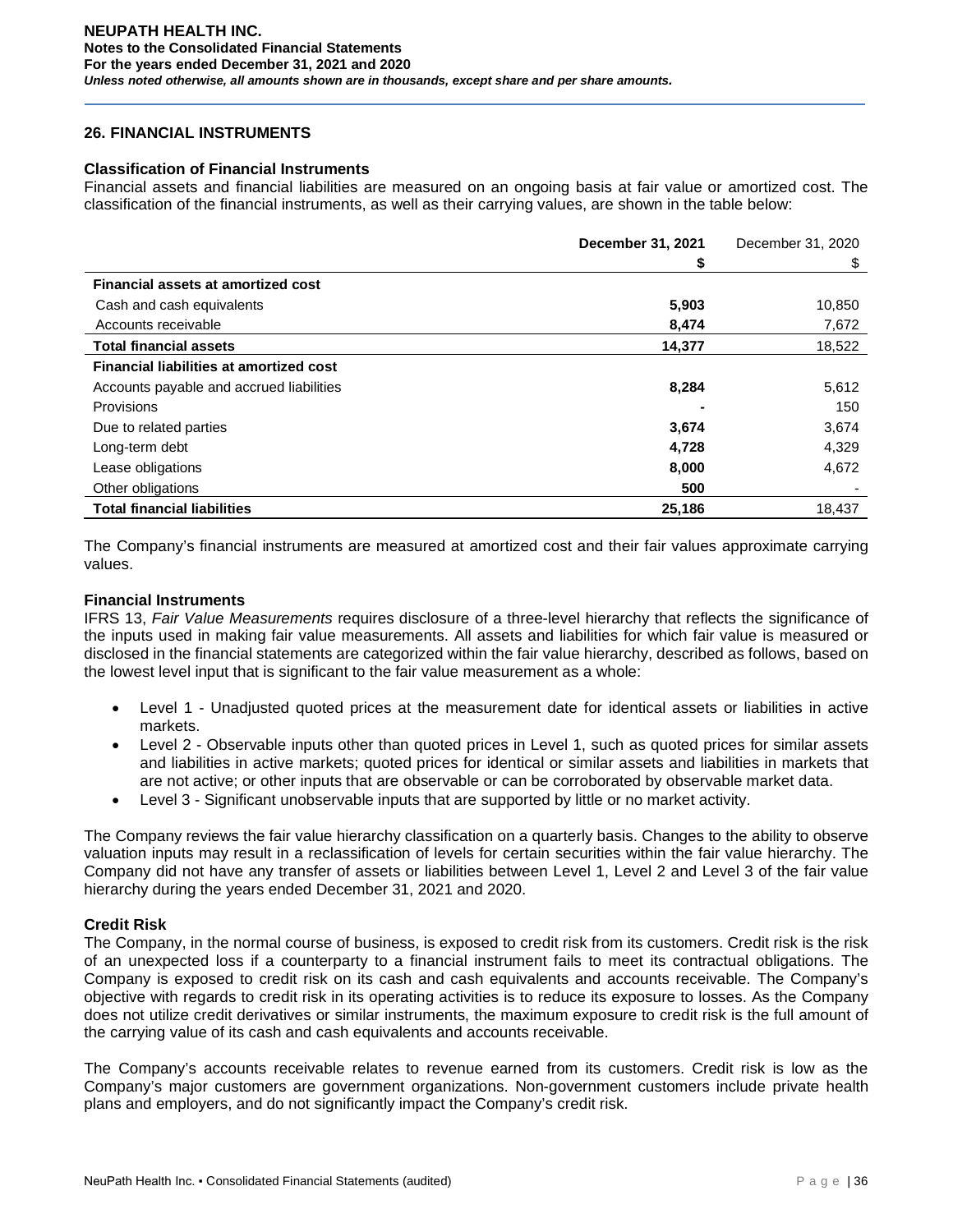The Company's cash and cash equivalents are held with multiple financial institutions in various bank accounts. These financial institutions include four major banks in Canada, which the Company believes lessens the degree of credit risk. Cash and cash equivalents include cash on hand and current balances with banks and similar institutions, including money market mutual funds, which are readily convertible into known amounts of cash and have an insignificant risk of changes in value.

The Company has not noted a significant change in the credit risk of its financial instruments as a result of COVID-19.

## **Risk Factors**

The following is a discussion of liquidity risk and interest rate risk and related mitigation strategies that have been identified. This is not an exhaustive list of all risks nor will the mitigation strategies eliminate all risks listed.

## **Liquidity Risk**

Liquidity risk is the risk that the Company will encounter difficulties in meeting its financial liability obligations as they become due. The Company's objective is to provide for expected cash requirements and accommodate for changes in liquidity needs. The Company manages this risk by managing its capital structure through continuous monitoring of its actual and projected cash flows.

As a result of COVID-19, the Company has reviewed the working capital requirements needed for medical supplies and the additional safety protocols that were implemented to comply with guidelines from the Ontario Government (See Note [2,](#page-8-0) *Going Concern Assumption*).

As at December 31, 2021, the Company's financial liabilities had contractual maturities as summarized below:

|                                          |              | <b>Current</b>      |                   | Non-current         |           |
|------------------------------------------|--------------|---------------------|-------------------|---------------------|-----------|
|                                          | <b>Total</b> | Within 12<br>Months | 1 to $2$<br>Years | $3$ to $5$<br>Years | > 5 Years |
| Accounts payable and accrued liabilities | 8,284        | 8,284               |                   |                     |           |
| Due to related parties                   | 3,674        |                     | 3,674             |                     |           |
| Long-term debt                           | 4,728        | 3,441               | 256               | 1,031               |           |
| Lease obligations                        | 8,000        | 1,372               | 2,278             | 1,223               | 3,127     |
| Other obligations                        | 500          | 350                 | 150               |                     |           |
|                                          | 25,186       | 13,447              | 6,358             | 2.254               | 3,127     |

The Company believes that its current working capital will be sufficient to satisfy its current debt obligations; however, the Company's ability to satisfy its non-current debt obligations will depend principally upon its future operating performance. The Company's inability to generate sufficient cash flow to satisfy its debt service obligations or to refinance its obligations on commercially reasonable terms could materially adversely impact the Company's business, financial condition or operating results.

# **Interest Rate Risk**

Financial instruments that potentially subject the Company to cash flow interest rate risk are those assets and liabilities with a variable interest rate. Only two of the Company's loan facilities included in long-term debt have a variable interest rate. Accordingly, with respect to the carrying and fair values of interest-bearing liabilities, an assumed 25-basis point increase or decrease in interest rates would not have a significant impact on net loss and comprehensive loss.

Financial assets and financial liabilities that bear interest at fixed rates are subject to fair value interest rate risk. The Company's lease obligations and long-term debt are at fixed rates of interest. Those that are non-interest bearing are carried at amortized cost and calculated using discount rates appropriate to the related debt.

The Company's policy is to minimize interest rate cash flow risk exposures on its long-term financing.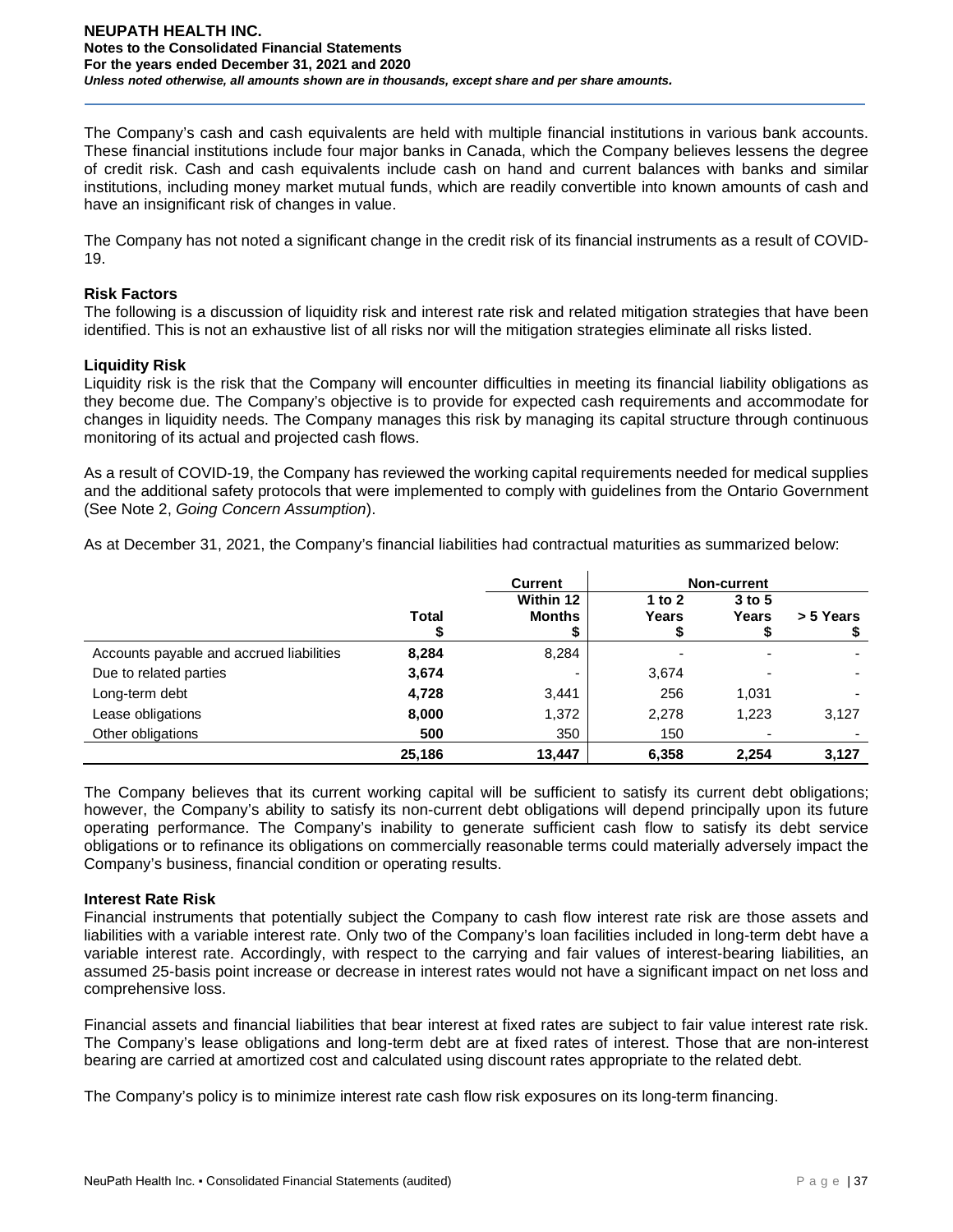# <span id="page-37-0"></span>**27. RELATED PARTY TRANSACTIONS**

The Company's related parties include certain investors and shareholders, subsidiaries and key management personnel.

## **Loans from Related Parties**

The following related party balances were outstanding as at:

|                                       | <b>December 31, 2021</b> | December 31, 2020 |
|---------------------------------------|--------------------------|-------------------|
|                                       |                          |                   |
| Due to Bloom Burton & Co. Inc.        | 3,631                    | 3,631             |
| Due to Bloom Burton Development Corp. | 43                       | 43                |
|                                       | 3.674                    | 3.674             |

The amount due to Bloom Burton & Co. Inc. ("BBCI"), a shareholder of the Company, is non-interest bearing, unsecured and due on demand. BBCI has agreed not to call the loan prior to December 31, 2023.

The amount due to Bloom Burton Development Corp. ("BBDC"), a shareholder of the Company, is non-interest bearing, unsecured and due on demand. BBDC has agreed not to call the loan prior to December 31, 2023.

On February 26, 2018, as part of the acquisition of Renaissance Asset Management (London) Inc., a promissory note in the amount of \$650 was issued to the vendors as part of the purchase consideration. The promissory note bore interest at 4% per annum and matured on February 26, 2020. A partial repayment was made against the promissory note during 2019 in the amount of \$80. The Company repaid the remaining balance of the promissory note during the three months ended March 31, 2020.

# **28. KEY MANAGEMENT COMPENSATION**

Key management personnel are those persons having authority and responsibility for planning, directing and controlling the activities of the Company, including directors. Key management includes two executive officers and non-employee directors. Compensation for the Company's key management personnel was as follows:

|                                     | December 31, 2021 | December 31, 2020 |
|-------------------------------------|-------------------|-------------------|
|                                     |                   |                   |
| Salaries, bonuses and benefits (i)  | 996               | 1,071             |
| Share-based payments                | 134               | 172               |
| Total key management compensation   | 1,130             | 1,243             |
| Included in:                        |                   |                   |
| General and administrative expenses | 1,130             | 1,243             |
| Total key management compensation   | 1,130             | 1,243             |

 $\overset{\scriptscriptstyle(i)}{\phantom{}_{}}$  Included in 2020 are bonuses of \$233 that were awarded in 2020 that related to performance in 2019.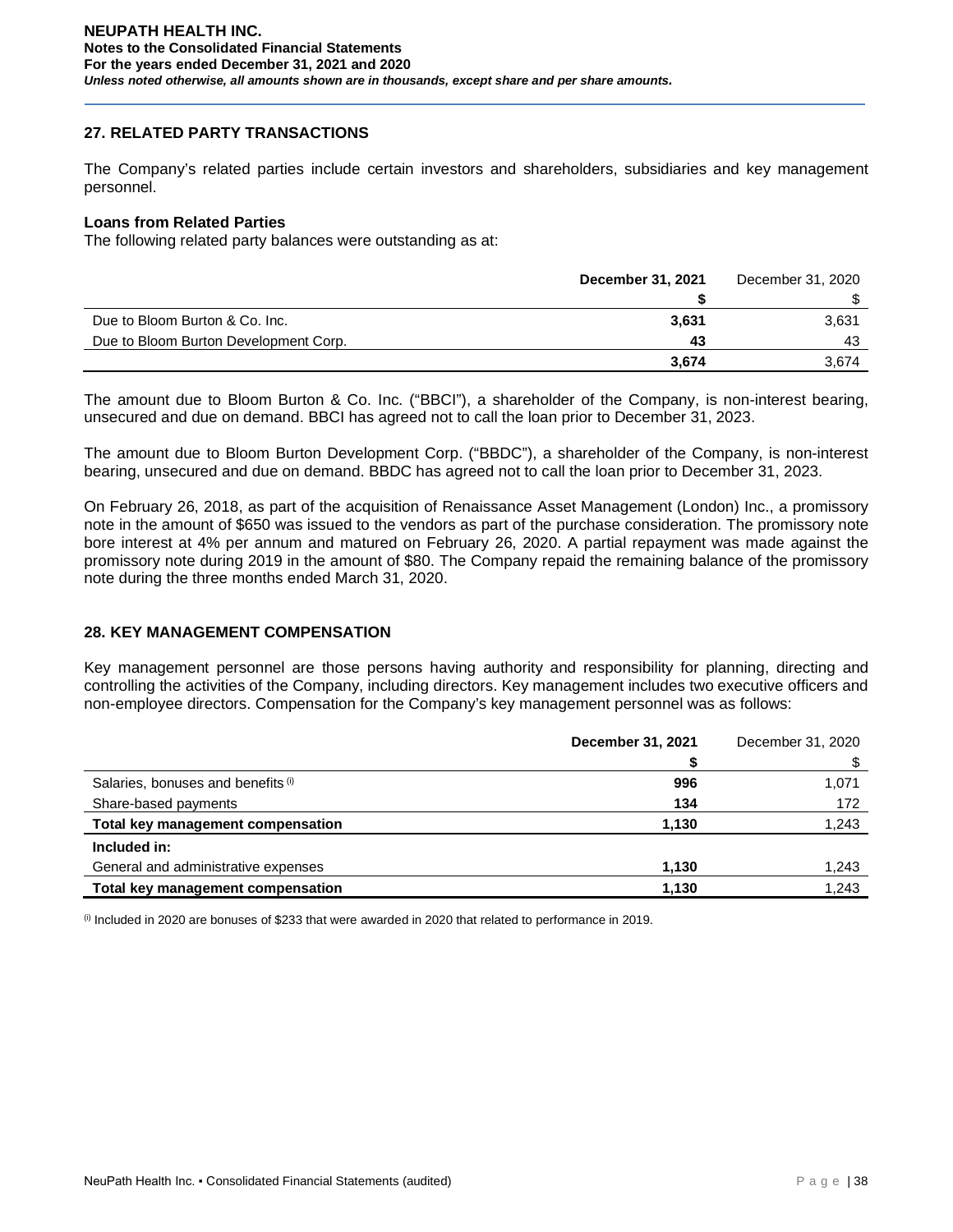# <span id="page-38-0"></span>**29. DISAGGREGATED REVENUES**

The Company's revenues are disaggregated by major category:

|                      | Year ended<br><b>December 31, 2021</b> | Year ended<br>December 31, 2020 |
|----------------------|----------------------------------------|---------------------------------|
|                      |                                        |                                 |
| Clinic revenue       | 57,838                                 | 44,921                          |
| Non-clinic revenue   | 3,018                                  | 2,718                           |
| <b>Total revenue</b> | 60,856                                 | 47,639                          |

Non-clinic revenue is earned from physician staffing allocation services where NeuPath provides physicians for institutions and hospital health departments across Canada, and from contract research services provided to pharmaceutical companies and clinical research organizations.

The Company has two major customers that accounted for 90% of the Company's total revenue for the year ended December, 2021 [one major customer represented 93% of the Company's total revenue for the year ended December 31, 2020].

## <span id="page-38-1"></span>**30. CONTINGENCIES**

### **Litigation**

From time to time, the Company may become involved in litigation, which arises in the normal course of business. In respect of claims relating to litigation, the Company believes it has prepared valid defenses, which it continues to adamantly defend and has made adequate provision for the outcomes of such claims in these Consolidated Financial Statements. The Company believes that no material exposure exists on the eventual settlement of such litigation.

### **Harmonized Sales Tax**

From time to time, the Company may be subject to review and audit of its tax filing positions, which arises in the normal course of business. As a result of a Harmonized Sales Tax ("HST") audit being carried out by the CRA, the CRA has challenged the Company's filing position over its pain-related medical services and has assessed additional HST amounts owing for 2014 and 2015. During 2019, the additional HST amounts assessed were paid through installments, which the Company expects to recover once the objection has been resolved in the Company's favour and, accordingly, the \$1.3 million paid was included in accounts receivable as at December 31, 2021. During 2019, following the installment payments, the CRA extended the period under the HST audit to include 2016, 2017, 2018 and a portion of 2019. The result of this assessment was that further amounts were owing for the intervening years totalling \$1.6 million (before interest), of which no amounts have been paid to the CRA, representing a total potential loss contingency of \$2.9 million. The CRA has held back the Company's HST refunds in the amount of \$0.5 million, increasing the total HST receivable balance as at December 31, 2021 to \$1.8 million. The amount outstanding to the CRA as at December 31, 2021, including interest, was \$1.4 million, which has not been accrued.

The Company believes it has prepared valid defenses and that its filing position is well supported by industry practice and the regulations governing and defining tax exempt medical services. Accordingly, the Company has filed a Notice of Objection to the CRA assessment and believes its defense against these assessments will be successful. The Company has not provisioned any incremental amounts for additional HST liabilities, as a result of this exposure. If the Company is not able to defend its position with the CRA and an adverse outcome is rendered, the resulting liabilities would have a material effect on the Company's financial statements.